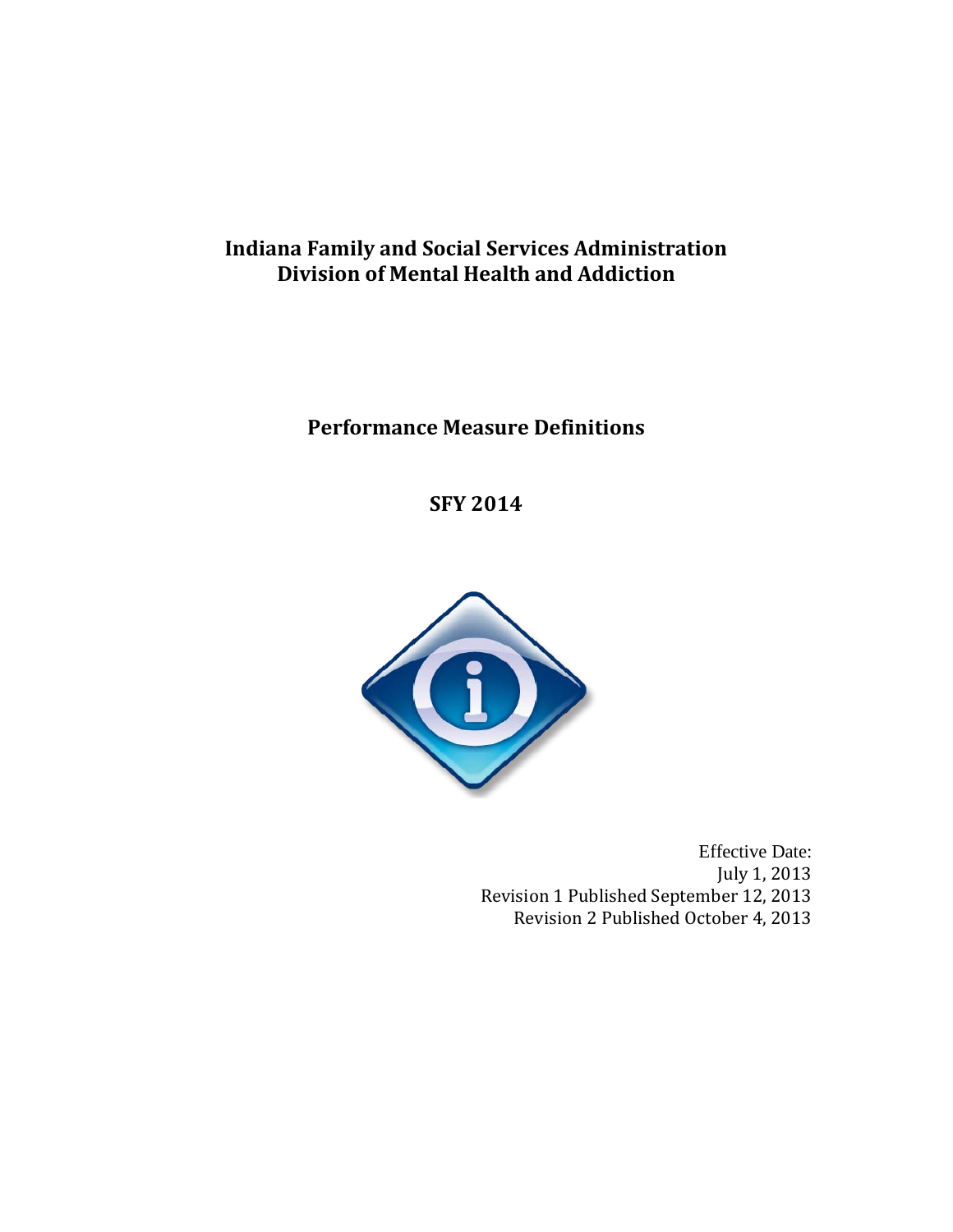For questions or comments, please contact

[Sue.Lummus@fssa.in.gov](mailto:Sue.Lummus@fssa.in.gov)

or

[Wendy.Harrold@fssa.in.gov](mailto:Wendy.Harrold@fssa.in.gov)

or

Rhonda.Bergen@fssa.in.gov For Gatekeeper Measures

## Version Control

| <b>Date</b>           | <b>What Changed</b>                                                                                                                        | Page(s)<br><b>Affected</b> |
|-----------------------|--------------------------------------------------------------------------------------------------------------------------------------------|----------------------------|
| September 12,<br>2013 | Updated RCI for CANS 0-5 Risk Behaviors Domain used<br>for Improvement in Needs and Strengths and the detailed<br>calculation methodology. | 22<br>57                   |
|                       | Corrected calculation language to indicate an average<br>score is used for Substance Use SMI and Substance Use CA<br>definitions.          | 31 and 33                  |
| October 4, 2013       | Changed titles (label names) for measure to be consistent<br>within document and with DARMHA.                                              | multiple                   |
|                       |                                                                                                                                            |                            |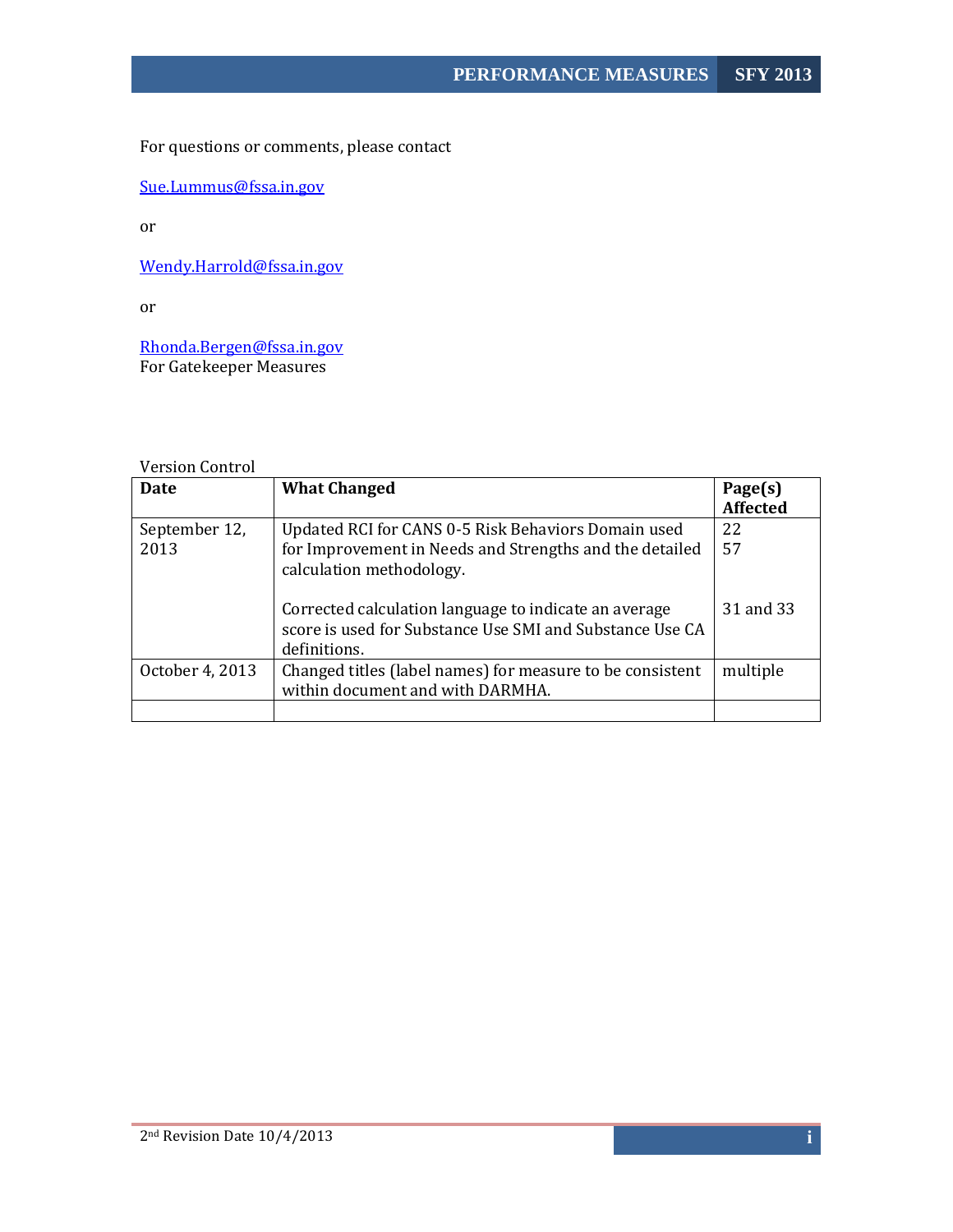# **Contents**

| Routine and Performance Payments for DMHA Contracted Providers7               |  |
|-------------------------------------------------------------------------------|--|
|                                                                               |  |
|                                                                               |  |
|                                                                               |  |
|                                                                               |  |
|                                                                               |  |
|                                                                               |  |
|                                                                               |  |
|                                                                               |  |
|                                                                               |  |
|                                                                               |  |
|                                                                               |  |
|                                                                               |  |
|                                                                               |  |
|                                                                               |  |
|                                                                               |  |
|                                                                               |  |
|                                                                               |  |
|                                                                               |  |
|                                                                               |  |
|                                                                               |  |
|                                                                               |  |
|                                                                               |  |
|                                                                               |  |
|                                                                               |  |
|                                                                               |  |
|                                                                               |  |
|                                                                               |  |
|                                                                               |  |
| Timely Discharge from State Operated Facilities (SOF) of All Populations  45  |  |
| Reducing the Use of Allocated Beds in State Operated Facilities (SOF)  47     |  |
|                                                                               |  |
| Adult Needs and Strengths Assessment Reliable Change Indices 50               |  |
|                                                                               |  |
| Child and Adolescent Needs and Strengths Birth to Five Tool Reliable Change   |  |
|                                                                               |  |
| Child and Adolescent Needs and Strengths 5-17 Tool Reliable Change Indices 53 |  |
|                                                                               |  |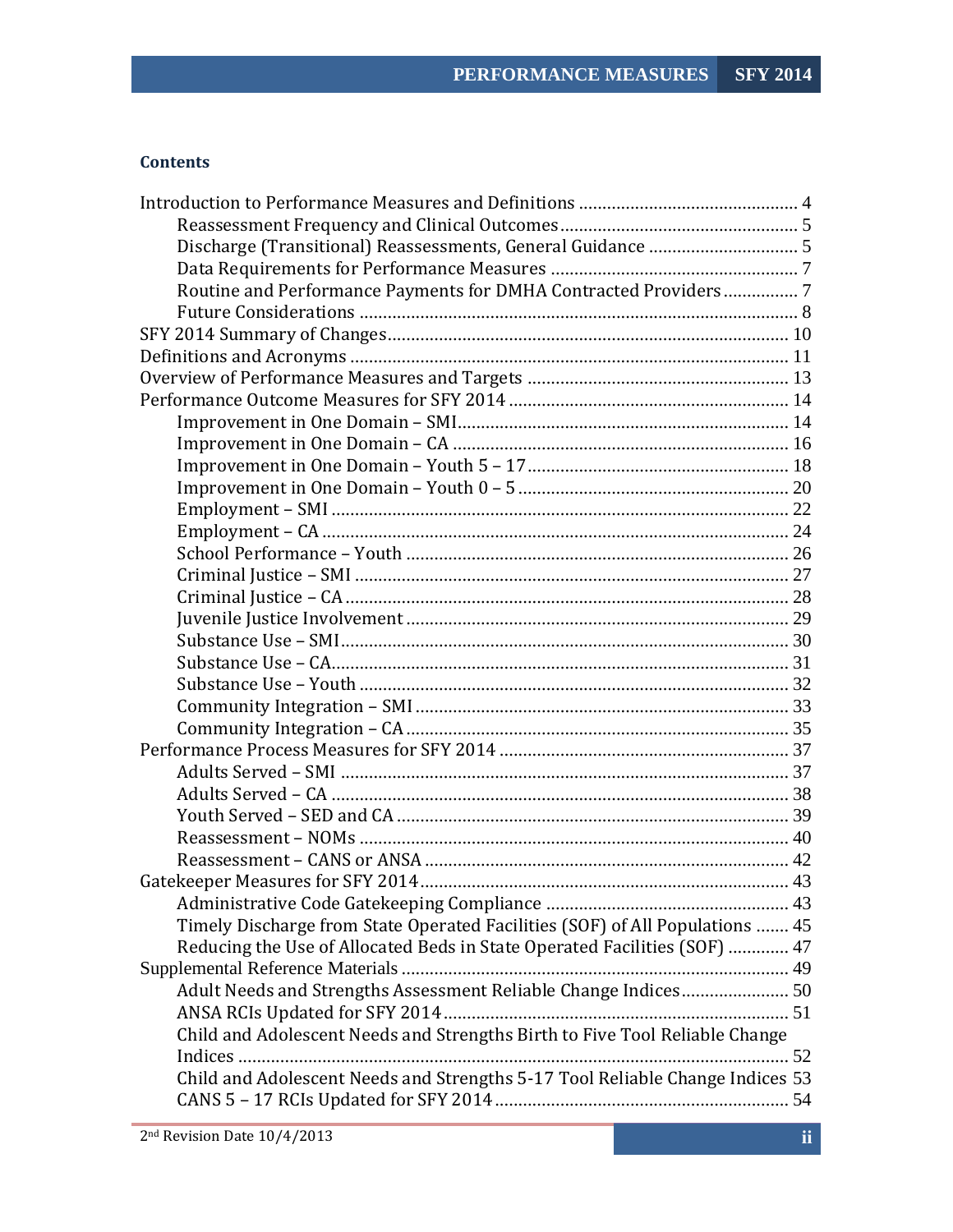# **PERFORMANCE MEASURES SFY 2014**

| CANS Domain Items and Calculation Methodology for Improvement Updated |  |
|-----------------------------------------------------------------------|--|
|                                                                       |  |
| ANSA Domain Items and Calculation Methodology for Improvement Updated |  |
|                                                                       |  |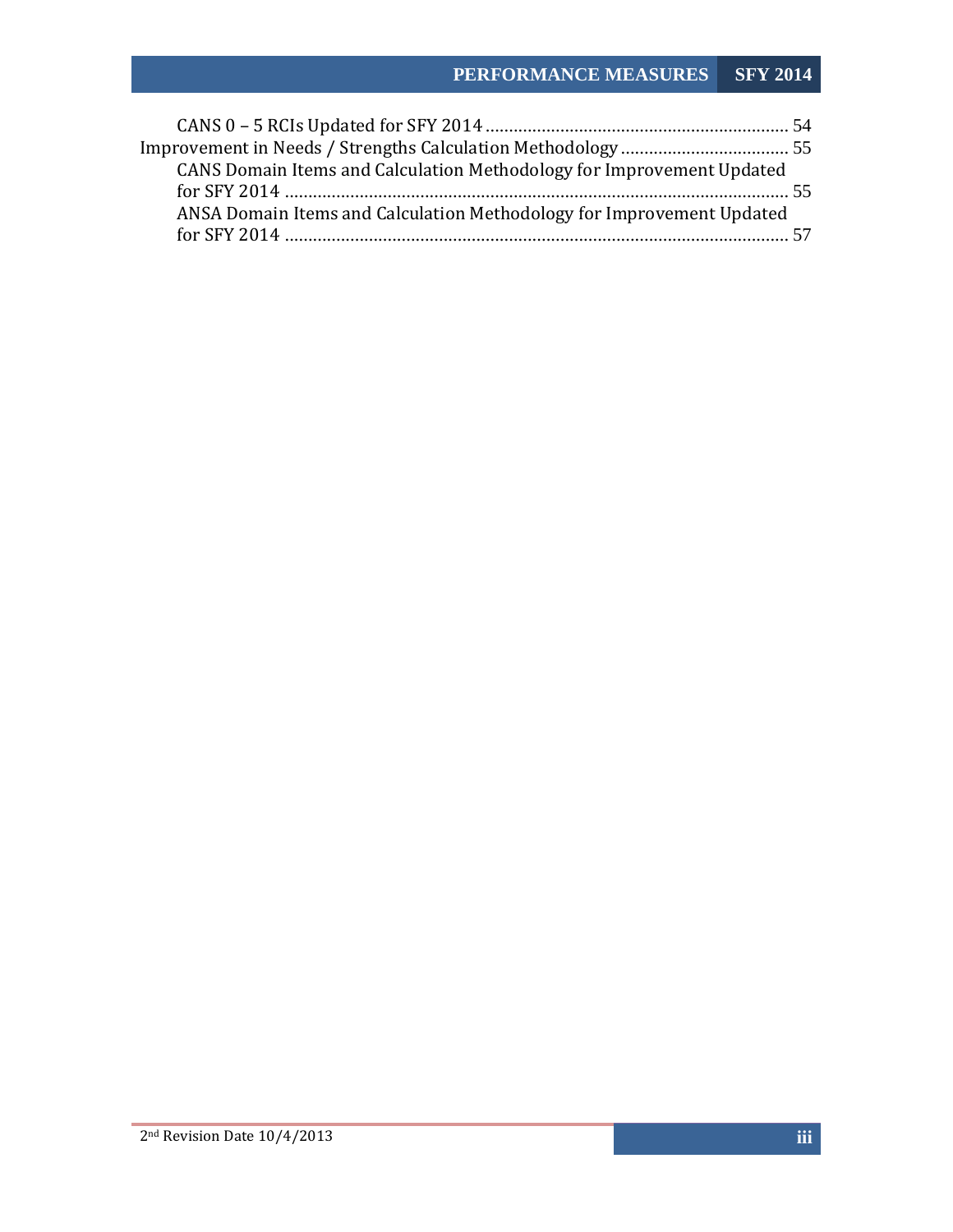# <span id="page-4-0"></span>**Introduction to Performance Measures and Definitions for State Fiscal Year 2014**

Welcome to the Indiana Family and Social Services Administration, Division of Mental Health and Addiction (DMHA) performance measurement system. Since SFY 2008, DMHA has maintained performance-based contracting with organizations responsible for ensuring a community-based continuum of care for adults and youth with mental illnesses or addictions who meet established criteria. These organizations "earn" a portion of their allocated funds based on degree to which performance measure targets are met. As originally intended, the system has evolved over the past six years from an emphasis on process to a current emphasis on outcomes. This concept of accountability through performance has permeated DMHA's contracting process in the form of specified deliverables for which the contract pays and specific client outcome measures in many contracts.

As has occurred each fiscal year, for SFY 2014 performance measurement, some measures have been added and some retired. During SFY 2013, three measures for youth based on modules in the Child and Adolescent Needs and Strengths (CANS) tool were developed and monitored. These measures were School Performance, Juvenile Justice Involvement, and Substance Use. The new measures will replace the previous measures for school performance, risk behaviors, and substance use in SFY 2014 and targets have been established based on overall system performance during the first nine months of SFY 2013.

A measure for youth ages 0 – 5 has also been added. The definition for the Improvement in Needs and Strengths (Improvement in One Domain) on the CANS 0 - 5 tool has been included in the definitions manual since SFY 2011. This performance measure is being included in the youth measures for payment.

One new adult measure is being added in SFY 2014. The Community Integration measure was developed to represent behavioral health recovery in adults. Community integration will be measured based on fourteen items in the Adult Needs and Strengths Assessment (ANSA). This measure will be reported separately for SMI and CA and has targets based on overall system performance during the first nine months of SFY 2013.

The Outcome Measures are designed around a service delivery system based on episodes of care. An episode of care is defined by an admission date and a discharge date. At the beginning of each episode of care for a consumer, an assessment is completed. This is the admission or initial assessment. Depending upon the length of services, one or more reassessments will be completed. If the episode of care extends for six or more months, a reassessment is required at the end of each 180 days of treatment. Providers may perform reassessments more frequently based on the needs of the consumer. A reassessment is also needed at the time of discharge.

Assessments and reassessments are performed using the CANS comprehensive assessment (either the  $0 - 5$  tool or the  $5 - 17$  tool) for youth and the ANSA for persons aged 18 and over, except where otherwise noted. In addition to these assessment tools, DMHA requires reporting of the following data elements at admission, 180 day intervals, and discharge: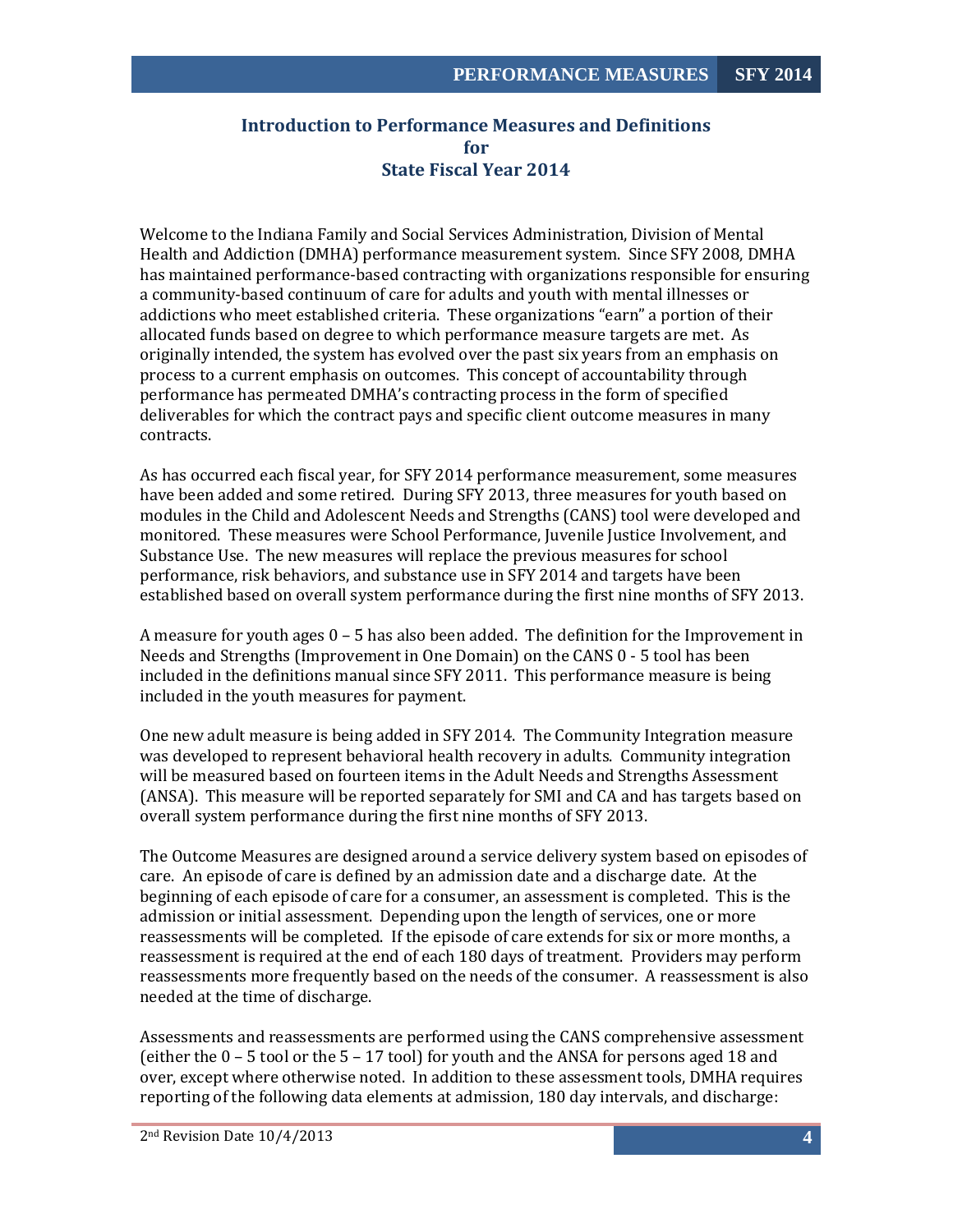NOMs – included in DARMHA reassessment measure

- Pregnancy status
- Social Supports
- Employment Status
- Educational Level
- School Attendance Status
- ROLES (youth only)
- Living Arrangement (adults only)
- Substance Usage data (primary, secondary and tertiary substances, route of ingestion, frequency of use/intake, and age at first use/intoxication)
- Needle Use (for drugs)
- Criminal Involvement

The reassessment performance measures utilize the above NOMS data elements or the CANS or ANSA data. The employment outcome measure is based on the NOMS data. All other outcome measures, except the gatekeeper measures, are based on the CANS or ANSA. The gatekeeper measures are based on data maintained in the State Operated Facilities client database.

#### <span id="page-5-0"></span>**Reassessment Frequency and Clinical Outcomes**

Many of the measures contained in this document are clinical outcome measures. They try to answer the question: "Do consumers receiving services from this provider have less intense needs or greater strengths over time?" For the performance measures in this document, outcomes are measured from the two most recent assessments. For persons receiving services for shorter periods of time, the two most recent assessments may be an initial assessment and a discharge assessment which would actually measure any improvement in outcomes during the episode of care. However, for consumers receiving services for longer periods of time with multiple assessments (every 180 days), the two most recent assessments are usually reassessments and do not capture the level of need the consumer presented at the beginning of treatment. For consumers with very high levels of need, improvement may be very gradual and not evident every 6 months but could be evident over a 12 to 18 month period. For consumers at any level of need, reassessments completed too frequently will tend to reflect insignificant change.

#### <span id="page-5-1"></span>**Discharge (Transitional) Reassessments, General Guidance**

DMHA is frequently asked when a discharge reassessment is mandatory. There is no single answer to this question. The CANS and ANSA tools are intended to prompt and improve communication. As a communimetric tool, the most clinically accurate answer to the question is that a discharge reassessment is always recommended as it defines the individual's needs and strengths at the end of an episode of treatment.

The communication qualities of the CANS and ANSA tools are very useful in successful transition from one level of care to a different level of care or from one program to a different program, such as youth to adult services. The CANS or ANSA helps plan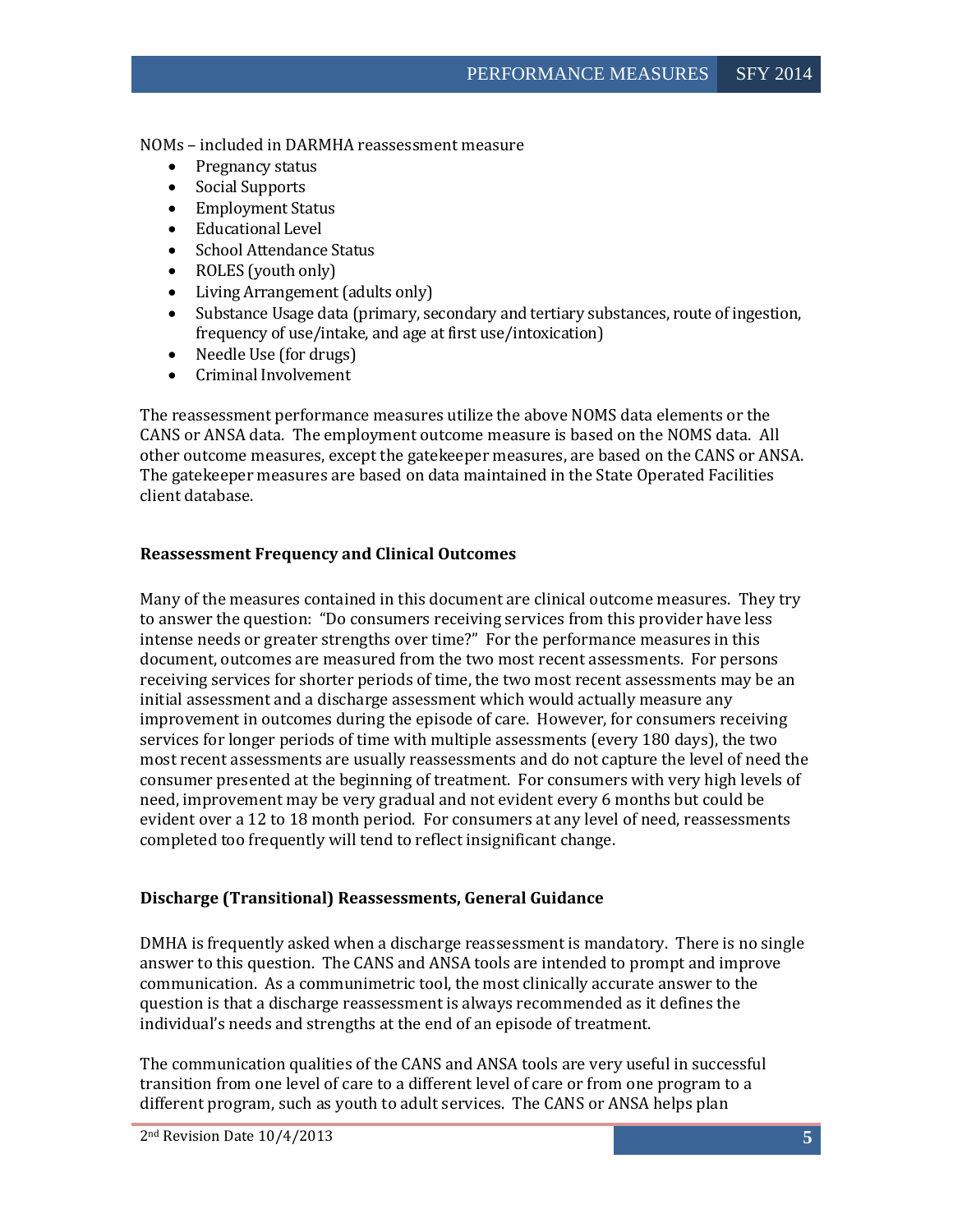transitional services, at a lower or high level of care (e.g., transitioning from a state hospital or a psychiatric residential treatment facility to community based care, transitioning from intensive community based services for youth to supportive care) and are, therefore, recommended for all transitions in services.

Behavioral health data indicates that most individuals/families are "discharged" following a period in which they are not seen by the clinician or for unknown reasons (administrative discharge). Discharge due to mutual agreement or due to treatment being completed is less often seen in the data. The question of when to do a discharge reassessment becomes viable due to this fact about the data.

DMHA cannot address every situation which may be encountered in the process of discontinuing an episode of treatment. However, the following general guidelines may be useful in deciding whether or not to complete a discharge reassessment. The situations below are intended to be examples of things that may happen during the course of behavioral health treatment episodes.

*Situations where a discharge reassessment is likely not needed:*

- 1. Individual is seen no more than 3 times and decides not to continue treatment.
- 2. Individual is seen only sporadically over a period of 1 to 4 months due to no-shows and completely drops out of treatment.
- 3. Individual is admitted to a nursing home, a state operated facility, or other institution within three (3) months of beginning treatment when the admission was being planned or considered at the beginning of treatment.
- 4. If a reassessment has been completed shortly prior to the decision to discharge, a discharge reassessment may not be any different than the immediately preceding assessment. In fact, the six-month reassessment may trigger discussions with the individual/family that result in a mutual decision to discontinue treatment as maximum benefit has been realized. The individual/family may be seen a few more times for treatment closure and have no impact on the assessment. In such a situation, completing a discharge reassessment would serve no real purpose.
- 5. If services or circumstances following the most recent assessment do not result in changes in needs and/or strengths or if the decision to discharge occurs in less than three (3) months after that assessment, a discharge reassessment may not be needed.

#### *Discharge due to completion of treatment:*

- 1. Best practice would indicate that, whenever a discharge occurs due to completion of treatment, a discharge reassessment must be completed to capture the changes in needs and strengths that occurred during the course of treatment.
- 2. If services or circumstances following the most recent assessment result in changes in needs and/or strengths or if the decision to discharge occurs three (3) or more months after that assessment, a discharge reassessment is needed.
- 3. Sometimes, treatment is planned to be very brief. A reassessment within 30 days is not **generally** considered to be very useful as individual changes in needs and strengths may not be measureable in this very short time. There may be exceptions to this generality where notable changes in needs and strengths, either positive or negative, occur.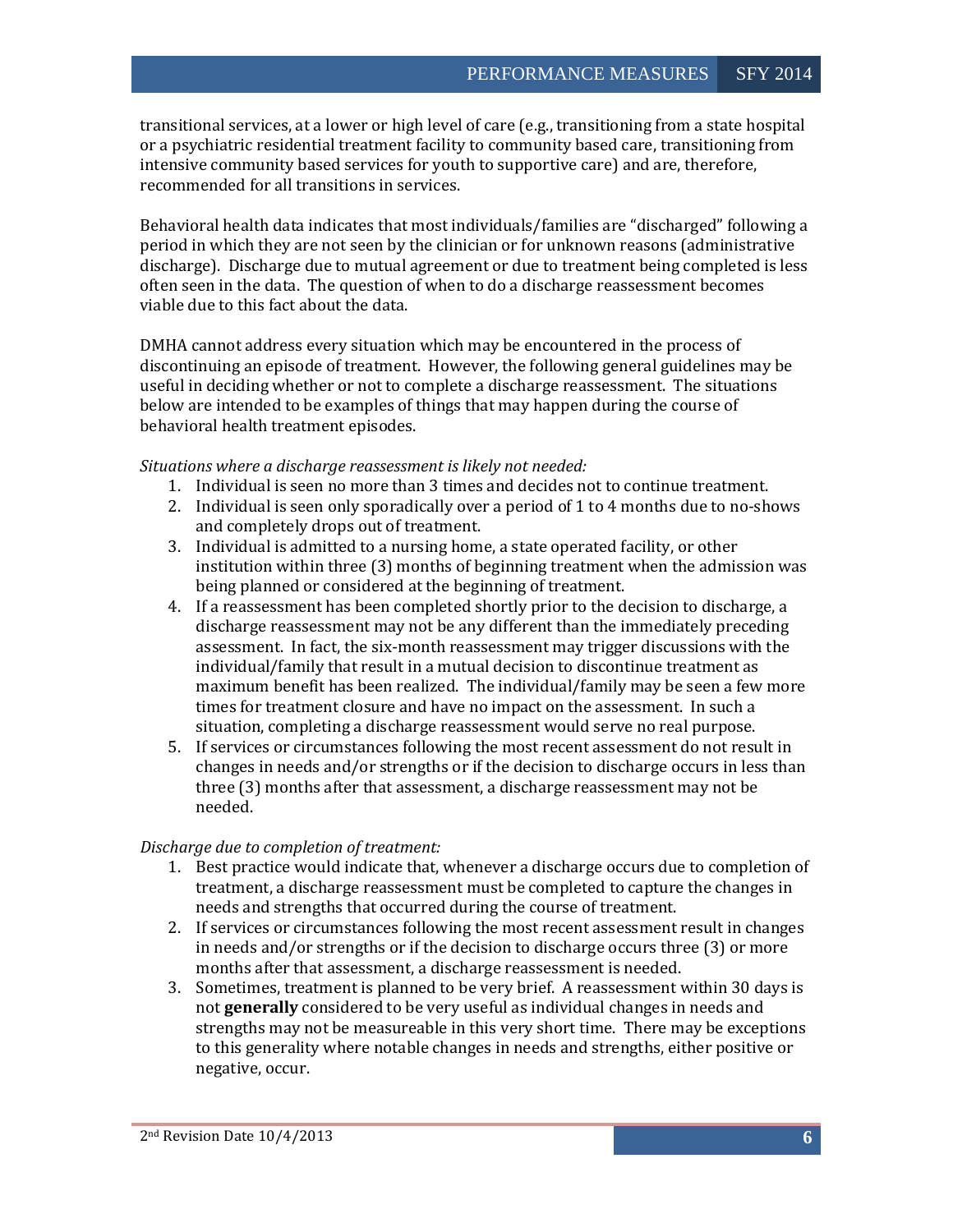#### *Other Considerations*

- 1. Data from the CANS and ANSA assessments are used for outcome monitoring. Routine reassessments in collaboration with the individual/family will enhance monitoring of progress, documentation of improvement (or lack thereof), and quality of services.
- 2. If additional information is known about the individual/family circumstances since the last assessment, the best practice will be to document those circumstances in the clinical record and by rating the CANS or ANSA tools.
- 3. If the only option for the clinician is to copy the previous assessment item responses in a discharge reassessment, the discharge reassessment will have no real value.

#### <span id="page-7-0"></span>**Data Requirements for Performance Measures**

In order for a consumer to be counted in the performance measure calculations several business rules must be met within the data. These include:

- Agreement type
- An episode of care must be open at some time during the month
- DMHA Supported Consumer (DSC) Eligibility consumer must be DSC Eligible or DSC Eligible – Medication Only status as of the most recent DSC status. (Note: this status was previously known as HAP status.)
- At least one encounter reported during the month
- Two assessments using the same tool. A CANS 0-5 at time 1 and a CANS 5-17 at time 2 or a CANS 5-17 at time 1 and an ANSA at time two cannot be used to measure outcomes.
- To be counted as reassessed within 7 months, there must be two assessments within 210 days of each other.

#### <span id="page-7-1"></span>**Routine and Performance Payments for DMHA Contracted Providers**

DMHA uses two basic funding strategies for the providers who are contracted to provide services for persons who are Seriously Mentally Ill (SMI), Chronically Addicted (CA), and Seriously Emotionally Disturbed Children (SED). Using a formula, DMHA allocates state and federal funds to providers at the beginning of each fiscal year. DMHA finance staff determines the amount of Medicaid Rehabilitation Option (MR0) claims that each provider will generate over the fiscal year. The state match portion for MRO is paid by DMHA to the Office of Medicaid Policy and Planning from state funds. These state funds are retained by DMHA from each CMHC's state funds allocation. The remaining funds are paid to providers during the fiscal year by two methods as described below.

*Non-–Performance Criteria Funding:* Funding in excess of Medicaid set asides and pay for performance funding for Seriously Mentally Ill (SMI), Chronically Addicted (CA), and Seriously Emotionally Disturbed Children (SED), if available, will be distributed on a quarterly basis. In order to receive these quarterly payments contractors must submit required data to DMHA through the DARMHA data system. Payments will be a per-quarter lump-sum payment, usually payable in July, October, January, and April.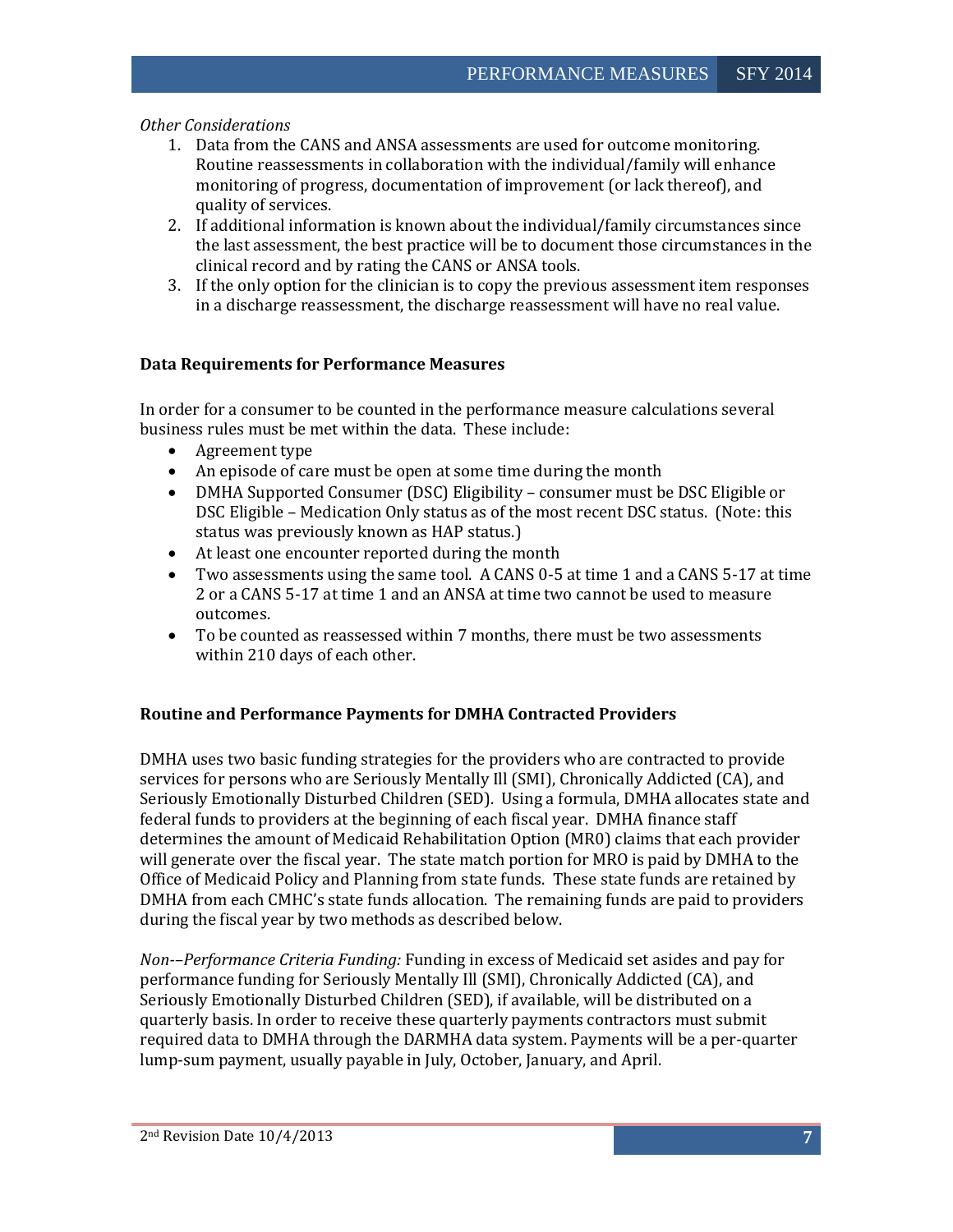*Pay for Performance Funding:* For budgetary purposes, the funds that are set aside for performance payments are classified as Performance Measure funding. Performance Measures are grouped into three funding pools: Seriously Mentally Ill (SMI) Performance Measures, Chronically Addicted (CA) Performance Measures, and Seriously Emotionally Disturbed Children (SED) Performance Measures. Each month providers can download Performance Scorecards from the DMHA community services database (DARMHA). Performance Scorecards are produced on the first day of September, October, November, December, January, February, March, April, May, June, July, and August. This allows providers to ensure that monthly data is submitted to DARMHA by the end of the month following the month of service. The scorecards let the providers know the percents of targets met for each performance measure and the overall percent of targets met for each funding pool.

In the second month following the end of each fiscal quarter, finance staff-determine the amount of performance funds each provider has "earned" on a year-to-date basis. Onefourth of the performance funds plus any funds not earned in previous quarters are available each quarter. The amount of payment each quarter is based on the overall percentage of targets met for SMI, for CA, and for SED funding pools. Providers are paid up to 100% of dollars available for the fiscal quarter. If the provider meets the established target, they will receive 100% of the dollars allocated toward that funding pool. If the performance is less than the established target, providers receive a reduced percentage of funds related to the level of performance.

*Bonus Pool:* If any allocated dollars are not paid out due to under performance, those dollars will be shifted to a bonus pool. When a provider exceeds 100% of a designated performance target, they will be eligible for participation in receiving funds as available from a bonus pool. The bonus pool created from the performance measures will be paid out during the last quarter of the year.

*Timing of Performance Payments:* Performance payments during a fiscal year have overlapping fiscal year performance measures. The first quarterly payment each fiscal year is processed in September and covers performance for July through June of the previous fiscal year. This is due to the one month delay in receiving data from the providers. The next three quarterly payments each fiscal year are based on performance during the first nine months of the fiscal year.

# <span id="page-8-0"></span>**Future Considerations**

During SFY 2013, DMHA convened a workgroup of community provider volunteers and staff of the IUPUI CANS and ANSA Training and Technical Assistance Center to review and discuss the ANSA tool and its use for performance measurement. The workgroup recommended changes to the items and triggers for extension modules. These recommendations are being implemented on July 1, 2013.

The workgroup also reviewed data analyses conducted by the IUPUI staff and made several recommendations based on those analyses, including:

1. Reset the Baseline for performance measurement. Determine which of the first two ANSA's (within a six month period) shows the highest level of need and set that assessment as the baseline.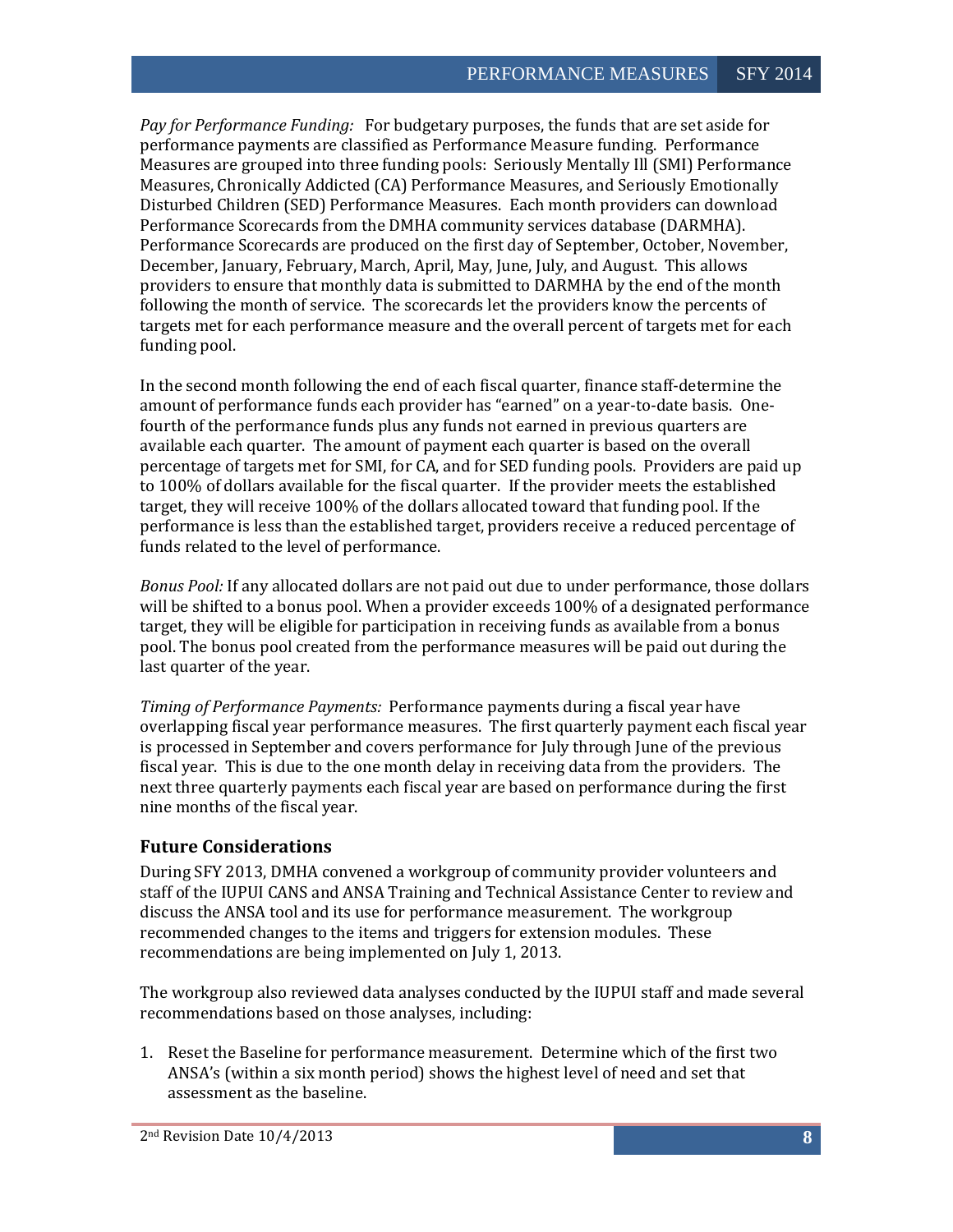- 2. For adults with serious mental illness, change the time frame methodology for outcome measures from the last two assessments within the last six months to twelve months from the reset baseline. Subsequent outcomes would be measured every twelve months for each individual.
- 3. Retain the Reliable Change in at least One Domain Measure. When more current ANSA data becomes available, revisit the possibility of creating a measure for persons with less complex needs which would measure the percentage of individuals who improve based on actionable needs.
- 4. Retain the substance use and criminal behaviors measures.
- 5. Create a new recovery focused Community Integration measure as a pilot measure for SFY 2014.

DMHA reviewed the recommendations and completed an analysis of ANSA assessments for SFY 2012 (the last full year of data). When the first and second recommendations above were applied to all assessments during SFY 2012, only 12% of the assessments would be usable for performance measurement. Although the evidence shows that the baseline level of need may be identified on the first or the second assessment and that improvement for persons with serious mental illness is slower than for youth or persons with chronic addiction, using only 12% of all adult assessments is considered inadequate for statewide performance measurement. Therefore the first two recommendations are not incorporated into the SFY 2014 performance measures.

DMHA has retained the three adult measures recommended by the workgroup. The Community Integration measure has also been implemented for SFY 2014 with a minimal weight and targets based on the actual data from the first nine months of SFY 2013.

During SFY 2014, DMHA plans to re-examine the issues behind the first two recommendations and the second part of the third recommendation. Essentially, further analyses will be conducted that create two adult mental health populations – one with levels of need of 3 or higher and one with levels of need of 2 or less. It seems likely that these two groups of adult consumers may have very different episodes of care and outcomes thus requiring different calculation methodologies to measure outcomes.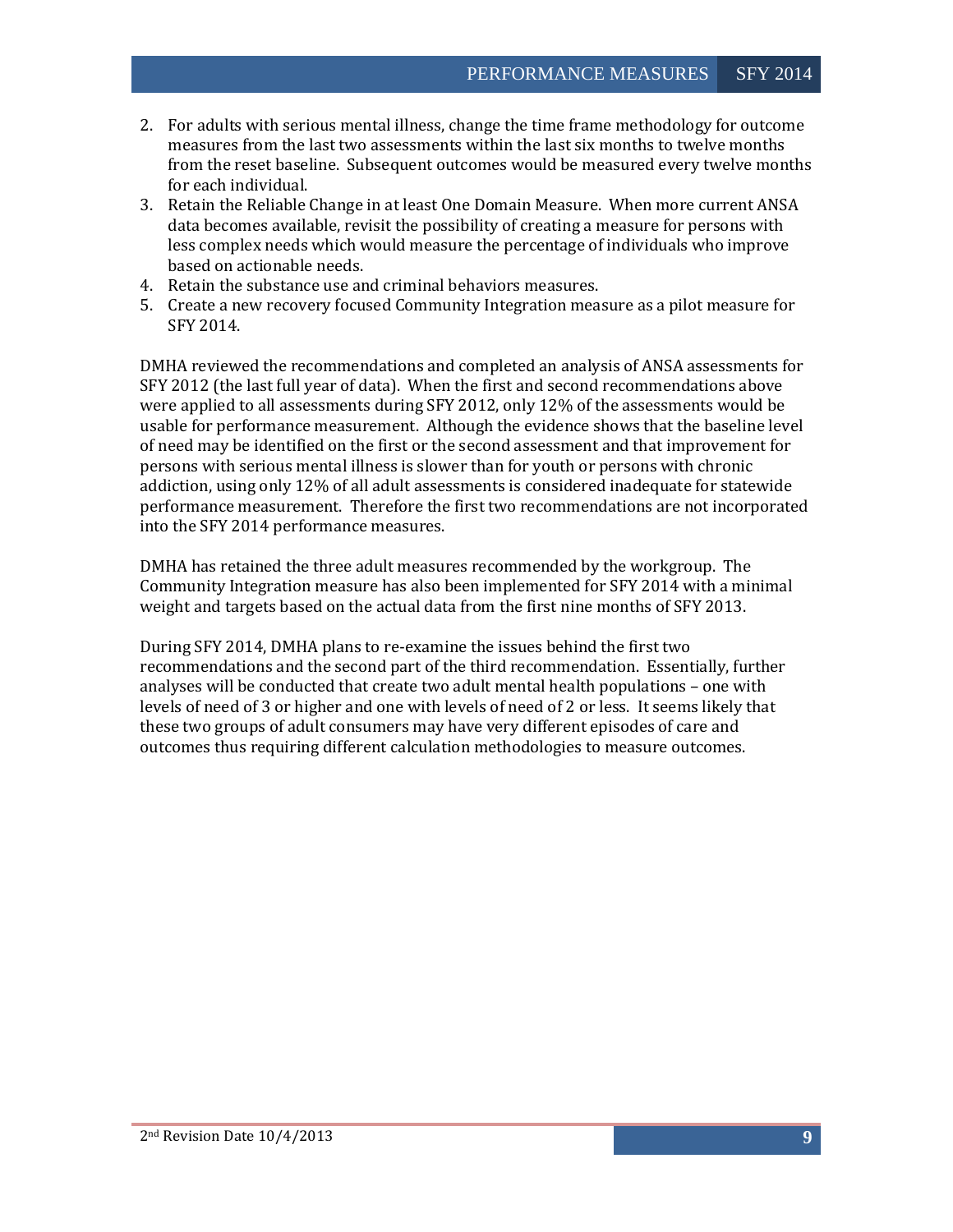<span id="page-10-0"></span>

| <b>SFY 2014</b>                       | <b>Change from SFY 2013</b>                                         |  |  |
|---------------------------------------|---------------------------------------------------------------------|--|--|
| Improvement in One Domain Youth 0 - 5 | No change in measure but will be included in<br>pay for performance |  |  |
| School Performance - Youth            | Calculation based on School Module                                  |  |  |
| Juvenile Justice Involvement - Youth  | Calculation based on Juvenile Justice Module                        |  |  |
| Substance Use - Youth                 | Calculation based on Substance Use Module                           |  |  |
| <b>Community Integration SMI</b>      | New Measure                                                         |  |  |
| Community Integration - CA            | New Measure                                                         |  |  |
| Risk Behaviors - Youth measure        | Retired                                                             |  |  |
| Strengths - Youth measure             | Retired                                                             |  |  |
| SMO and GAM consumers included in all | Previously excluded from all measures                               |  |  |
| measures                              |                                                                     |  |  |
| Reliable Change Index                 | Updated data source and revised as needed                           |  |  |
| DMHA Supported Consumer (DSC)         | Previously known as Hoosier Assurance<br>Plan Consumer (HAP)        |  |  |
| Administrative Code Gatekeeping       | <b>Expanded Performance Contracting section</b>                     |  |  |
| Compliance                            | of definition to include a payment point for<br>75 - 89% compliance |  |  |
| Timely Discharge from SOF of All      | Includes requirement of quarterly discharge                         |  |  |
| Populations                           | plans for persons waiting more than 90 days                         |  |  |
|                                       | and adds and exception for providers with                           |  |  |
|                                       | small numbers waiting for discharge with                            |  |  |
|                                       | appropriate documentation                                           |  |  |

# **SFY 2014 Summary of Changes**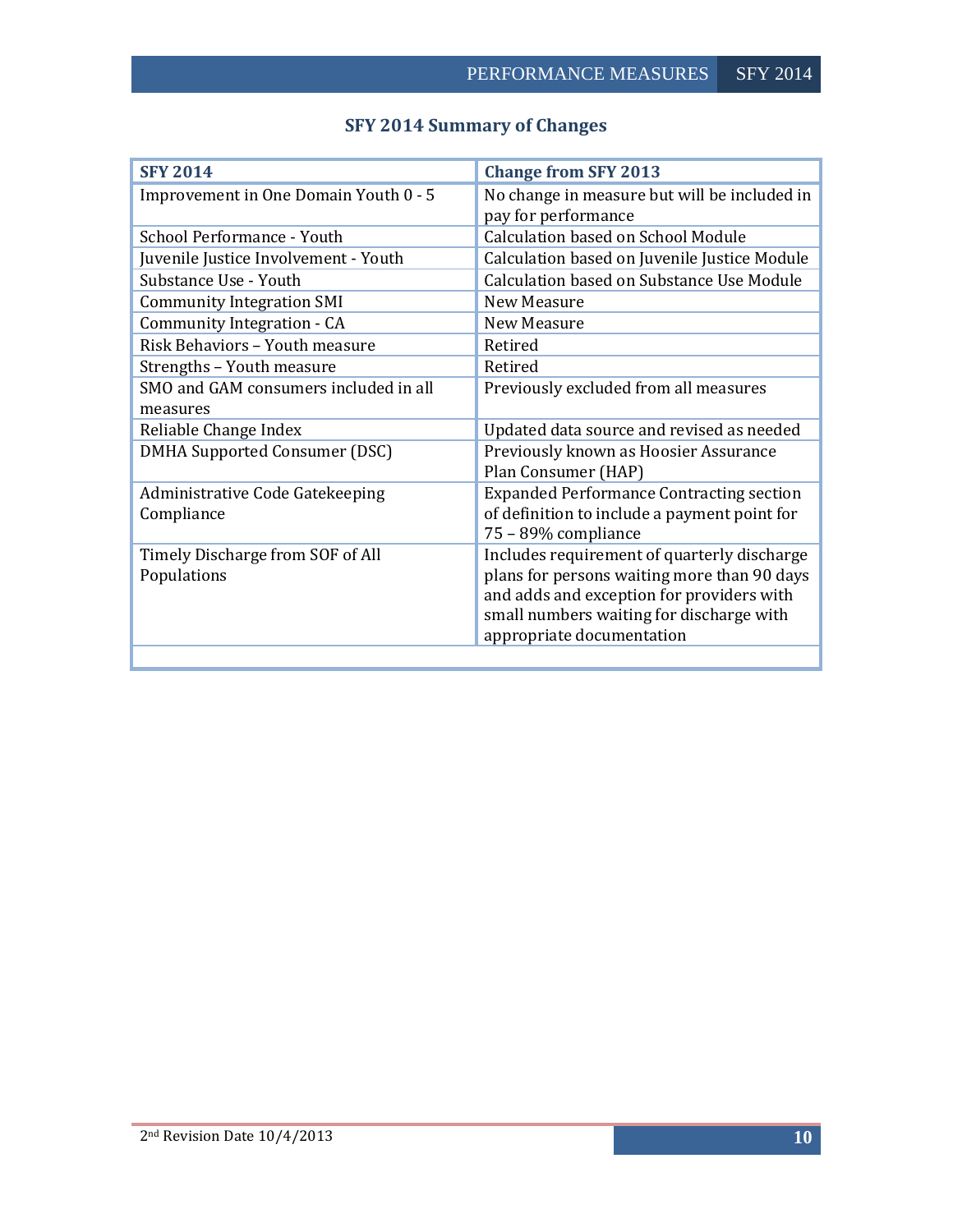# **Definitions and Acronyms**

<span id="page-11-0"></span>

| <b>Adult</b>                                                   | person aged 18 and over An exception to this age grouping<br>applies to persons who started receiving child and adolescent<br>services prior to age 18 and whose child and adolescent services will<br>continue post age 18 and end prior to age 22                                                                                                                                            |
|----------------------------------------------------------------|------------------------------------------------------------------------------------------------------------------------------------------------------------------------------------------------------------------------------------------------------------------------------------------------------------------------------------------------------------------------------------------------|
| Youth                                                          | any person up to age 22 with an SED agreement type and youth<br>with a CA agreement type who are aged $0 - 17$ See above for special<br>consideration for some persons aged 18 - 22.                                                                                                                                                                                                           |
| <b>SMI</b>                                                     | adult person with serious mental illness                                                                                                                                                                                                                                                                                                                                                       |
| CA                                                             | person with addiction/substance abuse conditions                                                                                                                                                                                                                                                                                                                                               |
| <b>SED</b>                                                     | youth with serious emotional disturbance                                                                                                                                                                                                                                                                                                                                                       |
| Co-Occurring                                                   | identification of persons with co-occurring mental health and<br>substance abuse disorders is required for the SAMHSA block grants.<br>This identification is currently based on diagnoses but in the future a<br>specific question in DARMHA may be necessary.                                                                                                                                |
| <b>Population</b>                                              | in this manual, each definition has been assigned a population<br>identification. The population identifiers fall within three categories:<br>SMI, Adult CA, or Youth (SED and CA) as defined above. All clients,<br>except those as indicated below under Medication Only, in these<br>population groups will be included in all performance measures.                                        |
| <b>Consumers with</b><br>both SMI and CA<br><b>Identifiers</b> | Providers may at times have a consumer with a SMI and<br>a CA agreement identifier at different times. When this happens, the<br>consumer could be counted twice in performance measures as they<br>are based on the agreement identifier in DARMHA. In order to avoid<br>duplication, the most recent agreement identifier in the reporting<br>period will be used as the default identifier. |
| DARMHA                                                         | Data Assessment Registry for Mental Health and Addiction                                                                                                                                                                                                                                                                                                                                       |
| <b>Medication Only</b>                                         | DARMHA allows consumers to be identified as receiving<br>Medication Only services. Since these services are provided only a<br>few times per year, the consumers identified as Medication Only will<br>not be included in Outcome Measures. However, they will be<br>counted for Average Monthly Number Served during the months in<br>which services are provided.                            |
| <b>DSC Status</b><br>(DMHA Supported)<br>Consumer)             | DARMHA allows a continuous episode of care for persons<br>whose DSC eligibility status may change due to changes in income<br>which are not anticipated to be permanent. For example, a<br>consumer may have a history of employment instability where<br>he/she obtains employment for short periods and again becomes                                                                        |
| 2 <sup>nd</sup> Revision Date 10/4/2013                        | 11                                                                                                                                                                                                                                                                                                                                                                                             |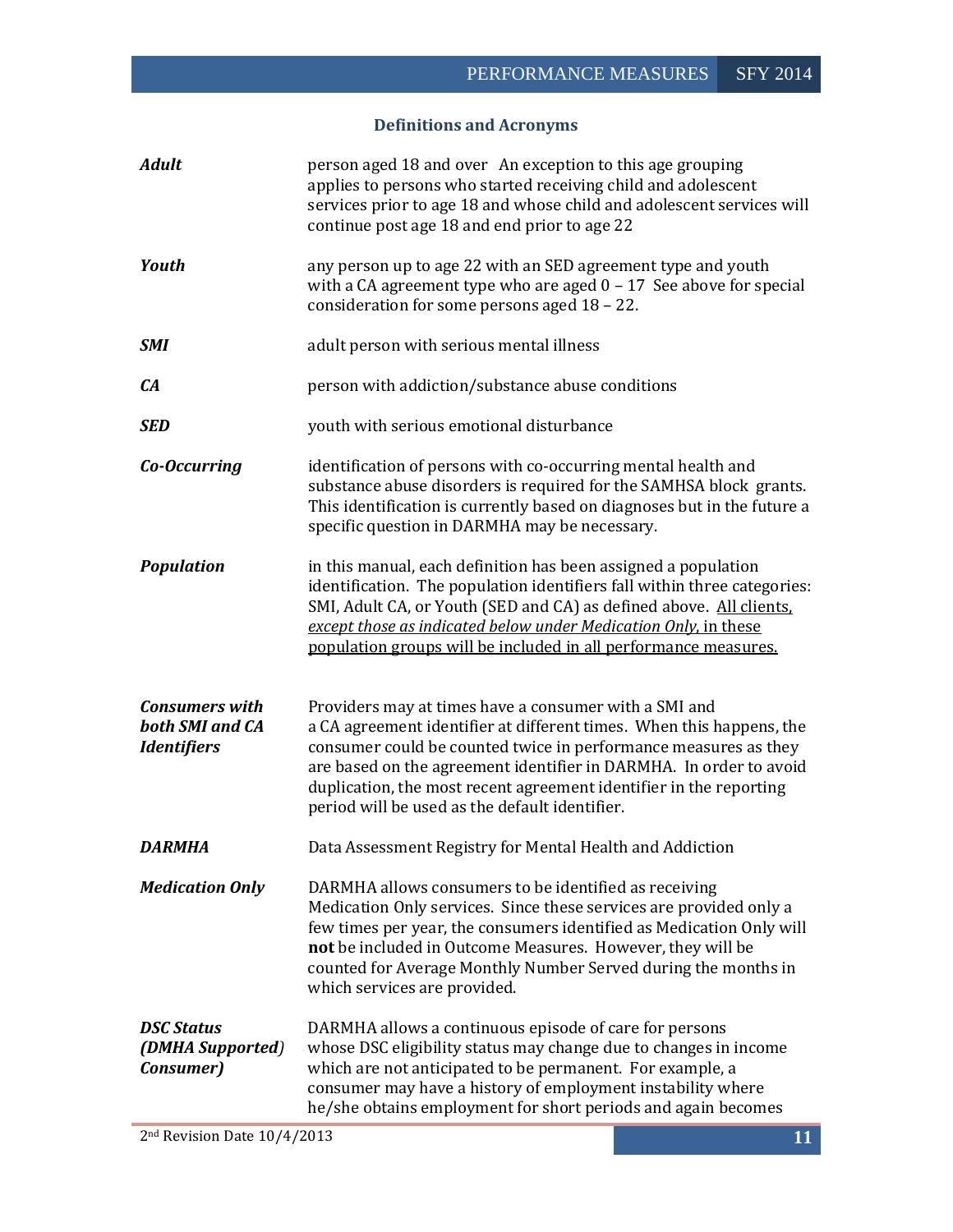|        | unemployed. In these situations, the provider may determine that<br>an actual discharge in DARMHA is unwarranted since the consumer<br>will continue receiving services. If the provider chooses to use the<br>DSC status field to change from DSC Eligible to No Longer DSC<br>Eligible, the consumers with this status at the end of a reporting<br>month will not be included in performance measure calculations for<br>that month. |
|--------|-----------------------------------------------------------------------------------------------------------------------------------------------------------------------------------------------------------------------------------------------------------------------------------------------------------------------------------------------------------------------------------------------------------------------------------------|
|        | If consumers become DSC Eligible again, they will be counted in<br>people served beginning in the month they are recoded as DSC<br>Eligible and they have at least encounter in the month. They will be<br>counted in the reassessment numbers after becoming DSC Eligible.                                                                                                                                                             |
| Time 1 | Time one is the assessment immediately prior to the Time two<br>assessment.                                                                                                                                                                                                                                                                                                                                                             |
| Time 2 | Time two is the most recent assessment                                                                                                                                                                                                                                                                                                                                                                                                  |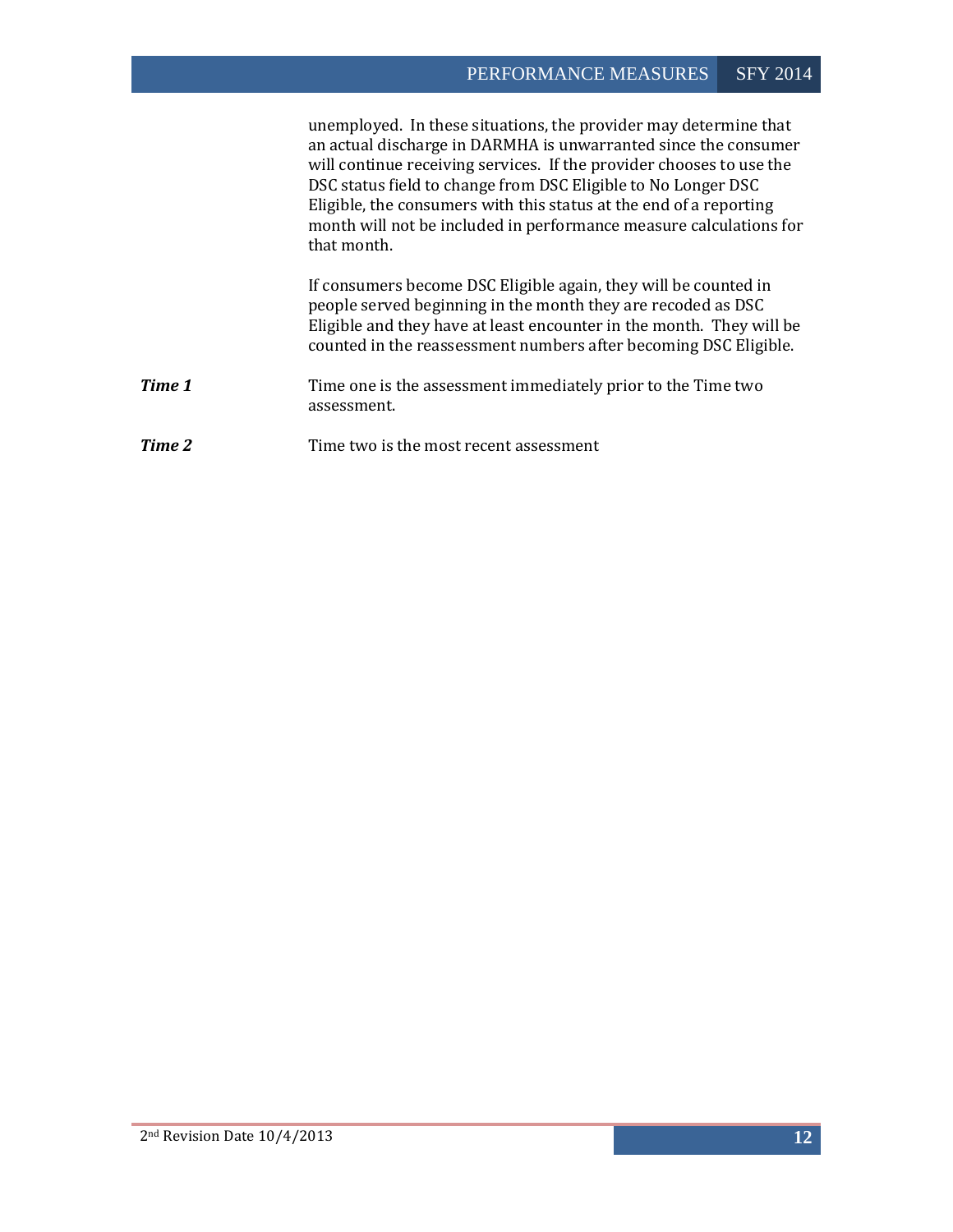<span id="page-13-0"></span>

| <b>Measure 2014</b>                                                             | <b>Pay for Performance</b>                    | <b>Target</b> | Weight         |
|---------------------------------------------------------------------------------|-----------------------------------------------|---------------|----------------|
| Improvement in One Domain - SMI                                                 | Included in dollars                           | 25%           | 3              |
| Improvement in One Domain - CA                                                  | Included in dollars                           | 35%           | 3              |
| Improvement in One Domain - Youth 5 -<br>17                                     | Included in dollars                           | 45%           | 3              |
| Improvement in One Domain - Youth 0 -<br>5                                      | Included in dollars                           | 30%           | $\mathbf{1}$   |
| <b>Employment SMI</b>                                                           | Included in dollars                           | 90%           | 2              |
| <b>Employment CA</b>                                                            | Included in dollars                           | 90%           | $\overline{2}$ |
| School Behaviors - Youth                                                        | Included in dollars                           | 25%           | $\overline{2}$ |
| Criminal Justice - SMI                                                          | Included in dollars                           | 45%           | $\overline{2}$ |
| Criminal Justice - CA                                                           | Included in dollars                           | 45%           | $\overline{2}$ |
| Juvenile Justice Involvement - Youth                                            | Included in dollars                           | 20%           | $\overline{2}$ |
| Substance Use - SMI                                                             | Included in dollars                           | 35%           | 2              |
| Substance Use - CA                                                              | Included in dollars                           | 45%           | $\overline{2}$ |
| Substance Use - Youth                                                           | Included in dollars                           | 25%           | $\overline{2}$ |
| Community Integration - SMI                                                     | Included in dollars                           | 12%           | $\mathbf{1}$   |
| Community Integration - CA                                                      | Included in dollars                           | 25%           | $\mathbf{1}$   |
| <b>Adults Served - SMI</b>                                                      | Included in dollars                           |               | 2              |
| Adults Served - CA                                                              | Included in dollars                           |               | $\overline{2}$ |
| Youth Served SED & CA                                                           | Included in dollars                           |               | $\overline{2}$ |
| Reassessment -- NOMS                                                            | Included in dollars                           | 80%           | $\mathbf{1}$   |
| Reassessment - CANS/ANSA                                                        | Included in dollars                           | 80%           | $\mathbf{1}$   |
|                                                                                 |                                               |               |                |
| Administrative Code Gatekeeping<br>Compliance                                   | Included in dollars                           | 90%           | N/A            |
| Timely Discharge from State Operated<br>Facilities (SOF) of All Populations     | Included in dollars                           | 80%           | N/A            |
| Reducing the Use of Allocated Beds in<br><b>State Operated Facilities (SOF)</b> | Not included in dollars in<br><b>SFY 2014</b> | 75%           | N/A            |
|                                                                                 |                                               |               |                |

# **Overview of Performance Measures and Targets** Effective July 1, 2013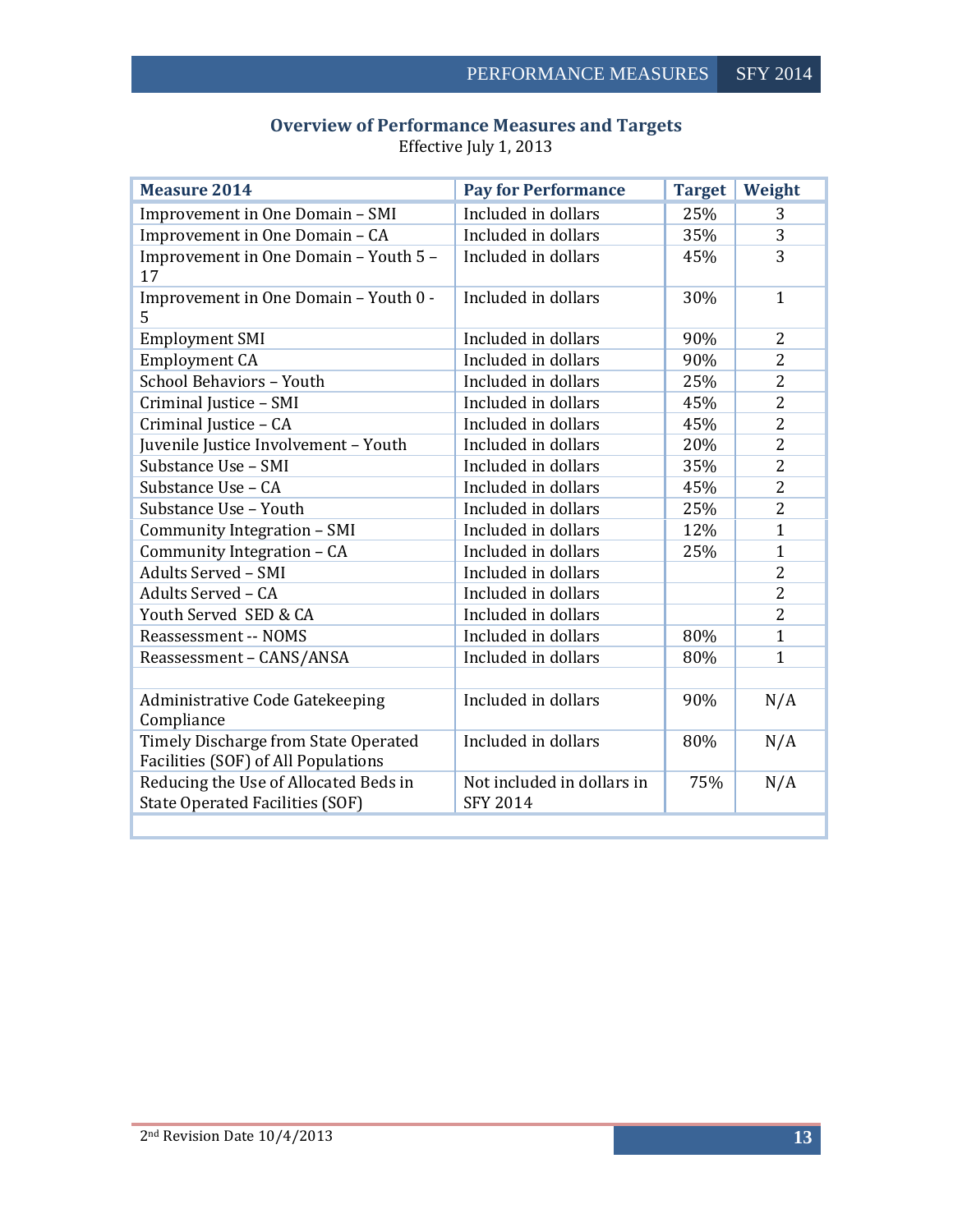# **Performance Outcome Measures for SFY 2014**

#### <span id="page-14-1"></span><span id="page-14-0"></span>**Improvement in One Domain – SMI**

**Short Title:** Needs and strengths improvement **Population**: All SMI Adults

**Long Title**: Percentage of adults with SMI with improvement in at least one ANSA domain.

**Definition:** The Adult Needs and Strengths Assessment (ANSA) tool reports needs and strengths in six domains: Life Domain Functioning, Behavioral Health Needs, Strengths, Acculturation, Caregiver Strengths and Needs, and Risk Behaviors. Four domains (excluding Acculturation and Caregiver Strengths and Needs) are used to measure improvement. Improvement in at least one of the four domains constitutes improvement for this measure. Measure is reported monthly based on the reassessments completed during the month. At the end of each quarter, measure is cumulative year-to-date, that is, all reassessments completed during the fiscal year from beginning of fiscal year through the end of the specific quarter.

**Measure Specific Source of Data:** All data is from DARMHA. ANSA Assessments are used for the measurement. For each adult with a SMI agreement identifier and at least two ANSA assessments, improvement in each domain is measured using a statistically reliable change index. This measure uses ratings at the individual item level aggregated to the domain level. *Data from the two most recent assessments and/or reassessments will be used for Time 1 and Time 2 data points.*

#### **Method of Calculation:**

**Rules for Calculating Respective Domain Scores:** For each adult active at any time during the reporting period who also has at least two assessments, Time 1 (the assessment prior to the most recent reassessment) and Time 2 (the most recent reassessment), domain scores are calculated according to the formulas below for the ANSA. **(Details for calculation of domain averages are in the Reference Documentation section of this manual.)**

#### *ANSA Domain Averages:*

- **Functioning Domain** = Average of *Life Domain Functioning* scores multiplied by 10
- **Behavioral Health Domain** *=* Average of *Behavioral Health Needs* scores multiplied by 10
- **Risk Domain** *=* Average of *Risk Behaviors* scores multiplied by 10
- **Strengths Domain** = Average of *Strengths* scores multiplied by 10

For each adult, the average item score in the domain is calculated for the Time 1 assessment. The change score for each adult in each domain is obtained by subtracting the Time 2 average from the Time 1 average. This score is compared to the Reliable Change Index (RCI) difference to determine positive change (improvement), no change (maintained) or negative change (decline).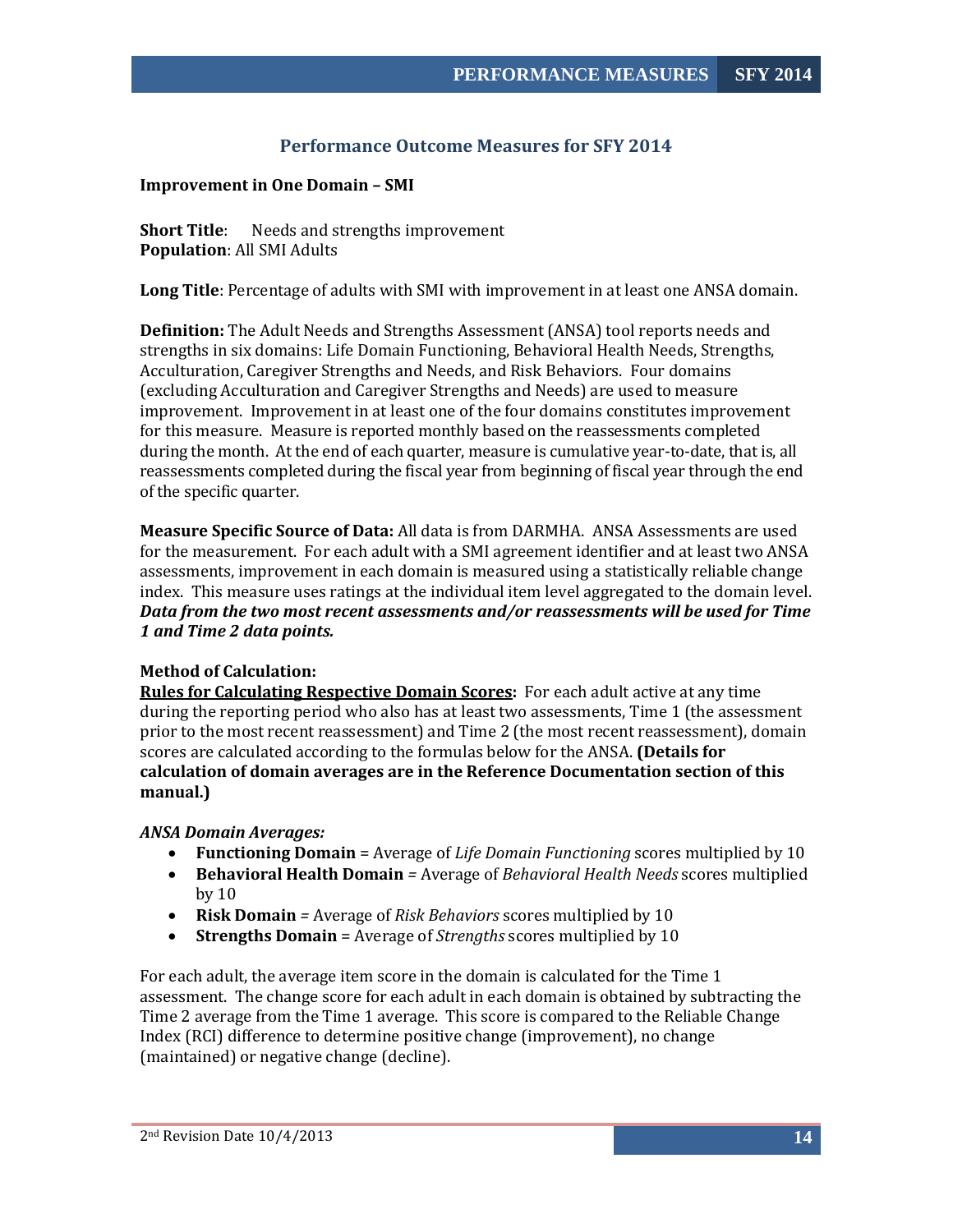- If Functioning Domain Time 1 (T1) Functioning Domain Time 2 (T2) => **2.52**, improvement.
- If Behavioral Health Domain Time 1 (T1) Behavioral Health Domain Time 2 (T2) => **2.38**, improvement.
- If Risk Domain Time 1 (T1) Risk Domain Time 2 (T2) => **1.66**, improvement.
- If Strengths Domain Time 1 (T1) Strengths Domain Time 2 (T2) => **3.57**, improvement.

The total number of adults with a positive change in at least one domain is the numerator. The total number of adults with at least two assessments is the denominator. Calculation is numerator divided by denominator multiplied by 100.

**Target:** The state fiscal year 2014 target performance will be **25%**.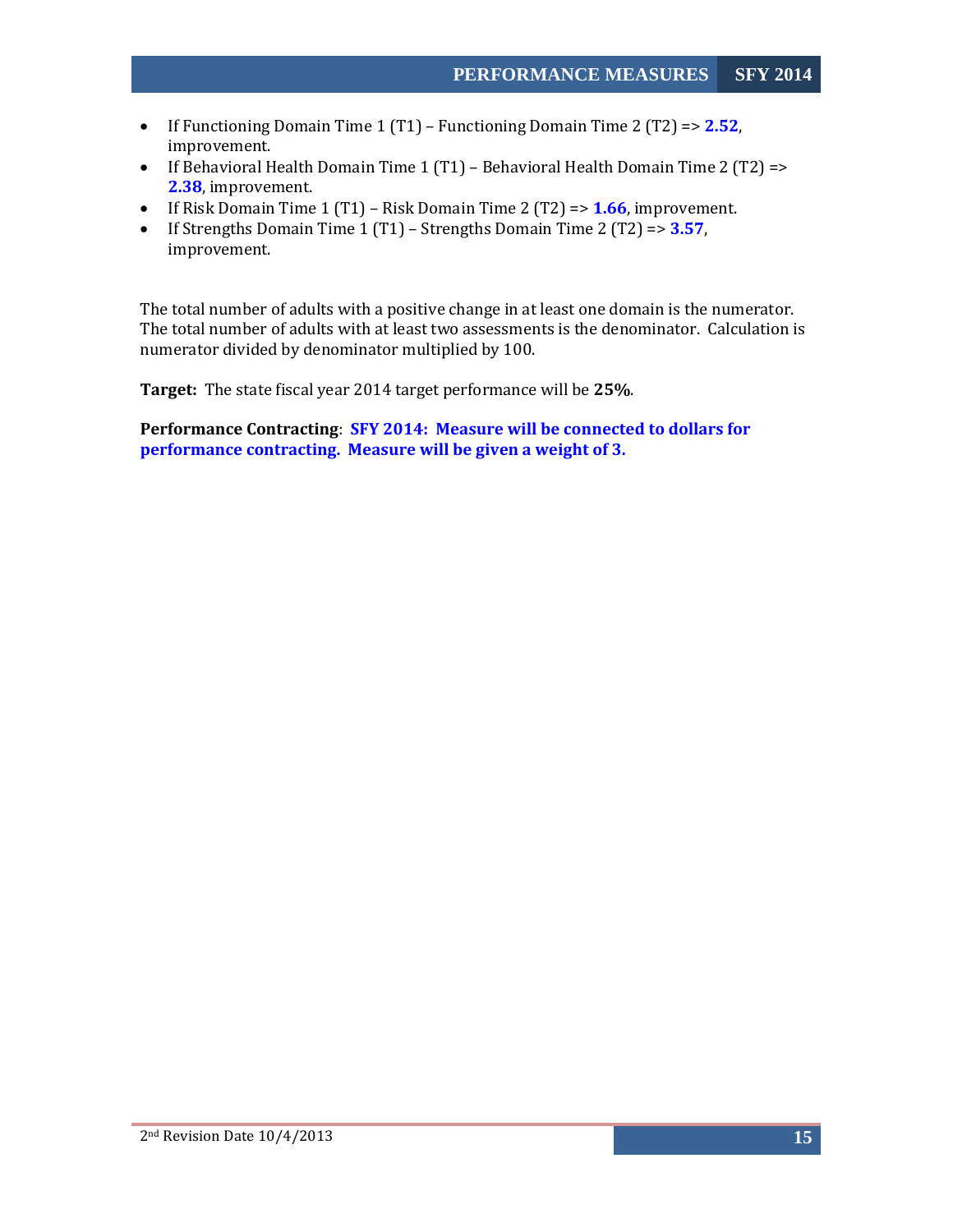#### <span id="page-16-0"></span>**Improvement in One Domain – CA**

**Short Title:** Needs and strengths improvement **Population**: All CA Adults

**Long Title**: Percentage of adults with CA with improvement in at least one ANSA domain.

**Definition:** The Adult Needs and Strengths Assessment (ANSA) tool reports needs and strengths in six domains: Life Domain Functioning, Behavioral Health Needs, Strengths, Acculturation, Caregiver Strengths and Needs, and Risk Behaviors. Four domains (excluding Acculturation and Caregiver Strengths and Needs) are used to measure improvement. Improvement in at least one of the four domains constitutes improvement for this measure. Measure is reported monthly based on the reassessments completed during the month. At the end of each quarter, measure is cumulative year-to-date, that is, all reassessments completed during the fiscal year from beginning of fiscal year through the end of the specific quarter.

**Measure Specific Source of Data:** All data is from DARMHA. ANSA Assessments are used for the measurement. For each adult with a CA agreement identifier and at least two ANSA assessments, improvement in each domain is measured using a statistically reliable change index. This measure uses ratings at the individual item level aggregated to the domain level. *Data from the two most recent assessments and/or reassessments will be used for Time 1 and Time 2 data points.*

#### **Method of Calculation:**

**Rules for Calculating Respective Domain Scores:** For each adult active at any time during the reporting period who also has at least two assessments, Time 1 (the assessment prior to the most recent reassessment) and Time 2 (the most recent reassessment), domain scores are calculated according to the formulas below for the ANSA. **(Details for calculation of domain averages are in the Reference Documentation section of this manual.)**

#### *ANSA Domain Averages:*

- **Functioning Domain** = Average of *Life Domain Functioning* scores multiplied by 10
- **Behavioral Health Domain** *=* Average of *Behavioral Health Needs* scores multiplied by 10
- **Risk Domain** *=* Average of *Risk Behaviors* scores multiplied by 10
- **Strengths Domain** = Average of *Strengths* scores multiplied by 10

For each adult, the average item score in the domain is calculated. The change score for each adult in each domain is obtained by subtracting the Time 2 average from the Time 1 average. This score is compared to the Reliable Change Index (RCI) difference to determine positive change (improvement), no change (maintained) or negative change (decline).

- If Functioning Domain Time 1 (T1) Functioning Domain Time 2 (T2) => **2.52**, improvement.
- If Behavioral Health Domain Time 1 (T1) Behavioral Health Domain Time 2 (T2) => **2.38**, improvement.
- If Risk Domain Time 1 (T1) Risk Domain Time 2 (T2) => **1.66**, improvement.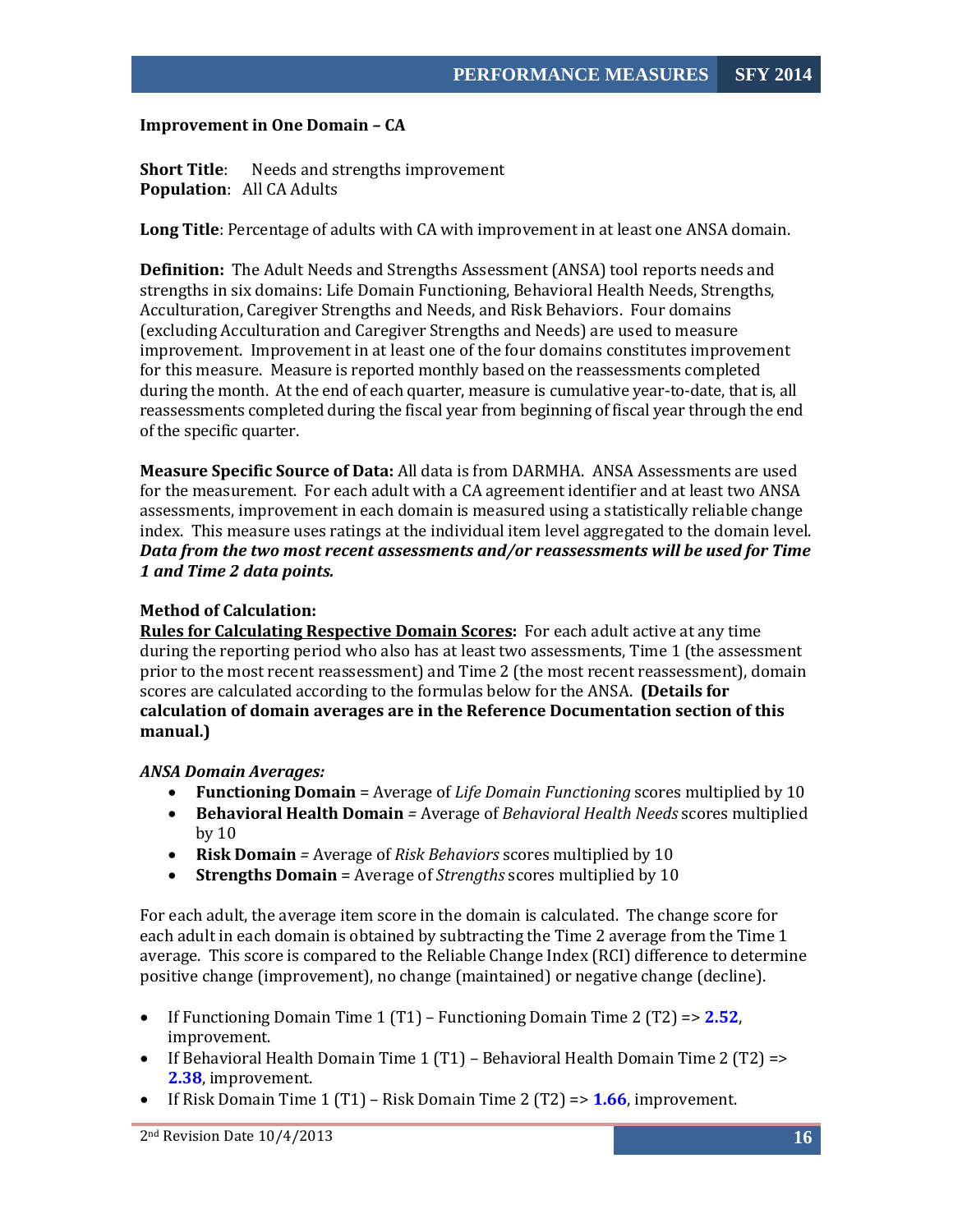• If Strengths Domain Time 1 (T1) – Strengths Domain Time 2 (T2) => **3.57**, improvement.

The total number of adults with a positive change in at least one domain is the numerator. The total number of adults with at least two assessments is the denominator. Calculation is numerator divided by denominator multiplied by 100.

**Target:** The state fiscal year 2014 target performance will be **35%**.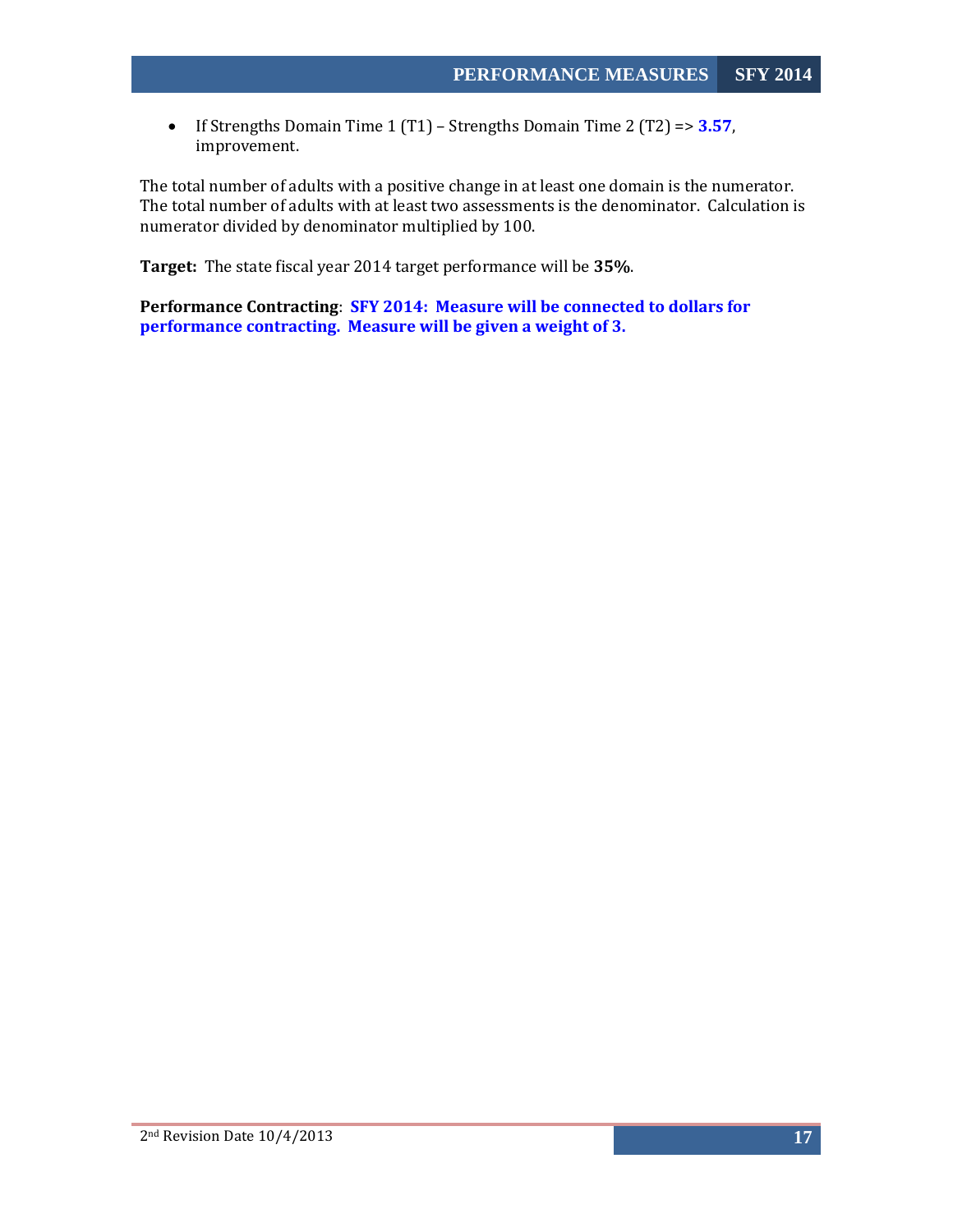#### <span id="page-18-0"></span>**Improvement in One Domain – Youth 5 – 17**

**Short Title:** Needs and strengths improvement **Population**: Youth 5-17 (SED or CA)

**Long Title**: Percentage of youth ages 5 – 17 with improvement in at least one CANS domain.

**Definition:** The Child and Adolescent Needs and Strengths (CANS) assessment tool reports needs and strengths in six domains: Life Domain Functioning, Child Strengths, Acculturation, Caregiver Strengths and Needs, Child Behavioral/Emotional Needs, and Child Risk Behaviors. Five domains (all except Acculturation) are used to measure improvement. Improvement in at least one of the five domains constitutes improvement for this measure. Measure is reported monthly based on the reassessments completed during the month. At the end of each quarter, measure is cumulative year-to-date, that is, all reassessments completed during the fiscal year from beginning of fiscal year through the end of the specific quarter.

**Measure Specific Source of Data:** All data is from DARMHA. CANS 5-17 Assessments are used for the measurement. For each child with at least two CANS assessments, improvement in each domain is measured using a statistically reliable change index. This measure uses ratings at the individual item level aggregated to the domain level. *Data from the two most recent assessments and/or reassessments will be used for Time 1 and Time 2 data points.*

#### **Method of Calculation:**

**Rules for Calculating Respective Domain Scores:** For each youth who is active at any time during the reporting period who also has at least two assessments, Time 1 (the assessment prior to the most recent reassessment) and Time 2 the most recent reassessment), domain scores are calculated according to the formulas below. **(Details for calculation of domain averages are in the Reference Documentation section of this manual.)**

#### *CANS 5 to 17 Domain Averages:*

- **Behavioral Health Domain** *=* Average of *Child Behavioral/Emotional Needs* scores multiplied by 10
- **Risk Domain** *=* Average of *Child Risk Behaviors* scores multiplied by 10
- **Functioning Domain** = Average of Child *Life Domain Functioning* scores multiplied by 10
- **Strengths Domain** = Average of *Child Strengths* scores multiplied by 10
- **Caregiver Domain** = Average of Caregiver Strengths & Needs scores multiplied by 10

For each youth, the average score for the domain is calculated for Time 1 and Time 2. The change score for each youth in each domain is obtained by subtracting the Time 2 average from the Time 1 average. This score is compared to the Reliable Change Index (RCI) difference to determine positive change (improvement), no change (maintained) or negative change (decline).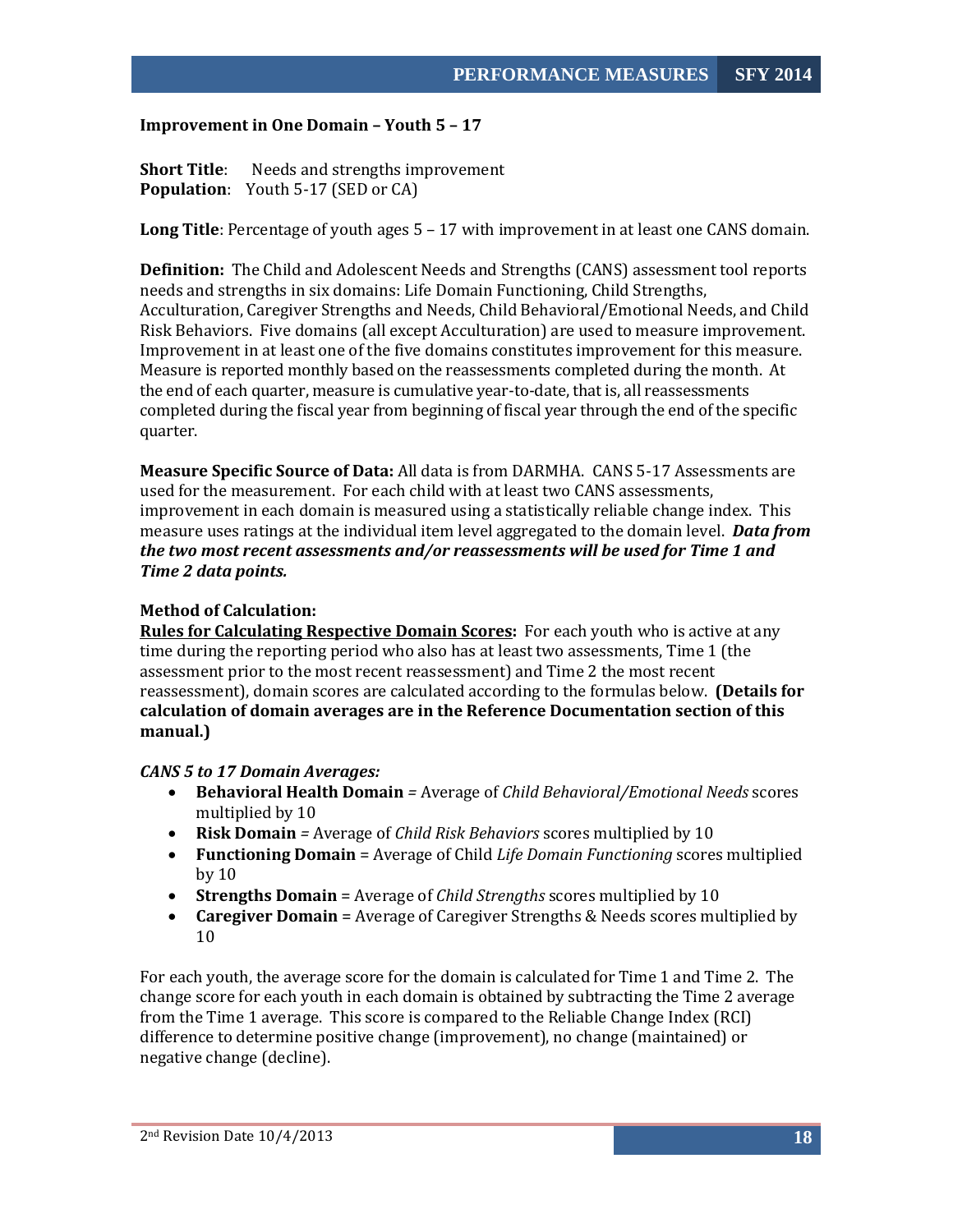- If Behavioral Health Domain T1 Behavioral Health Domain T2 =>2.20, improvement.
- If Risk Domain T1 Risk Domain T2 => 1.58, improvement.
- If Functioning Domain T1 Functioning Domain T2 => **2.25**, improvement.
- If Strengths Domain T1 Strengths Domain T2 => **3.08**, improvement.
- If Caregiver Domain T1 Caregiver Domain T2 => 2.78, improvement.

The total number of youth with a positive change in at least one domain is the numerator. The total number of youth with at least two assessments is the denominator. Calculation is numerator divided by denominator multiplied by 100.

**Target:** The state fiscal year 2014 target performance will be **45%**.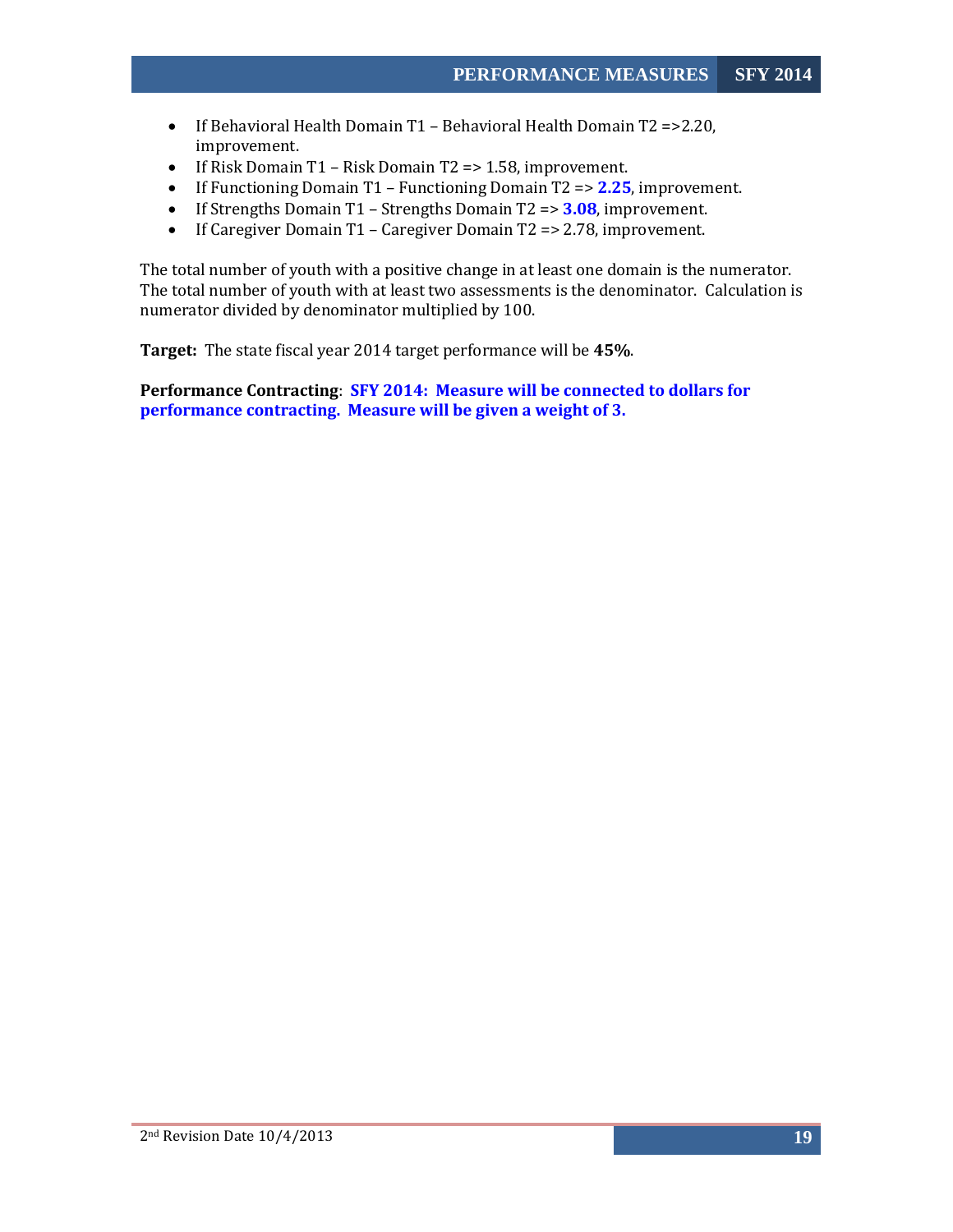#### <span id="page-20-0"></span>**Improvement in One Domain – Youth 0 – 5**

**Short Title:** Needs and strengths improvement **Population**: Youth 0 - 5 (SED or CA)

**Long Title**: Percentage of youth ages 0 – 5 with improvement in at least one CANS domain.

**Definition:** The Child and Adolescent Needs and Strengths (CANS) assessment tool for ages 0 – 5 reports needs and strengths in seven domains: Life Domain Functioning, Child Strengths, Acculturation, Caregiver Strengths and Needs, Child Behavioral/Emotional Needs, Child Risk Factors and Child Risk Behaviors. Five domains (excluding Acculturation and Child Risk Factors) are used to measure improvement. Improvement in at least one of the five domains constitutes improvement for this measure. Measure is reported monthly based on the reassessments completed during the month. At the end of each quarter, measure is cumulative year-to-date, that is, all reassessments completed during the fiscal year from beginning of fiscal year through the end of the specific quarter.

**Measure Specific Source of Data:** All data is from DARMHA. CANS 0 - 5 Assessments are used for the measurement. For each child with at least two CANS assessments, improvement in each domain is measured using a statistically reliable change index. This measure uses ratings at the individual item level aggregated to the domain level. *Data from the two most recent assessments and/or reassessments will be used for Time 1 and Time 2 data points.*

#### **Method of Calculation:**

**Rules for Calculating Respective Domain Scores:** For each youth who is active at any time during the reporting quarter who also has at least two assessments, Time 1 (the assessment prior to the most recent reassessment) and Time 2 the most recent reassessment), domain scores are calculated according to the formulas below. **(Details for calculation of domain averages are in the Reference Documentation section of this manual.)**

#### *CANS 0 - 5 Domain Averages:*

- **Behavioral Health Domain** *=* Average of *Child Behavioral/Emotional Needs* scores multiplied by 10
- **Child Risk Domain** *=* Average of *Child Risk Behaviors* scores multiplied by 10
- **Functioning Domain** = Average of Child *Life Domain Functioning* scores multiplied by 10
- **Strengths Domain** = Average of *Child Strengths* scores multiplied by 10
- **Caregiver Domain** = Average of Caregiver Strengths & Needs scores multiplied by 10

For each youth, the average score for the domain is calculated for Time 1 and Time 2. The change score for each youth in each domain is obtained by subtracting the Time 2 average from the Time 1 average. This score is compared to the Reliable Change Index (RCI) difference to determine positive change (improvement), no change (maintained) or negative change (decline).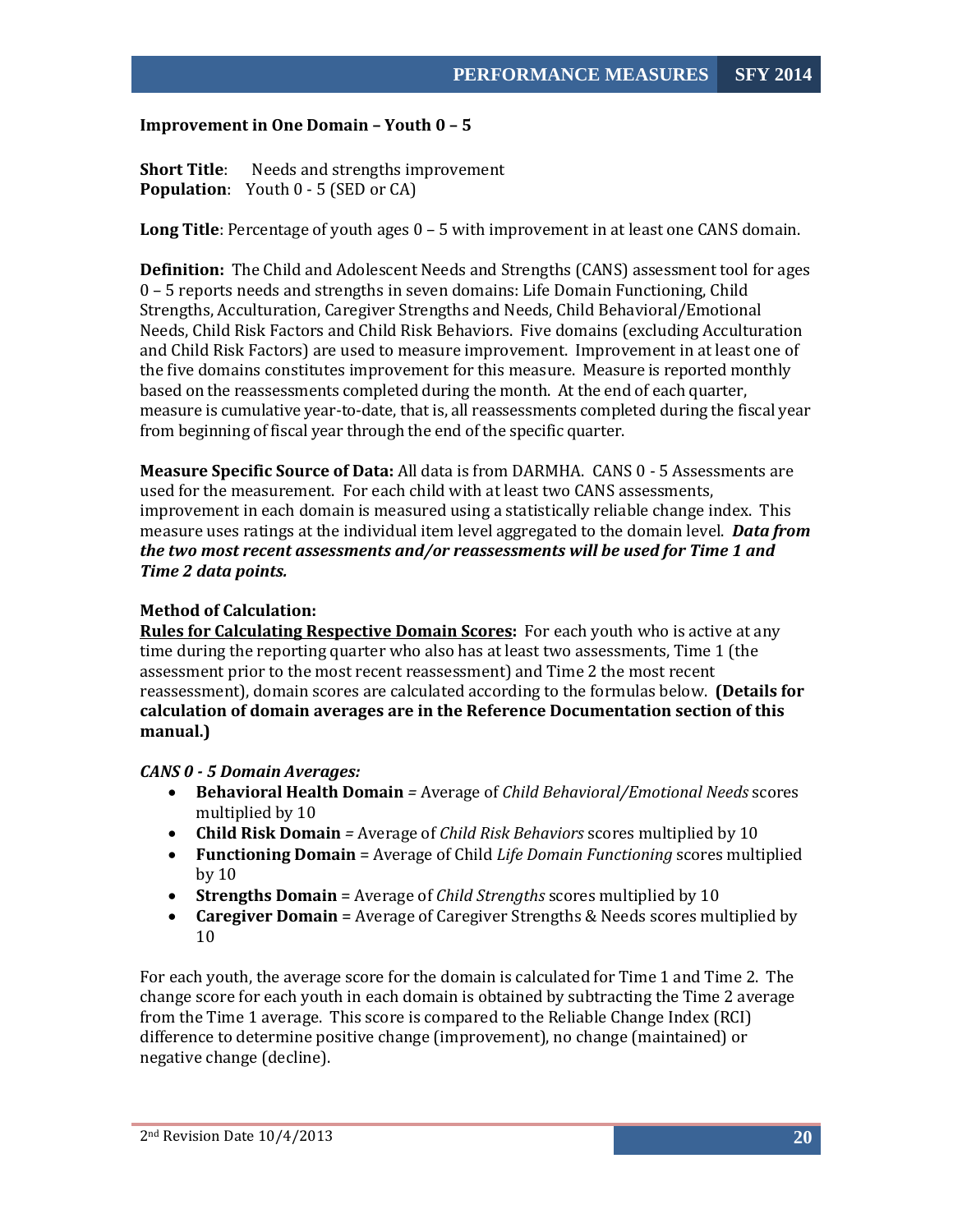- If Behavioral Health Domain T1 Behavioral Health Domain T2 =>2.39, improvement.
- If Child Risk Domain T1 Child Risk Domain T2 => **3.34,** improvement.
- If Functioning Domain T1 Functioning Domain T2 => **2.40**, improvement.
- If Strengths Domain T1 Strengths Domain T2 => **3.29**, improvement.
- If Caregiver Domain T1 Caregiver Domain T2 => 2.98, improvement.

The total number of youth with a positive change in at least one domain is the numerator. The total number of youth with at least two assessments is the denominator. Calculation is numerator divided by denominator multiplied by 100.

**Target:** The state fiscal year 2014 target performance will be **30%**.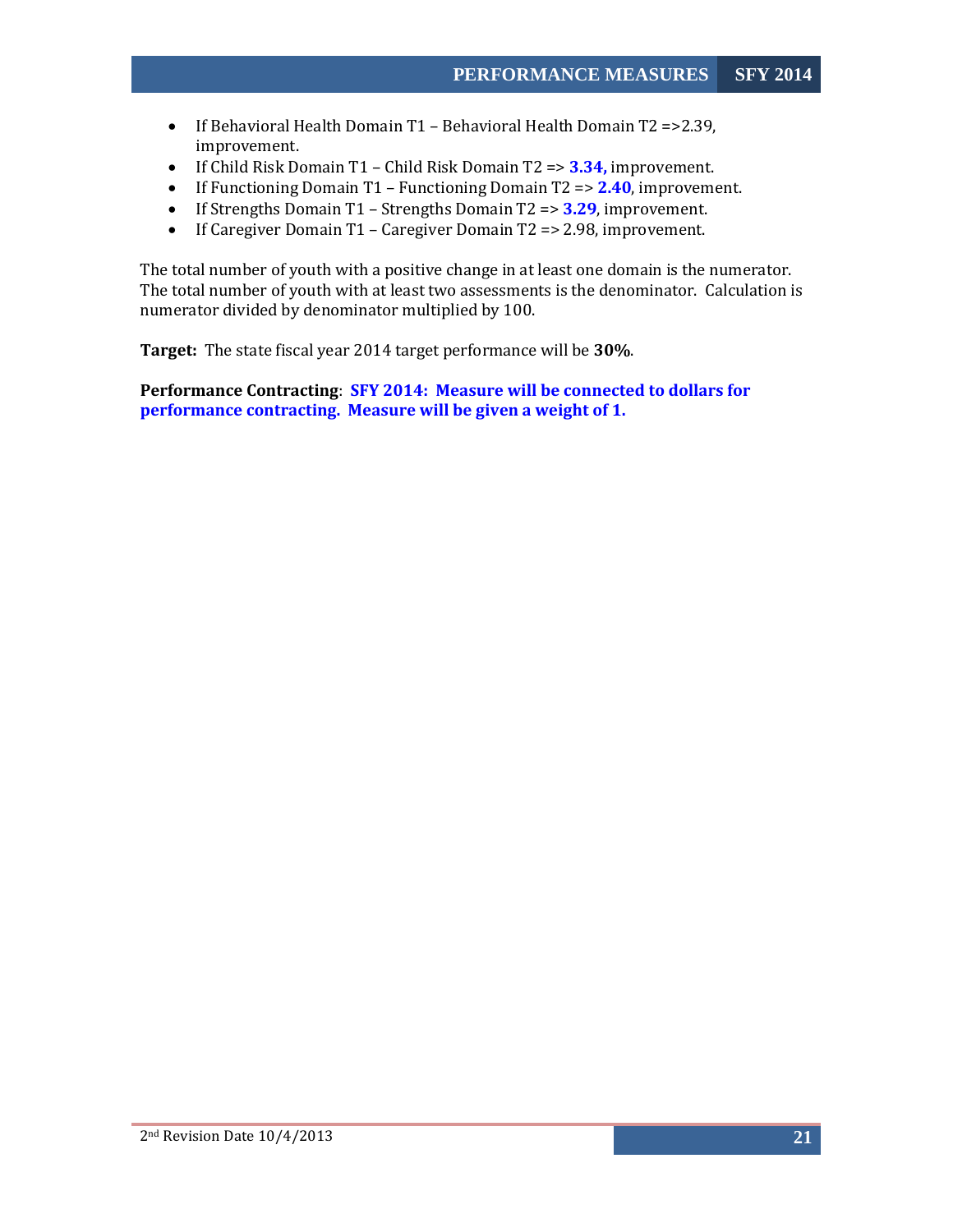#### <span id="page-22-0"></span>**Employment – SMI**

**Short Title**: Increased/Retained Employment **Population**: SMI

**Long Title:** Percentage of adults with serious mental illness whose employment status remains the same or improves from the previous assessment for the episode of care to the most recent reassessment

**Definition:** Employment is defined as paid work. The amount of time each week that a consumer works further defines the employment status. The data elements for employment status in the Data Assessment Registry for Mental Health and Addiction (DARMHA) manual are:

- 1. Full-time: working 35 40 or more hours per week.
- 2. Less than full-time: working 21 to 34 hours per week.
- 3. Part-time: working 16 20 hours per week.
- 4. Part-time: working 11 15 hours per week.
- 5. Part-time: working 6 10 hours per week.
- 6. Part-time: working 1 5 hours per week.
- 7. Unemployed: looking for work during the last 30 days or laid off from a job.
- 8. Not In Labor Force: not looking for work during the last 30 days or homemaker, student, disabled, retired or in an institution.

The performance measure for Increased/Retained Employment requires two data sets, one at the beginning of the episode of care and another at discharge or each six months of services. Although the "Not in Labor Force" detail includes several potential reasons for an individual not seeking employment, only the "disabled" category will be included in this measure in order to continue to promote the principles of "Recovery" throughout the mental health and addiction system.. Employment status is ranked from most active to least active as follows:

- 1. Full-time
- 2. Less than full time
- 3. Part-time 16-20
- 4. Part-time 11-15
- 5. Part-time 6-10
- 6. Part-time 1-5
- 7. Unemployed
- 8. Not In Labor Force -- disabled

Retained employment means that the consumer was employed at time one and maintains that same level of employment at time two. Improved employment means that persons not in labor force due to disability obtain employment, persons unemployed obtain employment and that persons increase the number of hours per week worked. Measure is reported monthly based on the reassessments completed during the month. At the end of each quarter, measure is cumulative year-to-date, that is, all reassessments completed during the fiscal year from beginning of fiscal year through the end of the specific quarter.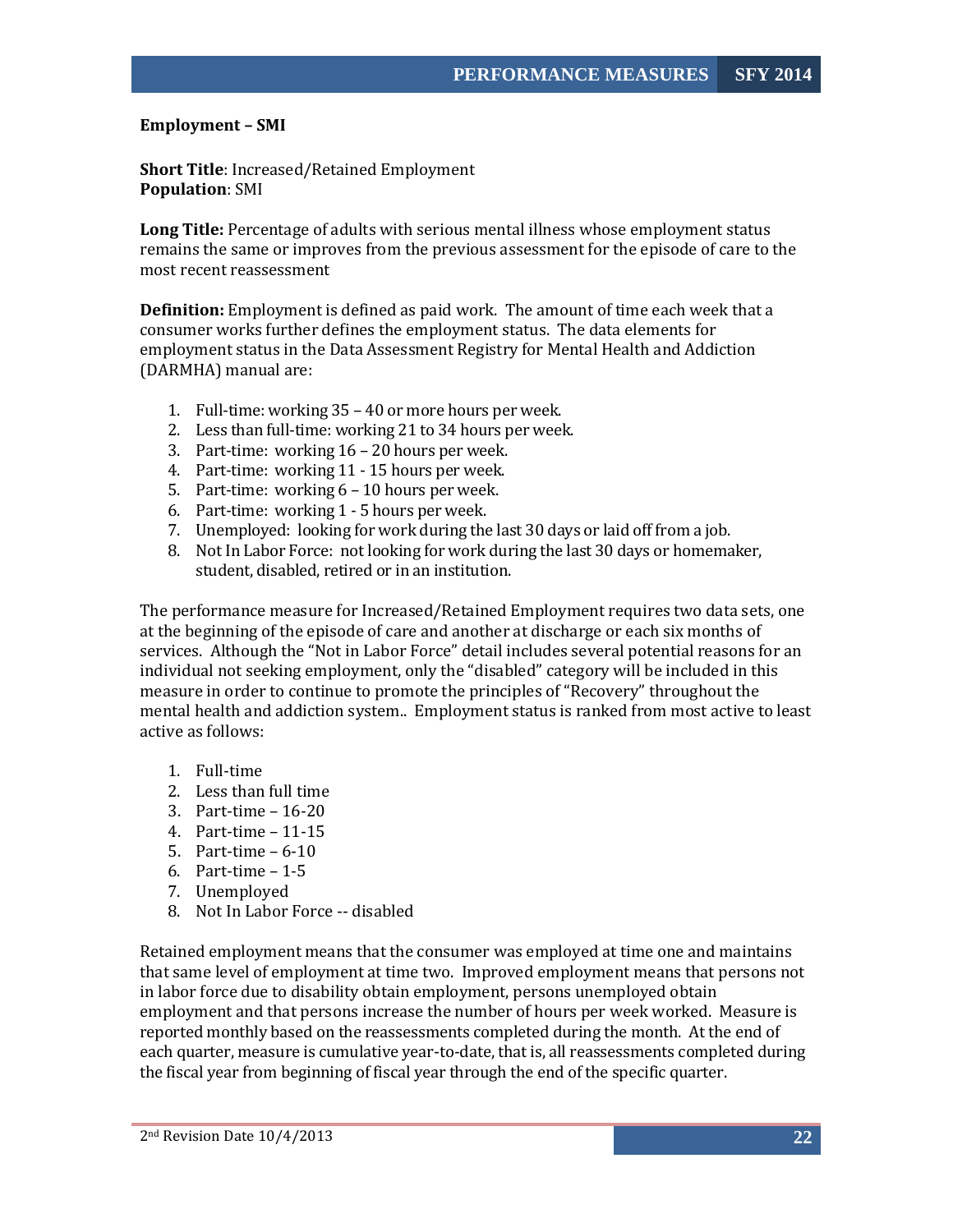**Measure Specific Source of Data:** Data will be current DARMHA data set for Employment and for Not in Labor Force due to disability. *Not in Labor Force due to other reasons or Unknown* at either the beginning of the episode of treatment or at the time of reassessment or discharge is not counted in the measurement.

**Method of Calculation:** Denominator is total number of persons with SMI with at least two assessments in the episode of care who are unemployed, employed, or not in labor force due to disability at time one.

The numerator is: Of the above from the denominator, all whose status, at the most recent assessment, stays the same from Time 1 to Time 2 or who have improved employment status from Time 1 to Time 2.

#### **Time two is the most recent assessment and time one is the assessment immediately prior to the time two assessment.**

Calculations will be performed for each provider submitting data to DARMHA.

**Target:** The state fiscal year 2014 target performance will be 90%.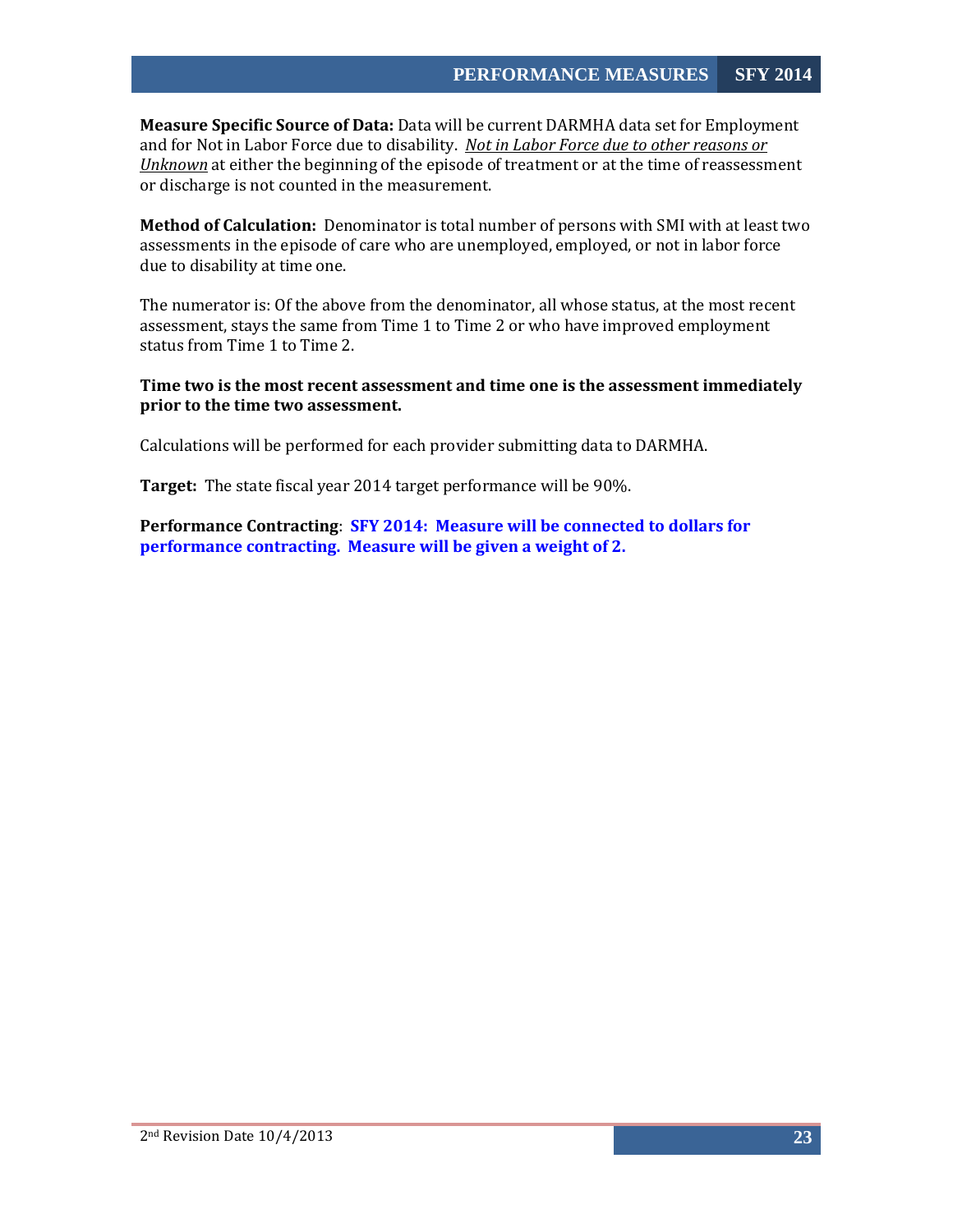# <span id="page-24-0"></span>**Employment – CA**

**Short Title**: Increased/Retained Employment **Population**: CA Adults

**Long Title:** Percentage of adults with alcohol and/or substance abuse diagnoses whose employment status remains the same or improves from the previous assessment for the episode of care to the most recent reassessment.

**Definition:** Employment is defined as paid work. The amount of time each week that a consumer works further defines the employment status. The data elements for employment status in the Data Assessment Registry for Mental Health and Addiction (DARMHA) manual are:

- 1. Full-time: working 35 40 or more hours per week.
- 2. Less than full-time: working 21 to 34 hours per week.
- 3. Part-time: working 16 20 hours per week.
- 4. Part-time: working 11 15 hours per week.
- 5. Part-time: working 6 10 hours per week.
- 6. Part-time: working 1 5 hours per week.
- 7. Unemployed: looking for work during the last 30 days or laid off from a job.
- 8. Not In Labor Force: not looking for work during the last 30 days or homemaker, student, disabled, retired or in an institution.

The performance measure for Increased/Retained Employment requires two data sets, one at the beginning of the episode of care and another at discharge or each six months of services. Although the "Not in Labor Force" detail includes several potential reasons for an individual not seeking employment, only the "disabled" category will be included in this measure in order to continue to promote the principles of "Recovery" throughout the mental health and addiction system.. Employment status is ranked from most active to least active as follows:

- 1. Full-time
- 2. Less than full time
- 3. Part-time 16-20
- 4. Part-time 11-15
- 5. Part-time 6-10
- 6. Part-time 1-5
- 7. Unemployed
- 8. Not In Labor Force -- disabled

Retained employment means that the consumer was employed at time one and maintains that same level of employment at time two. Improved employment means that persons not in labor force due to disability obtain employment, persons unemployed obtain employment and that persons increase the number of hours per week worked. Measure is reported monthly based on the reassessments completed during the month. At the end of each quarter, measure is cumulative year-to-date, that is, all reassessments completed during the fiscal year from beginning of fiscal year through the end of the specific quarter.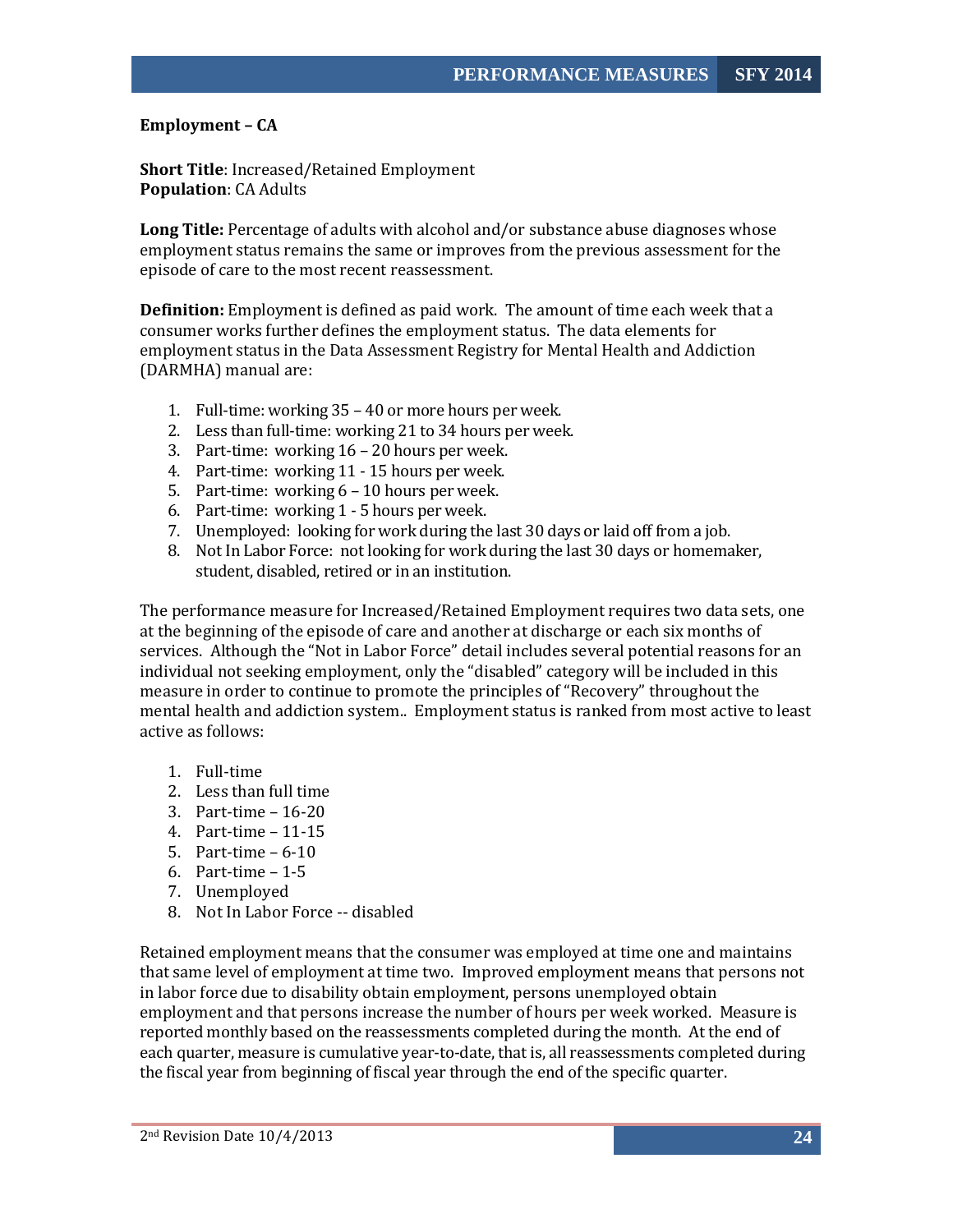**Measure Specific Source of Data:** Data will be current DARMHA data set for Employment and for Not in Labor Force due to disability. *Not in Labor Force due to other reasons or Unknown* at either the beginning of the episode of treatment or at the time of reassessment or discharge is not counted in the measurement.

**Method of Calculation:** Denominator is total number of persons with chronic addiction with at least two assessments in the episode of care who are unemployed, employed, or not in labor force due to disability at time one.

The numerator is: Of the above from the denominator, all whose status, at the most recent assessment, stays the same from Time 1 to Time 2 or who have improved employment status from Time 1 to Time 2.

#### **Time two is the most recent assessment and time one is the assessment immediately prior to the time two assessment.**

Calculations will be performed for each provider submitting data to DARMHA.

**Target:** The state fiscal year 2014 target performance will be 90%.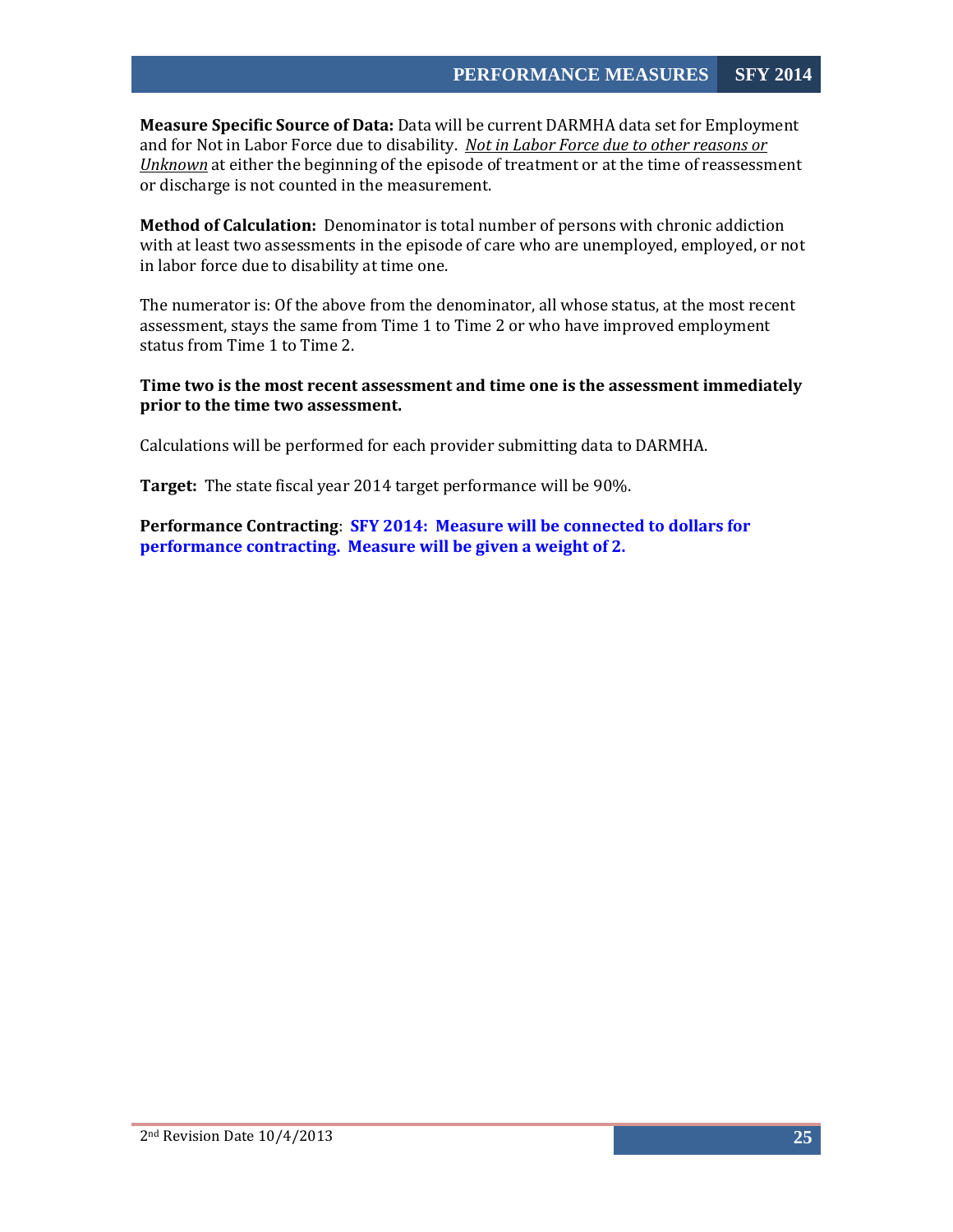<span id="page-26-0"></span>**School Performance – Youth**  (NEW METHODOLOGY FOR 2014)

**Short Title**: Improved School Performance **Population**: Youth

**Long Title**: Percentage of youth whose overall school performance shows improvement on the CANS from Time 1 to Time 2.

**Definition:** The 5 - 17 Comprehensive Child and Adolescent Needs and Strengths (CANS) tools contains a School Module which is triggered if the rating for School in the Life Domain Functioning domain is 1 or greater. Improvement is defined as a reliably lower level of need rating at Time 2. Measure will be reported quarterly based on the reassessments completed during the month. At the end of each quarter, measure is cumulative year-to-date, that is, all reassessments completed during the fiscal year from beginning of fiscal year through the end of the specific quarter.

**Measure Specific Source of Data:** All data is from DARMHA. CANS assessments are used for the measurement. For each youth with a SED agreement identifier or a CA agreement identifier and at least two CANS assessments, improvement in School Performance is measured using a statistically reliable change index. Data from the two most recent assessments and/or reassessments will be used for Time 1 and Time 2 data points. Time 1 will include only consumers with an average score for the items that is equal to or more than the RCI. Time 2 will include the most recent assessments for the consumers in Time 1.

**Method of Calculation:** For each youth with at least two assessments with the School Module completed, the item scores are averaged and multiplied by ten for the Time 1 assessment. If the Time 1 average score is less than the RCI, the consumer is not counted in the calculation since there is no possibility for improvement at Time 2. For all consumers remaining in the Time 1 assessment data, the average score is completed for the Time 2 assessment. **If at Time 2, the School Module is not triggered and, therefore, not completed, Time 2 will be assigned an average score of 0, thereby capturing the improvement.** The change score for each adult is obtained by subtracting the Time 2 average from the Time 1 average. This score is compared to the Reliable Change Index (RCI) difference to determine positive change (improvement).

• If T1 –T2 => **3.90**, improvement.

The total number of youth with a positive change is the numerator. The total number of youth with at least two assessments and a Time 1 average score equal to or more than the RCI is the denominator. Calculation is numerator divided by denominator multiplied by 100.

**Target:** The state fiscal year 2014 target performance will be **25%**.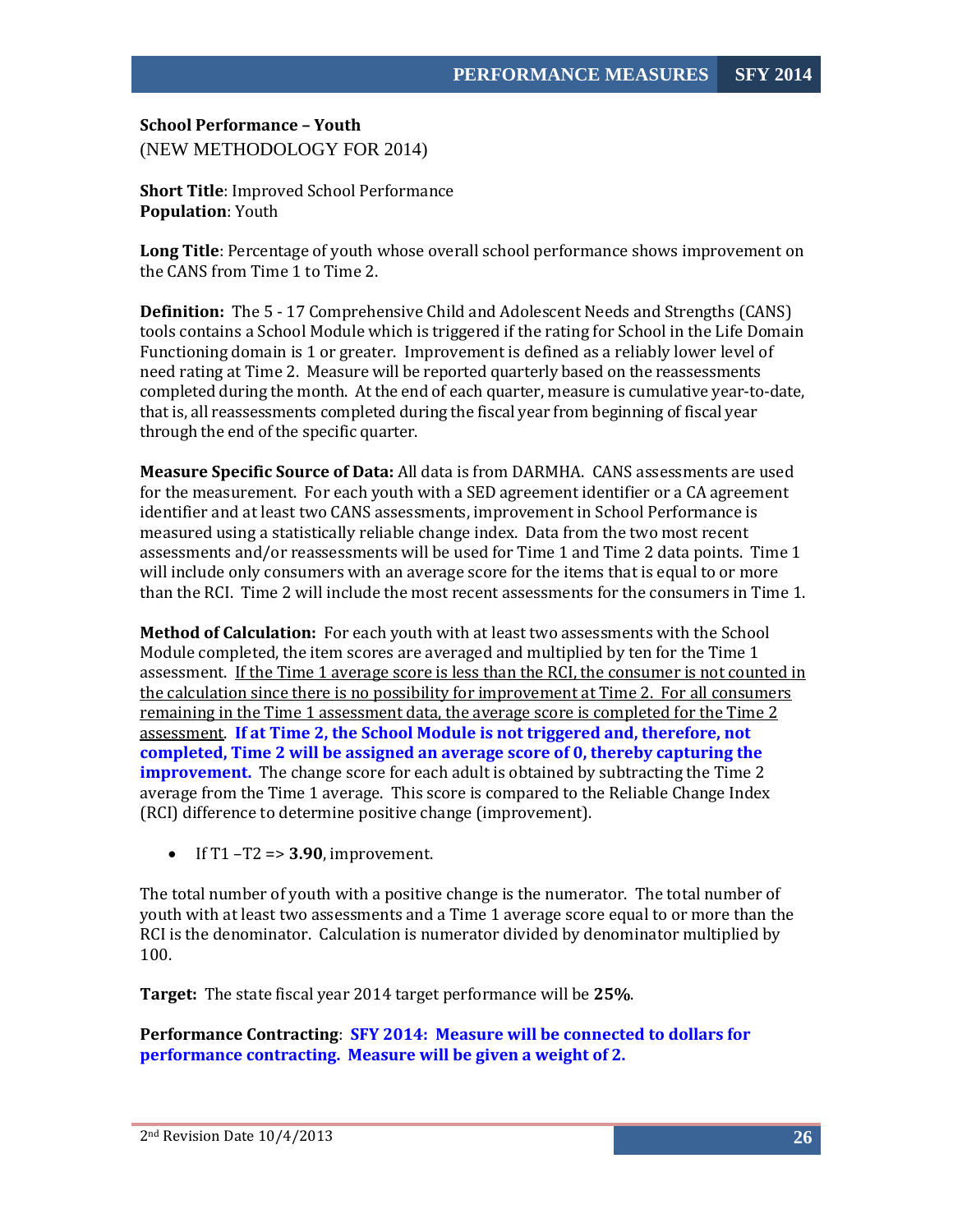<span id="page-27-0"></span>**Criminal Justice – SMI**

**Short Title**: Reduced Involvement with Law Enforcement **Population**: SMI

**Long Title**: Percentage of adults with serious mental illness whose ratings on the ANSA Crime Module item scores shows improvement from Time 1 to Time 2.

**Definition:** The Adult Needs and Strengths Assessment (ANSA) tool contains a Crime Module which is used when the Criminal Behavior item has a rating of 2 or 3. Measure is reported monthly based on the reassessments completed during the month. At the end of each quarter, measure is cumulative year-to-date, that is, all reassessments completed during the fiscal year from beginning of fiscal year through the end of the specific quarter.

**Measure Specific Source of Data:** All data is from DARMHA. ANSA Assessments are used for the measurement. For each adult with a SMI agreement identifier and at least two ANSA assessments, reduction in involvement with law enforcement is measured using a statistically reliable change index applied to the item scores in the Crime Module. *Data from the two most recent assessments and/or reassessments will be used for Time 1 and Time 2 data points. Time 1 will include only consumers with an average score for the items that is equal to or more than the RCI. Time 2 will include the most recent assessments for the consumers in Time 1.*

**Method of Calculation:** For each adult with at least two assessments with the Crime Module completed, the item scores are averaged and multiplied by ten for the Time 1 assessment. If the Time 1 average score is less than the RCI, the consumer is not counted in the calculation since there is no possibility for improvement at Time 2. For all consumers remaining in the Time 1 assessment data, the average score is completed for the Time 2 assessment. **If at Time 2, the Crime Module is not triggered and, therefore, not completed, Time 2 will be assigned an average score of 0, thereby capturing the improvement.** The change score for each adult is obtained by subtracting the Time 2 average from the Time 1 average. This score is compared to the Reliable Change Index (RCI) difference to determine positive change (improvement).

• If Crime Module T1 – Crime Module T2 => **3.57**, improvement.

The total number of adults with a positive change is the numerator. The total number of adults with at least two assessments and a Time 1 average score equal to or more than the RCI is the denominator. Calculation is numerator divided by denominator multiplied by 100.

**Target:** The state fiscal year 2014 target performance will be **45%**.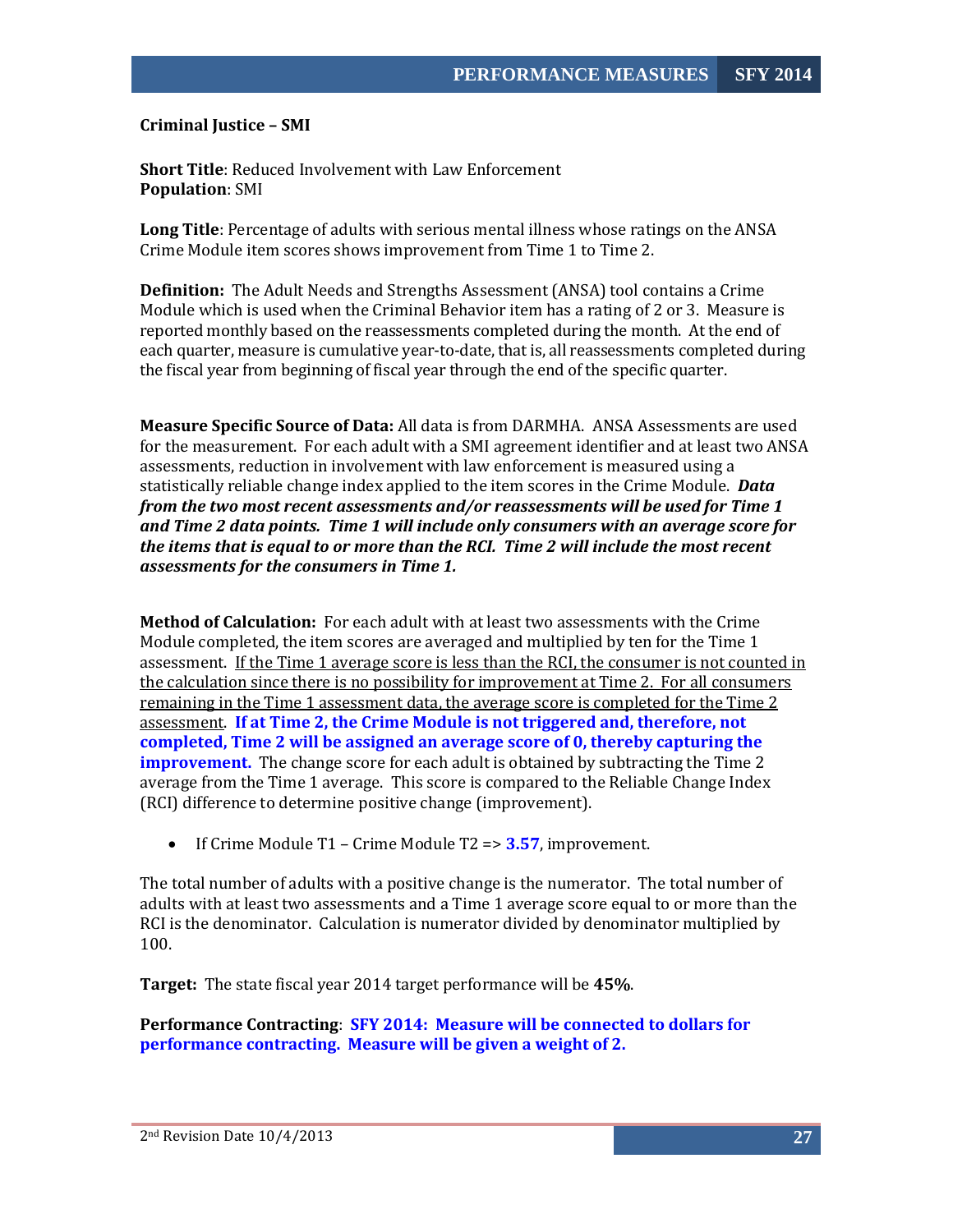<span id="page-28-0"></span>**Criminal Justice – CA** 

**Short Title**: Reduced Involvement with Law Enforcement **Population**: CA

**Long Title**: Percentage of adults with chronic addiction whose ratings on the ANSA Crime Module item scores shows improvement from Time 1 to Time 2.

**Definition:** The Adult Needs and Strengths Assessment (ANSA) tool contains a Crime Module which is completed when the Criminal Behavior item has a rating of 2 or 3. Measure is reported monthly based on the reassessments completed during the month. At the end of each quarter, measure is cumulative year-to-date, that is, all reassessments completed during the fiscal year from beginning of fiscal year through the end of the specific quarter.

**Measure Specific Source of Data:** All data is from DARMHA. ANSA Assessments are used for the measurement. For each adult with a CA agreement identifier and at least two ANSA assessments, reduction in involvement with law enforcement is measured using a statistically reliable change index applied to the item scores in the Crime Module. *Data from the two most recent assessments and/or reassessments will be used for Time 1 and Time 2 data points. Time 1 will include only consumers with an average score for the items that is equal to or more than the RCI. Time 2 will include the most recent assessments for the consumers in Time 1.*

**Method of Calculation:** For each adult with at least two assessments with the Crime Module completed, the item scores are averaged and multiplied by ten for the Time 1 assessment. If the Time 1 average score is less than the RCI, the consumer is not counted in the calculation since there is no possibility for improvement at Time 2. For all consumers remaining in the Time 1 assessment data, the average score is completed for the Time 2 assessment. **If at Time 2, the Crime Module is not triggered and, therefore, not completed, Time 2 will be assigned an average score of 0, thereby capturing the improvement.** The change score for each adult is obtained by subtracting the Time 2 average from the Time 1 average. This score is compared to the Reliable Change Index (RCI) difference to determine positive change (improvement).

• If Crime Module T1 – Crime Module T2 => **3.57**, improvement.

The total number of adults with a positive change is the numerator. The total number of adults with at least two assessments and a Time 1 average score equal to or more than the RCI is the denominator. Calculation is numerator divided by denominator multiplied by 100.

**Target:** The state fiscal year 2014 target performance will be **45%**.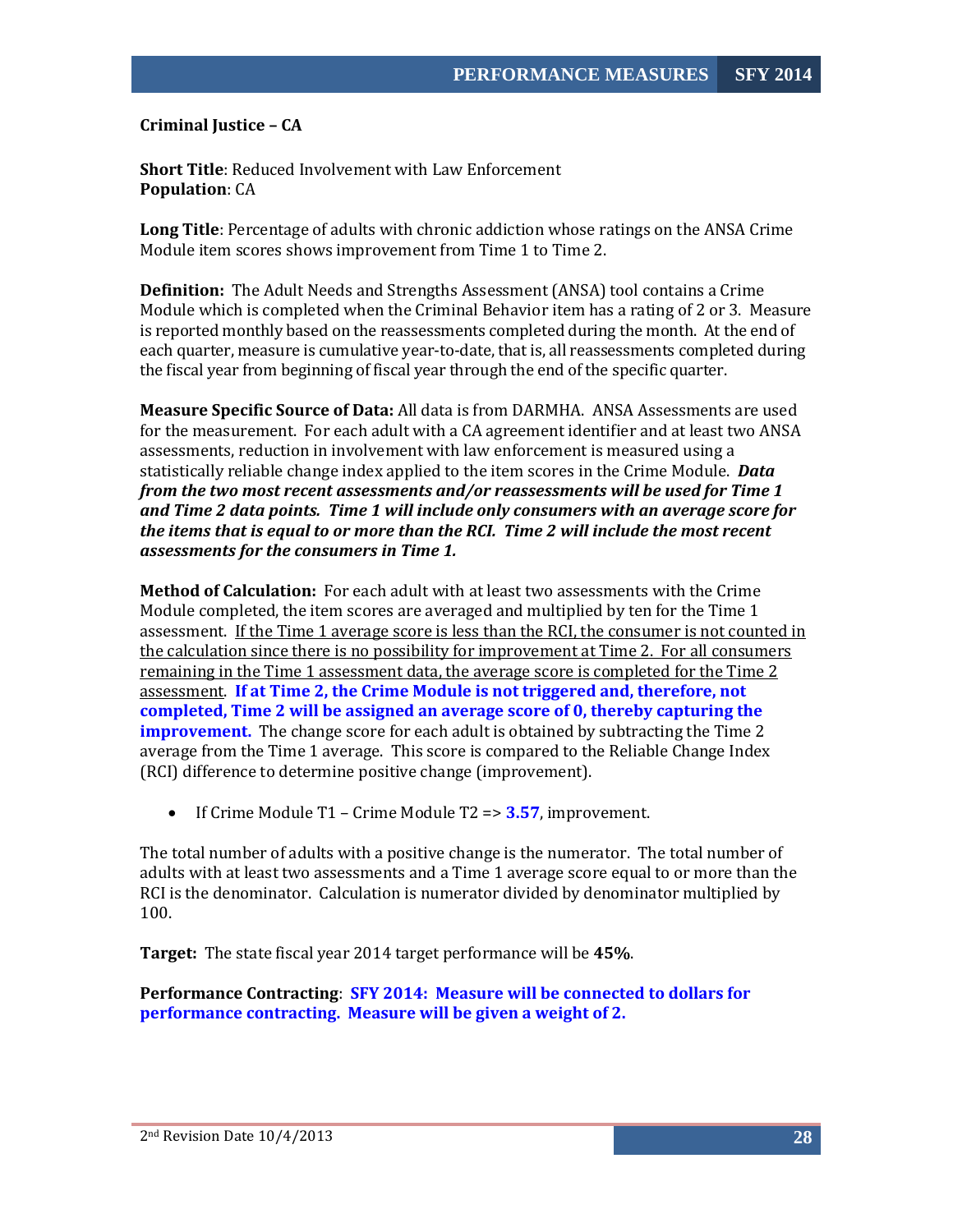#### <span id="page-29-0"></span>**Juvenile Justice Involvement**

(NEW MEASURE FOR 2014)

**Short Title**: Reduced involvement with juvenile justice **Population**: Youth

**Long Title**: Percentage of youth whose overall school performance shows improvement on the CANS from Time 1 to Time 2.

**Definition:** The 5 - 17 Comprehensive Child and Adolescent Needs and Strengths (CANS) tools contains a Juvenile Justice Module which is triggered if the rating for Delinquency in the Child Risk Behaviors domain is 1 or greater. Improvement is defined as a reliably lower level of need rating at Time 2. Measure will be reported quarterly based on the reassessments completed during the month. At the end of each quarter, measure is cumulative year-to-date, that is, all reassessments completed during the fiscal year from beginning of fiscal year through the end of the specific quarter.

**Measure Specific Source of Data:** All data is from DARMHA. CANS assessments are used for the measurement. For each youth with a SED agreement identifier or a CA agreement identifier and at least two CANS assessments, reduction in Juvenile Justice Involvement is measured using a statistically reliable change index. Data from the two most recent assessments and/or reassessments will be used for Time 1 and Time 2 data points. Time 1 will include only consumers with an average score for the items that is equal to or more than the RCI. Time 2 will include the most recent assessments for the consumers in Time 1.

**Method of Calculation:** For each youth with at least two assessments with the Juvenile Justice Module completed, the item scores are averaged and multiplied by ten for the Time 1 assessment. If the Time 1 average score is less than the RCI, the consumer is not counted in the calculation since there is no possibility for improvement at Time 2. For all consumers remaining in the Time 1 assessment data, the average score is completed for the Time 2 assessment. **If at Time 2, the Juvenile Justice Module is not triggered and, therefore, not completed, Time 2 will be assigned an average score of 0, thereby capturing the improvement.** The change score for each adult is obtained by subtracting the Time 2 average from the Time 1 average. This score is compared to the Reliable Change Index (RCI) difference to determine positive change (improvement).

• If  $T1 - T2 \Rightarrow 3.52$ , improvement.

The total number of youth with a positive change is the numerator. The total number of youth with at least two assessments and a Time 1 average score equal to or more than the RCI is the denominator. Calculation is numerator divided by denominator multiplied by 100.

**Target:** The state fiscal year 2014 target performance will be **20%**.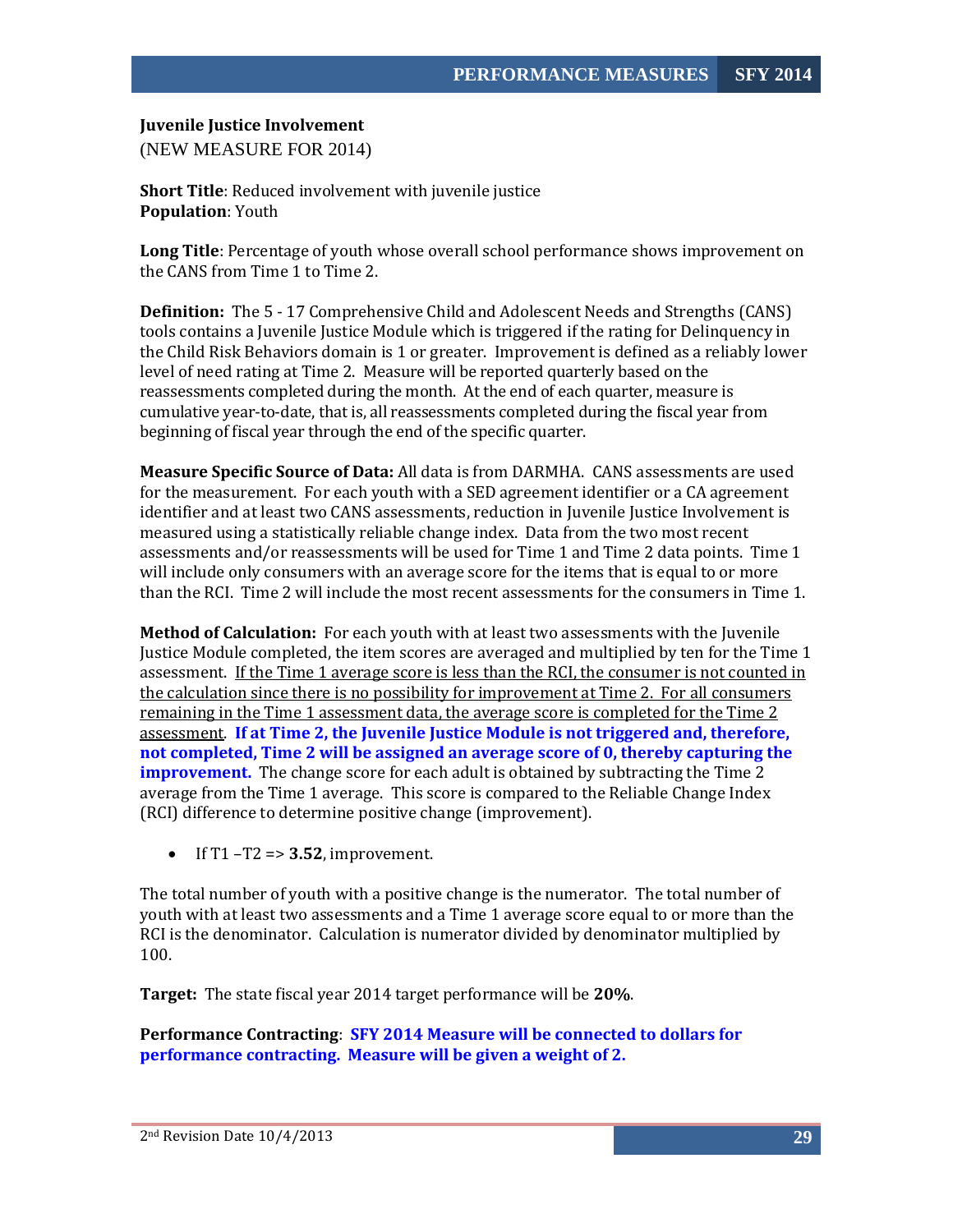<span id="page-30-0"></span>**Substance Use – SMI** 

**Short Title**: Improved Functioning for Adults with Substance Use **Program**: SMI Adults

**Long Title:** Percentage of adults with a SMI agreement indicator whose ratings on the ANSA Substance Use Disorder Module item scores show improvement from Time 1 to Time 2.

**Definition:** The Adult Needs and Strengths Assessment (ANSA) tool contains a Substance Use Disorder Module which is completed when the Substance Use item has a rating of 2 or 3. Measure is reported monthly based on the reassessments completed during the month. At the end of each quarter, measure is cumulative year-to-date, that is, all reassessments completed during the fiscal year from beginning of fiscal year through the end of the specific quarter.

**Measure Specific Source of Data:** All data is from DARMHA. ANSA Assessments are used for the measurement. For each adult with at least two ANSA assessments, improved functioning specific to a substance use disorder is measured using a statistically reliable change index applied to the item scores in the Substance Use Disorder Module. *Data from the two most recent assessments and/or reassessments will be used for Time 1 and Time 2 data points. Time 1 will include only consumers with an average score for the items that is equal to or more than the RCI. Time 2 will include the most recent assessments for the consumers in Time 1.*

**Method of Calculation:** For each adult with a SMI agreement indicator and at least two assessments with the Substance Use Disorder Module completed, the item scores are averaged and multiplied by 10 for the Time 1 assessment. If the Time 1 average score is less than the RCI, the consumer is not counted in the calculation since there is no possibility for improvement at Time 2. For all consumers remaining in the Time 1 assessment data, the average score is completed for the Time 2 assessment. **If at Time 2, the Substance Use Disorder Module is not triggered and, therefore, not completed, Time 2 will be assigned an average score of 0, thereby capturing the improvement.** The change score for each adult is obtained by subtracting the Time 2 average from the Time 1 average. This score is compared to the Reliable Change Index (RCI) difference to determine positive change (improvement).

• If Substance Use Disorder Module T1 – Substance Use Disorder Module T2 => **3.93**, improvement.

The total number of adults with a positive change is the numerator. The total number of adults with at least two assessments and a Time 1 average score equal to or more than the RCI is the denominator. Calculation is numerator divided by denominator multiplied by 100.

**Target:** The state fiscal year 2014 target performance will be **35%**.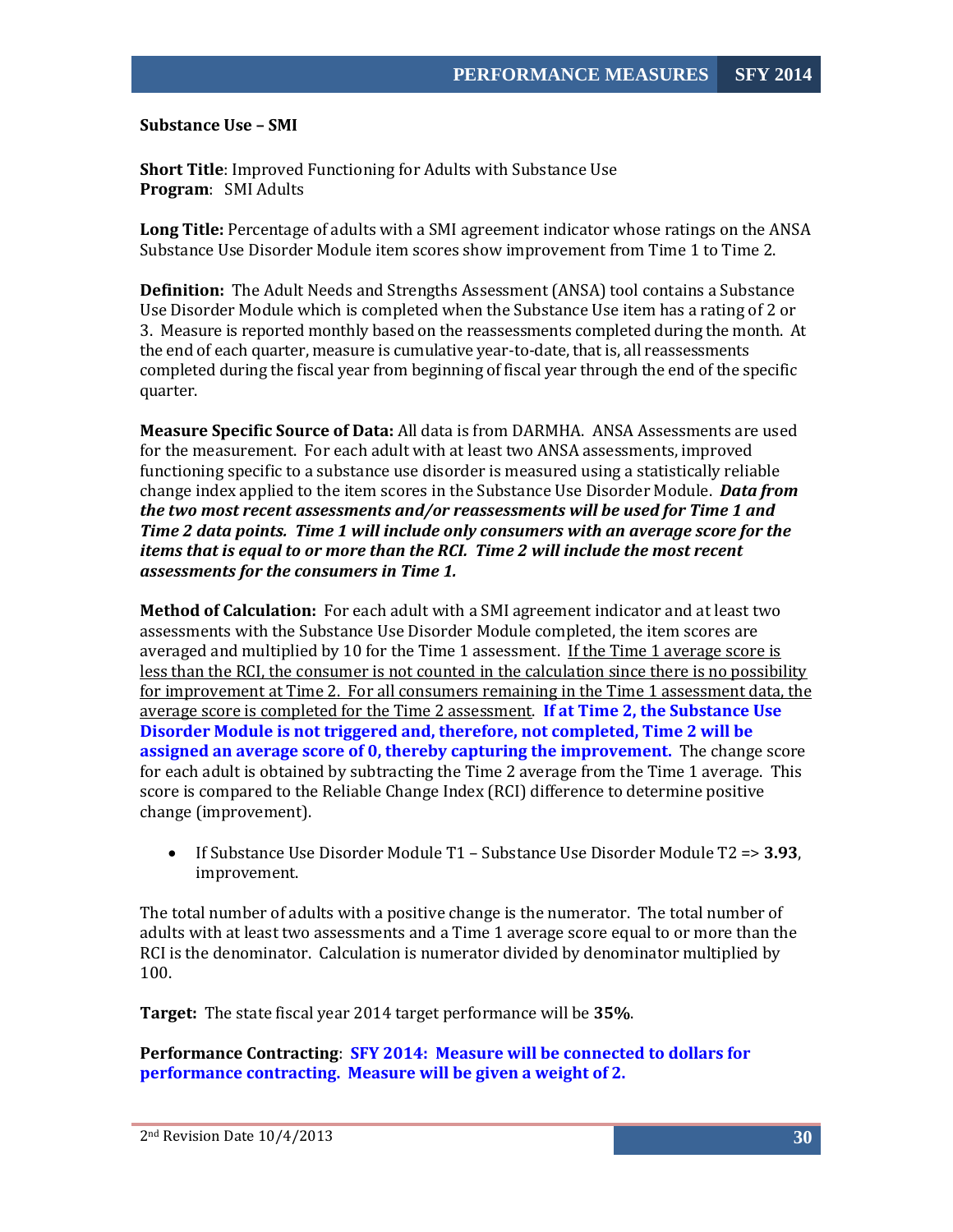<span id="page-31-0"></span>**Substance Use – CA** 

**Short Title**: Improved Functioning for Adults with a Substance Use Disorder **Program**: CA Adults

**Long Title:** Percentage of adults with a chronic addiction agreement indicator whose ratings on the ANSA Substance Use Disorder Module item scores show improvement from Time 1 to Time 2.

**Definition:** The Adult Needs and Strengths Assessment (ANSA) tool contains a Substance Use Disorder Module which is completed when the Substance Use item has a rating of 2 or 3. Measure is reported monthly based on the reassessments completed during the month. At the end of each quarter, measure is cumulative year-to-date, that is, all reassessments completed during the fiscal year from beginning of fiscal year through the end of the specific quarter.

**Measure Specific Source of Data:** All data is from DARMHA. ANSA Assessments are used for the measurement. For each adult with at least two ANSA assessments, improved functioning specific to a substance use disorder is measured using a statistically reliable change index applied to the item scores in the Substance Use Disorder Module. *Data from the two most recent assessments and/or reassessments will be used for Time 1 and Time 2 data points. Time 1 will include only consumers with an average score for the items that is equal to or more than the RCI. Time 2 will include the most recent assessments for the consumers in Time 1.*

**Method of Calculation:** For each adult with a CA agreement indicator and at least two assessments with the Substance Use Disorder Module completed, the item scores are averaged and multiplied by 10 for the Time 1 assessment. If the Time 1 average score is less than the RCI, the consumer is not counted in the calculation since there is no possibility for improvement at Time 2. For all consumers remaining in the Time 1 assessment data, the average score is completed for the Time 2 assessment. **If at Time 2, the Substance Use Disorder Module is not triggered and, therefore, not completed, Time 2 will be assigned an average score of 0, thereby capturing the improvement.** The change score for each adult is obtained by subtracting the Time 2 average from the Time 1 average. This score is compared to the Reliable Change Index (RCI) difference to determine positive change (improvement).

• If Substance Use Disorder Module T1 – Substance Use Disorder Module T2 => **3.93**, improvement.

The total number of adults with a positive change is the numerator. The total number of adults with at least two assessments and a Time 1 average score equal to or more than the RCI is the denominator. Calculation is numerator divided by denominator multiplied by 100.

**Target:** The state fiscal year 2014 target performance will be **45%.**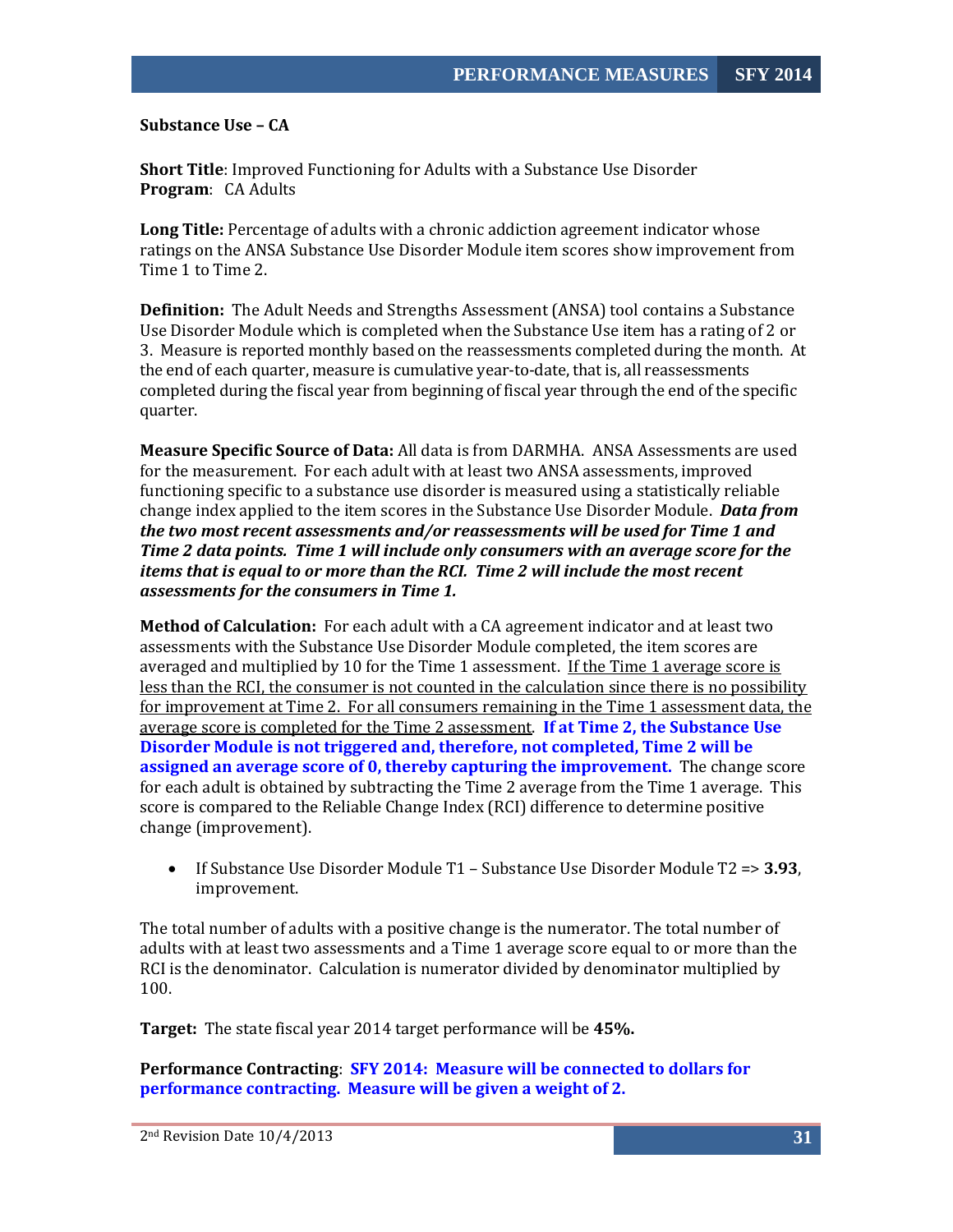<span id="page-32-0"></span>**Substance Use – Youth** (NEW METHODOLOGY FOR 2014)

**Short Title**: Improved Functioning for Youth with a Substance Use Disorder **Program**: All Youth

**Long Title**: Percentage of youth whose overall substance use shows improvement on the CANS from Time 1 to Time 2.

**Definition:** The 5 - 17 Comprehensive Child and Adolescent Needs and Strengths (CANS) tools contains a Substance Use Module which is triggered if the rating for Substance Use in the Child Emotional/Behavioral Needs domain is 1 or greater. Improvement is defined as a reliably lower level of need rating at Time 2. Measure will be reported quarterly based on the reassessments completed during the month. At the end of each quarter, measure is cumulative year-to-date, that is, all reassessments completed during the fiscal year from beginning of fiscal year through the end of the specific quarter.

**Measure Specific Source of Data:** All data is from DARMHA. CANS assessments are used for the measurement. For each youth with a SED agreement identifier or a CA agreement identifier and at least two CANS assessments, improved functioning for youth with a substance use disorder is measured using a statistically reliable change index. Data from the two most recent assessments and/or reassessments will be used for Time 1 and Time 2 data points. Time 1 will include only consumers with an average score for the items that is equal to or more than the RCI. Time 2 will include the most recent assessments for the consumers in Time 1.

**Method of Calculation:** For each youth with at least two assessments with a completed Substance Use module, the item scores are averaged and multiplied by ten for the Time 1 assessment. If the Time 1 average score is less than the RCI, the consumer is not counted in the calculation since there is no possibility for improvement at Time 2. For all consumers remaining in the Time 1 assessment data, the average score is completed for the Time 2 assessment. **If at Time 2, the Substance Use Module is not triggered and, therefore, not completed, Time 2 will be assigned an average score of 0, thereby capturing the improvement.** The change score for each adult is obtained by subtracting the Time 2 average from the Time 1 average. This score is compared to the Reliable Change Index (RCI) difference to determine positive change (improvement).

• If  $T1 - T2 \Rightarrow 4.51$ , improvement.

The total number of youth with a positive change is the numerator. The total number of youth with at least two assessments and a Time 1 average score equal to or more than the RCI is the denominator. Calculation is numerator divided by denominator multiplied by 100.

**Target:** The state fiscal year 2014 target performance will be **25%**.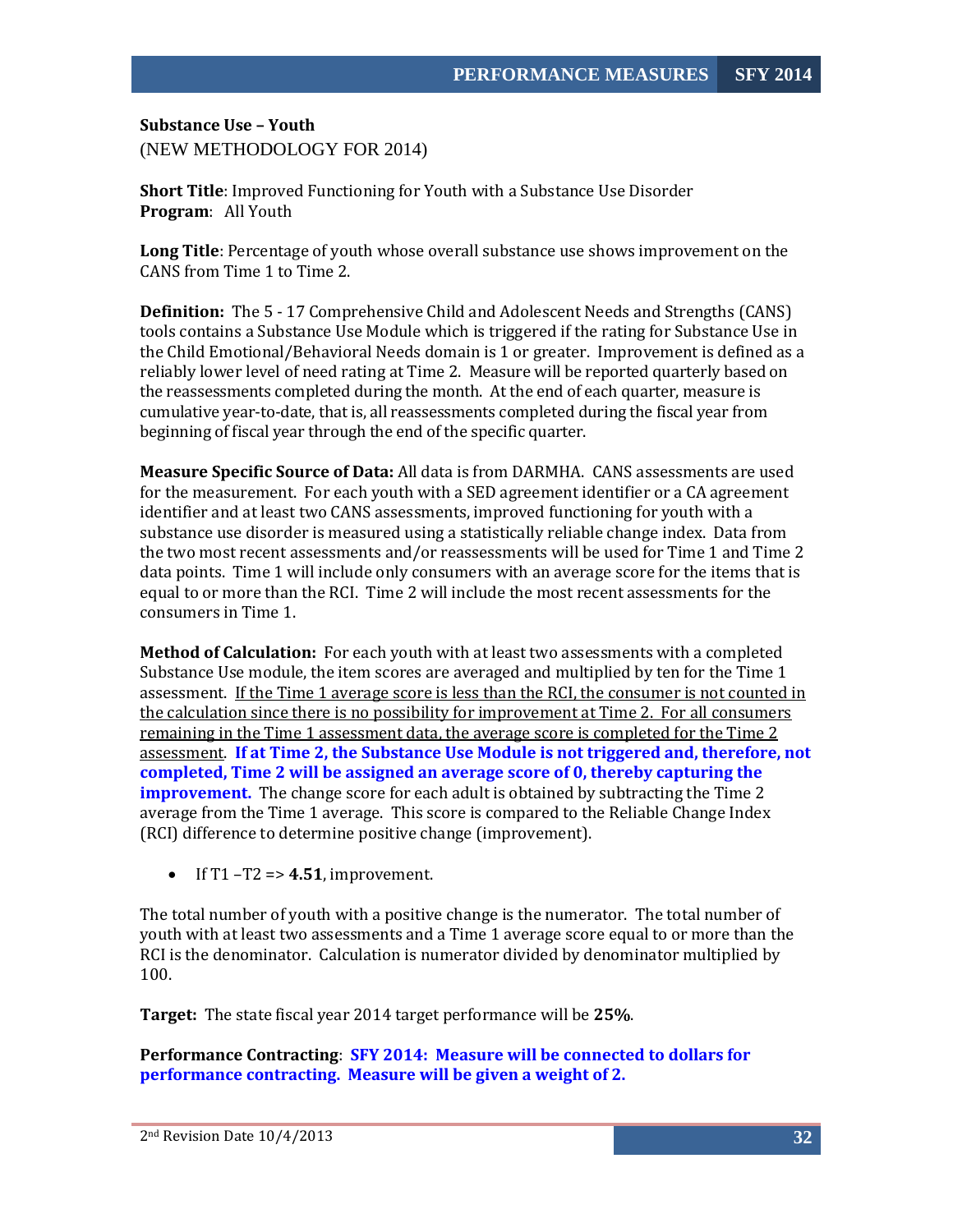#### <span id="page-33-0"></span>**Community Integration – SMI**

**Short Title:** Improvement in Community Integration **Population:** CA

**Long Title:** Percentage of adults with serious mental illness whose ratings on the 14 ANSA item scores related to integration into the community shows improvement from Time 1 to Time 2.

**Definition:** The Adult Needs and Strengths Assessment (ANSA) tool contains fourteen (14) items that are indications of an individual's recovery through integration in the community in which the individual lives. These items are Social Connectedness, Community Connection, Natural Supports, Resourcefulness, Social Functioning, Job History, Recreation, Family Functioning, Volunteering, Educational, Employment, Family Strengths, Spiritual/Religious, and Involvement in Recovery. These 14 items will be used to measure Community Integration. Improvement is defined as a reliably lower level of need rating at Time 2. Measure is reported monthly based on the reassessments completed during the month. At the end of each quarter, measure is cumulative year-to-date, that is, all reassessments completed during the fiscal year from beginning of fiscal year through the end of the specific quarter.

**Measure Specific Source of Data:** All data is from DARMHA. ANSA assessments are used for the measurement. For each adult with a SMI agreement identifier and at least two ANSA assessments, improvement in Community Integration is measured using a statistically reliable change index. *Data from the two most recent assessments and/or reassessments will be used for Time 1 and Time 2 data points. Time 1 will include only consumers with an average score for the items that is equal to or more than the RCI. Time 2 will include the most recent assessments for the consumers in Time 1.*

**Method of Calculation:** For each adult with at least two assessments, a score for Community Integration for each assessment is calculated by adding the scores for Social Connectedness, Community Connection, Natural Supports, Resourcefulness, Social Functioning, Job History, Recreation, Family Functioning, Volunteering, Educational, Employment, Family Strengths, Spiritual/Religious, and Involvement in Recovery. The sum of these item scores is divided by 14 and the result is multiplied by 10. If the Time 1 average score is less than the RCI, the consumer is not counted in the calculation since there is no possibility for improvement at Time 2. For all consumers remaining in the Time 1 assessment data, the average score is completed for the Time 2 assessment. The change score for each adult is obtained by subtracting the Time 2 average from the Time 1 average. This score is compared to the Reliable Change Index (RCI) difference to determine positive change (improvement).

• If T1 –T2 => 3.46, improvement.

The total number of adults with a positive change is the numerator. The total number of adults with at least two assessments and a Time 1 average score equal to or more than the RCI is the denominator. Calculation is numerator divided by denominator multiplied by 100.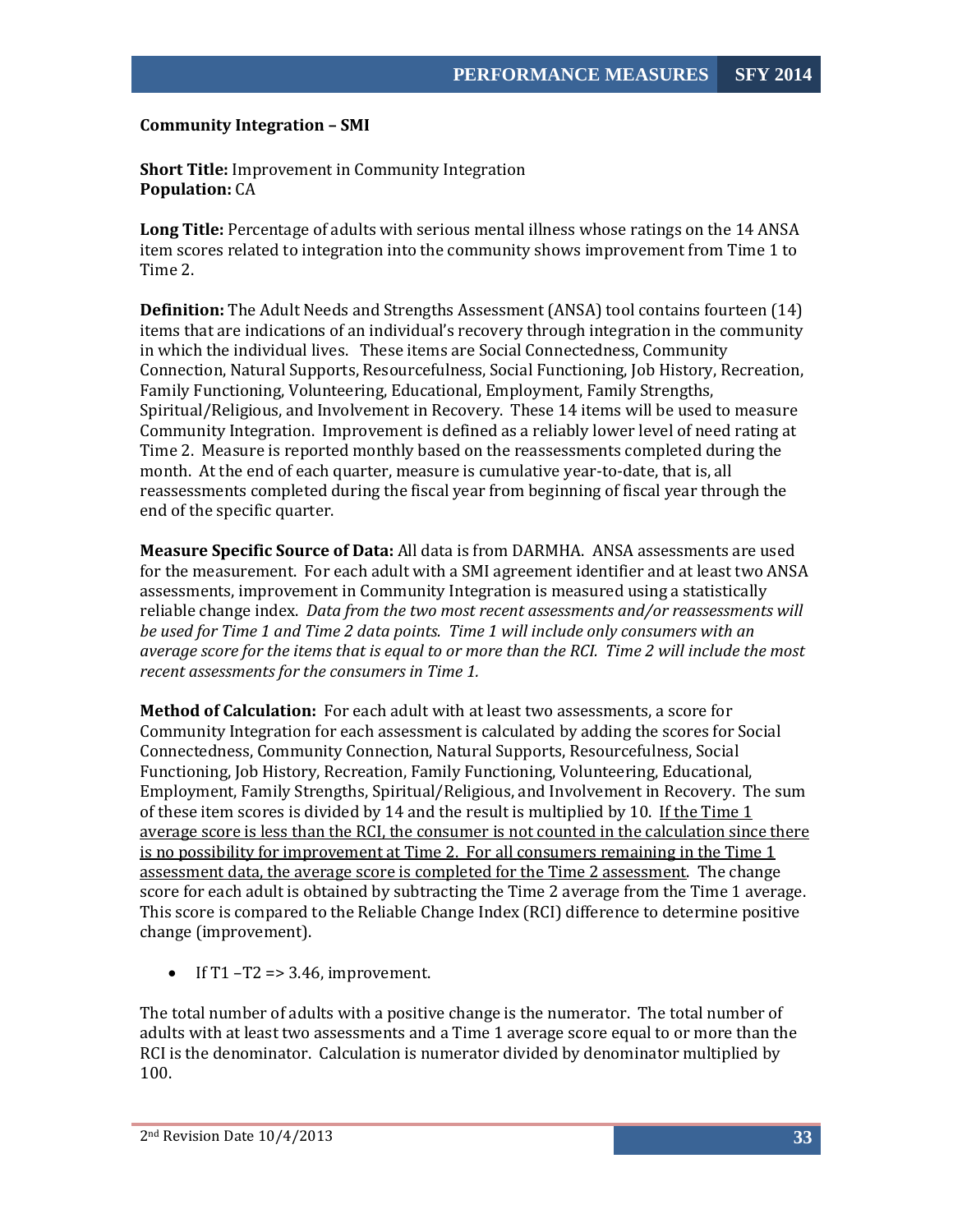**Target:** The state fiscal year 2014 target performance will be **12%**.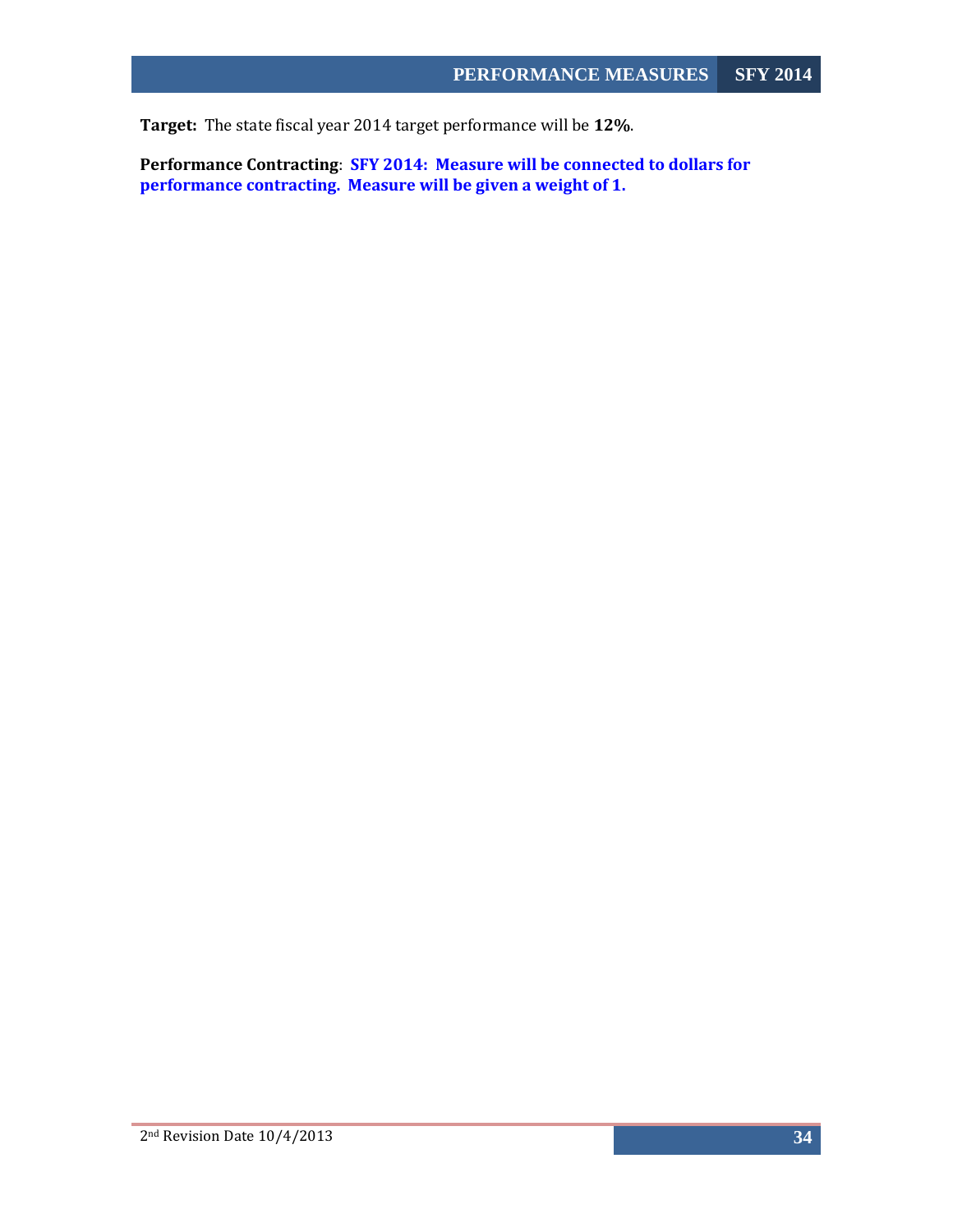## <span id="page-35-0"></span>**Community Integration – CA**

**Short Title:** Improvement in Community Integration **Population:** CA

**Long Title:** Percentage of adults with chronic addiction whose ratings on the 14 ANSA item scores related to integration into the community shows improvement from Time 1 to Time 2.

**Definition:** The Adult Needs and Strengths Assessment (ANSA) tool contains fourteen (14) items that are indications of an individual's recovery through integration in the community in which the individual lives. These items are Social Connectedness, Community Connection, Natural Supports, Resourcefulness, Social Functioning, Job History, Recreation, Family Functioning, Volunteering, Educational, Employment, Family Strengths, Spiritual/Religious, and Involvement in Recovery. These 14 items will be used to measure Community Integration. Improvement is defined as a reliably lower level of need rating at Time 2. Measure is reported monthly based on the reassessments completed during the month. At the end of each quarter, measure is cumulative year-to-date, that is, all reassessments completed during the fiscal year from beginning of fiscal year through the end of the specific quarter.

**Measure Specific Source of Data:** All data is from DARMHA. ANSA assessments are used for the measurement. For each adult with a CA agreement identifier and at least two ANSA assessments, improvement in Community Integration is measured using a statistically reliable change index. *Data from the two most recent assessments and/or reassessments will be used for Time 1 and Time 2 data points. Time 1 will include only consumers with an average score for the items that is equal to or more than the RCI. Time 2 will include the most recent assessments for the consumers in Time 1.*

**Method of Calculation:** For each adult with at least two assessments, a score for Community Integration for each assessment is calculated by adding the scores for Social Connectedness, Community Connection, Natural Supports, Resourcefulness, Social Functioning, Job History, Recreation, Family Functioning, Volunteering, Educational, Employment, Family Strengths, Spiritual/Religious, and Involvement in Recovery. The sum of these item scores is divided by 14 and the result is multiplied by 10. If the Time 1 average score is less than the RCI, the consumer is not counted in the calculation since there is no possibility for improvement at Time 2. For all consumers remaining in the Time 1 assessment data, the average score is completed for the Time 2 assessment. The change score for each adult is obtained by subtracting the Time 2 average from the Time 1 average. This score is compared to the Reliable Change Index (RCI) difference to determine positive change (improvement).

• If T1 –T2 => 3.46, improvement.

The total number of adults with a positive change is the numerator. The total number of adults with at least two assessments and a Time 1 average score equal to or more than the RCI is the denominator. Calculation is numerator divided by denominator multiplied by 100.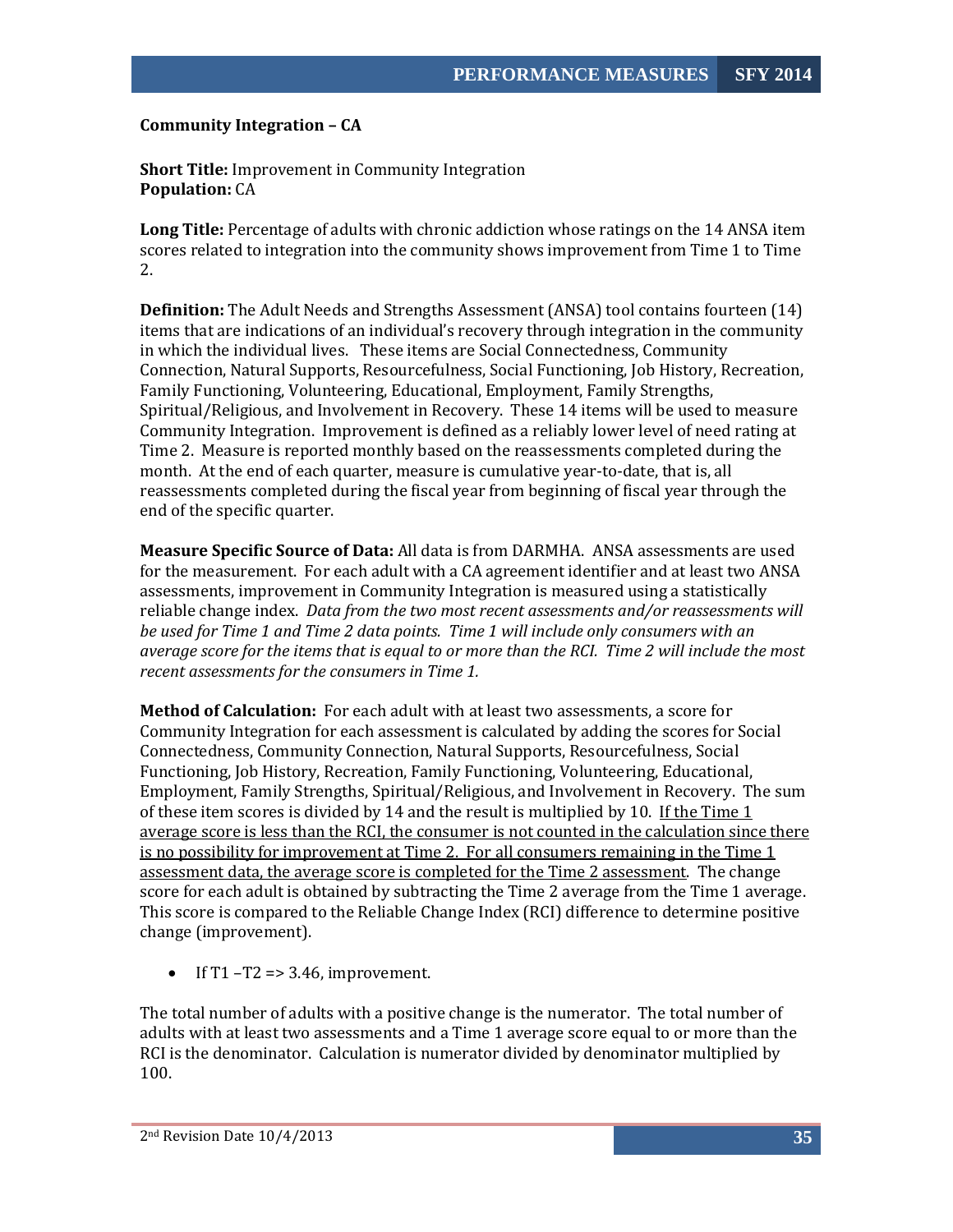**Target:** The state fiscal year 2014 target performance will be **25%**.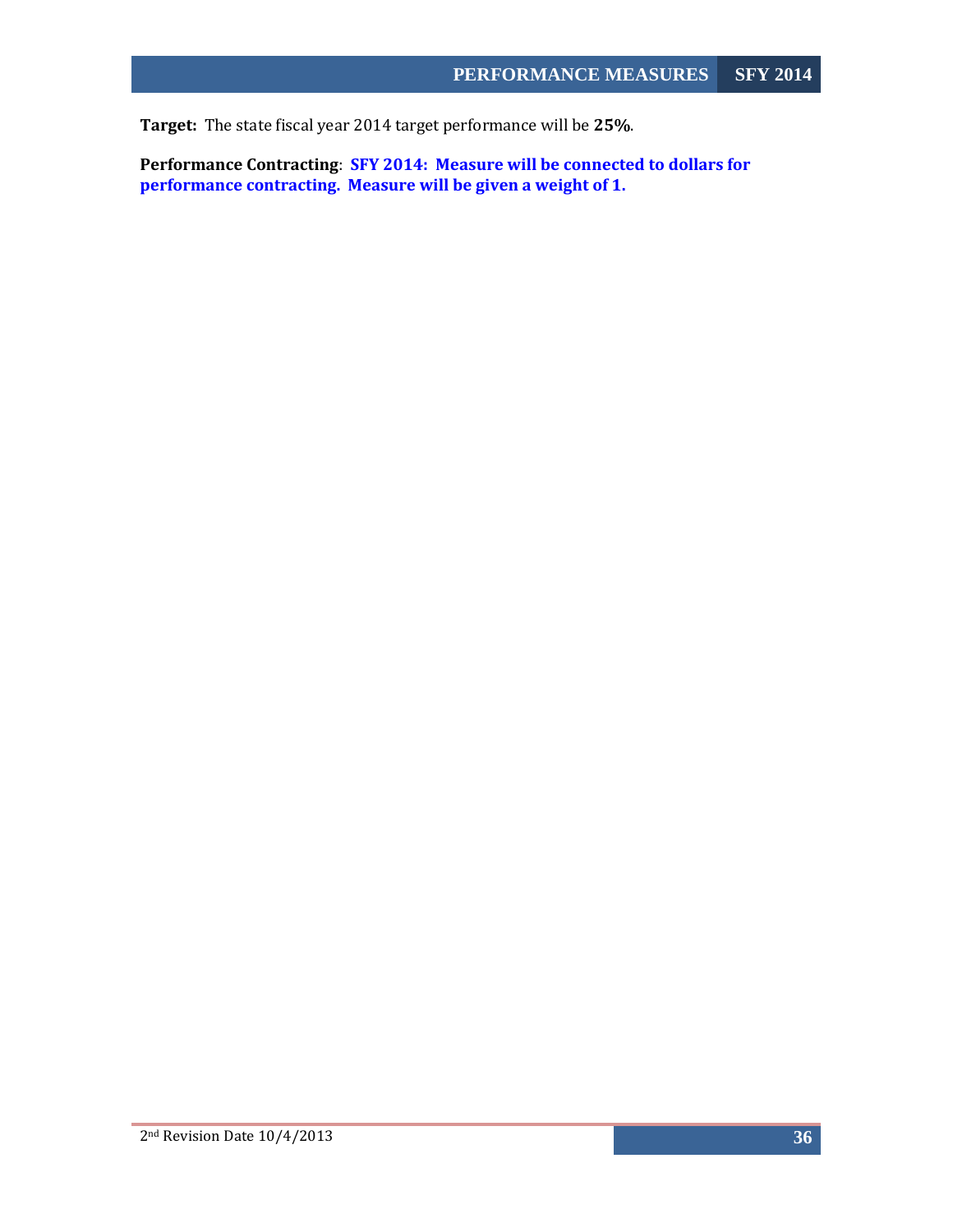# **Performance Process Measures for SFY 2014**

<span id="page-37-1"></span><span id="page-37-0"></span>**Adults Served – SMI** 

**Short Title**: Average Monthly Number of Adult Consumers with a Serious Mental Illness Served **Population**: Adults with SMI Agreement Identifier

**Long Title:** Average monthly number of unduplicated adult consumers with SMI agreement identifier who receive one or more services each month.

**Definition:** Adult consumers with mental health diagnoses include all persons age 18 years and older who have an open episode of care and a SMI agreement identifier in the DARMHA data system.

A service during the month is defined as one or more encounter records during the month. **All consumers with open episodes will be included in the calculation.**

**Measure Specific Source of Data:** Data will be the current DARMHA data set for SMI.

**Method of Calculation:** On a monthly basis, this is a simple count of the unduplicated number of consumers with a SMI agreement identifier who have one or more encounters reported during the month. The calculation of average monthly takes the specific number served each month and averages the months in the reporting period. The measure is cumulative during the reporting year in that for the first reporting period, three months are averaged; in the second reporting period, six months are averaged; in the third reporting period, nine months are averaged; and in the fourth reporting period, twelve months are averaged.

**Target**: The target performance for each provider in state fiscal year 2014 is based on the provider's actual performance from July 1, 2012 through March 31, 2013.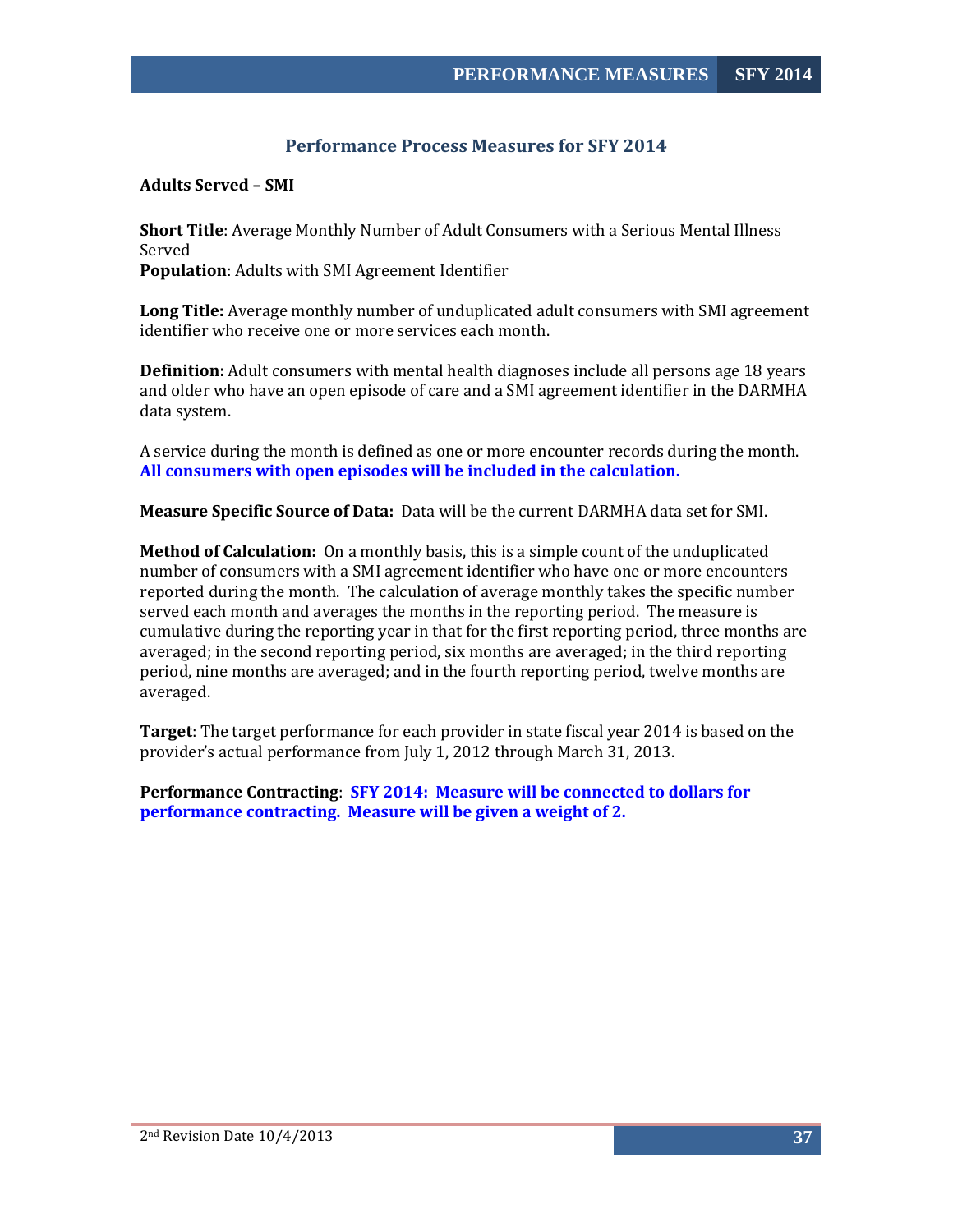<span id="page-38-0"></span>**Adults Served – CA** 

**Short Title**: Average Monthly Number of Adult Consumers with a Chronic Addiction Served **Population**: Chronic Addiction

**Long Title:** Average monthly number of unduplicated adult consumers with a chronic addiction agreement identifier who receive one or more services each month.

**Definition:** Adult consumers with CA include all persons age 18 years and older who have an open episode of care and a CA agreement identifier in the DARMHA data system.

A service during the month is defined as one or more encounter records during the month. **All consumers with open episodes will be included in the calculation.**

**Measure Specific Source of Data:** Data will be the current DARMHA data set for CA.

**Method of Calculation:** On a monthly basis, this is a simple count of the unduplicated number of consumers with a CA agreement identifier who have one or more encounters reported during the month. The calculation of average monthly takes the specific number served each month and averages the months in the reporting period. The measure is cumulative during the reporting year in that for the first reporting period, three months are averaged; in the second reporting period, six months are averaged; in the third reporting period, nine months are averaged; and in the fourth reporting period, twelve months are averaged.

**Target**: The target performance for each provider in state fiscal year 2014 is based on the provider's actual performance from July 1, 2012 through March 31, 2013.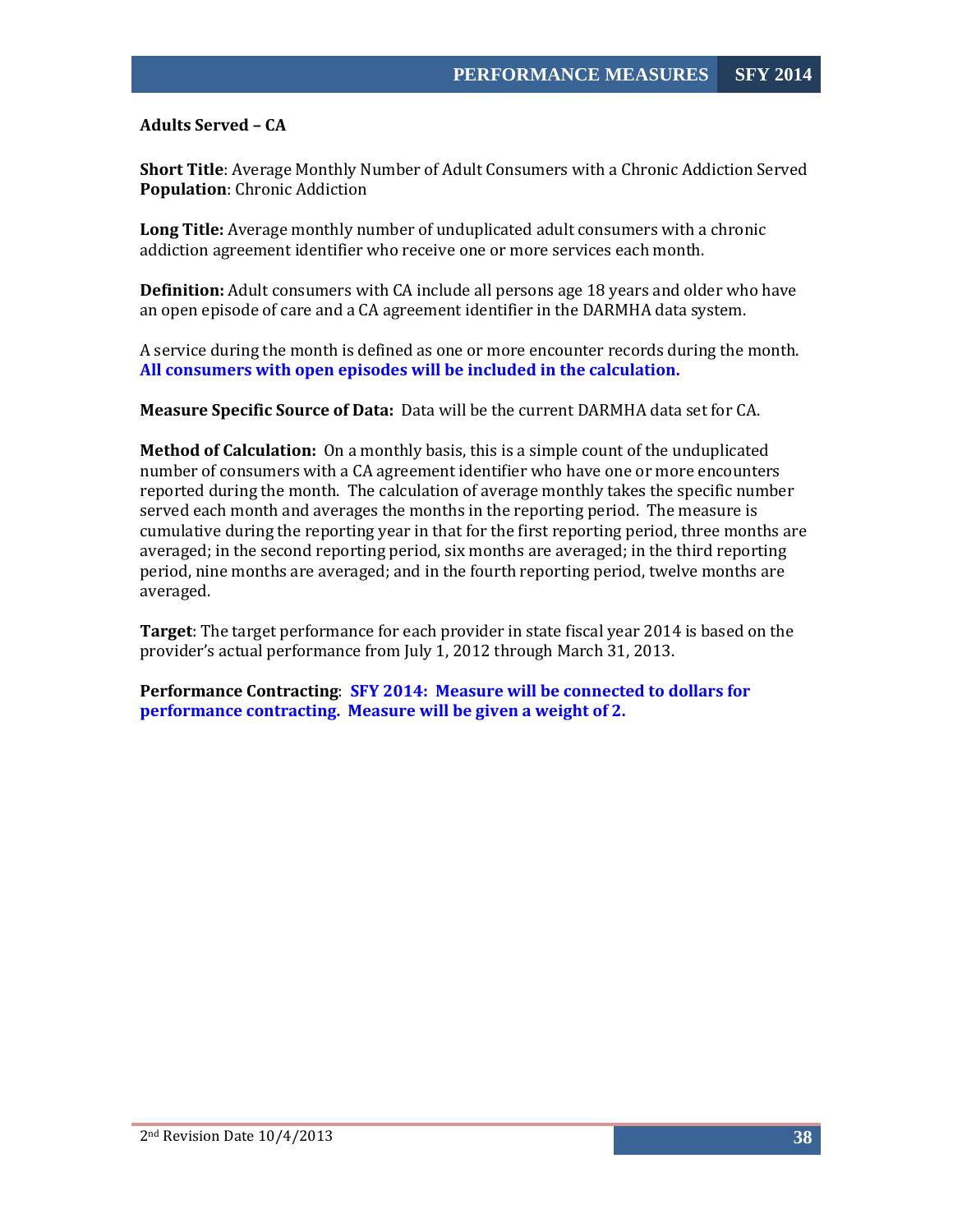<span id="page-39-0"></span>**Youth Served – SED and CA**

**Short Title**: Average Monthly Number of Youth Served **Population**: All youth (SED and CA)

**Long Title:** Average monthly number of unduplicated child and adolescent consumers with a CA or SED agreement type who receive one or more services each month.

**Definition:** Child and adolescent consumers include any youth with an SED agreement type and youth with a CA agreement type who are aged  $0 - 17$  with an open episode of care in the DARMHA data system during the reporting month. A service during the month is defined as one or more encounter records during the month.

**Measure Specific Source of Data:** Data will be the current DARMHA data for all youth with a SED agreement identifier and youth with a CA agreement identifier who are aged 0 – 17.

**Method of Calculation:** On a monthly basis, this is a count of the total number of SED and youth CA consumers aged 0 - 17 with one or more encounters reported during the month.

The calculation of average monthly takes the specific number served each month and averages the months in the reporting period. The measure is cumulative during the reporting year in that for the first reporting period, three months are averaged; in the second reporting period, six months are averaged; in the third reporting period, nine months are averaged; and in the fourth reporting period, twelve months are averaged.

**Target**: The target performance for each provider in state fiscal year 2014 is based on the provider's actual performance from July 1, 2012 through March 31, 2013.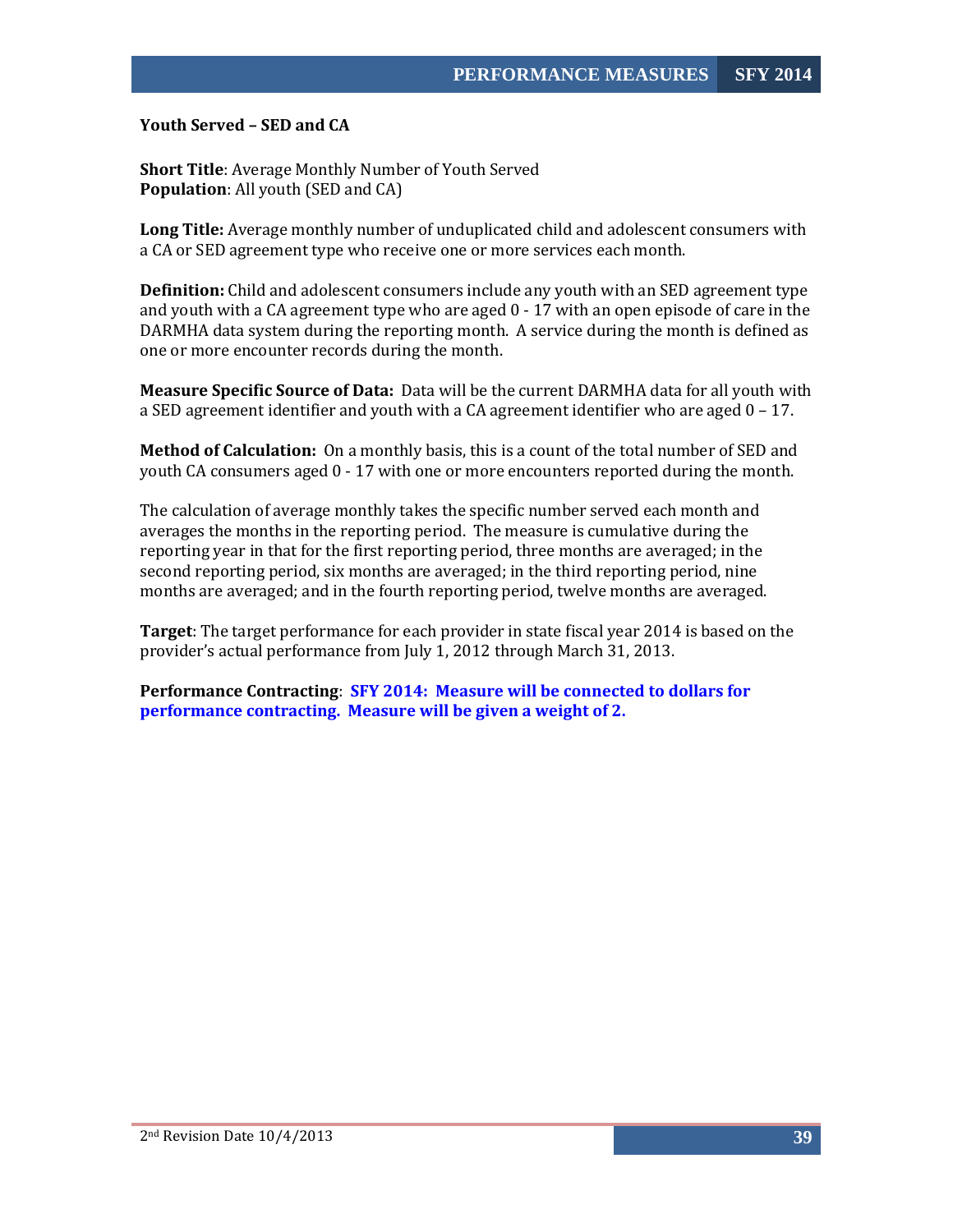#### <span id="page-40-0"></span>**Reassessment – NOMs**

**Short Title**: Percentage of DARMHA Outcome (NOMs) reassessments completed **Population:** All

**Long Title:** Percentage of consumers who are reassessed within 7 months of the previous assessment or at discharge from an episode of care.

**Definition:** Reassessment includes updating demographic information as defined in DARMHA and reporting current and updated information on the client in the following National Outcome areas:

- Living Arrangement (adults only)
- Employment Status
- Substance Usage data (primary, secondary and tertiary substances, route of ingestion, frequency of use/intake, and age at first use/intoxication)
- ROLES (youth only)
- Criminal Involvement
- Pregnancy
- Social Support
- Needle Use (for drugs)

Reassessments are required during the episode of care at 180 day intervals and should also be completed at the time of discharge from an episode of care. For the measure "Percentage of Reassessments Completed" during state fiscal year 2014, consumers with an active episode of care or a mutual discharge at any time during the reporting month will be included in the calculation. **All consumers with open episodes except those identified as Medication Only will be included in the calculation.**

#### **Measure Specific Source of Data:** Data will be the current DARMHA data set.

**Method of Calculation:** The calculation identifies all consumers active at any time during the reporting period who were eligible to be reassessed and measures the percentage that were reassessed within 7 months of the previous assessment or reassessment. Measure is the percentage of persons who should have received a reassessment within 7 months of previous assessment/reassessment and persons who did receive a reassessment.

The denominator is the number of persons "Eligible to be Reassessed". "Eligible to be reassessed" is defined as all consumers with open episodes during the reporting month who have at least two assessments/reassessments plus all other consumers with open episodes with last assessment at least 180 days prior to the beginning of the reporting period plus consumers open more than 30 days with no assessment.

The numerator is the number of consumers with "On-Time Reassessments". On-Time Reassessment is defined as at least two assessments/reassessments with valid data in the outcome fields where the reassessment occurred within 7 months of the previous assessment/reassessment.

**Target**: The target performance for each provider of services to consumers with mental illness or an addiction during state fiscal year 2014 will be: 80% of all consumers (SMI, CA,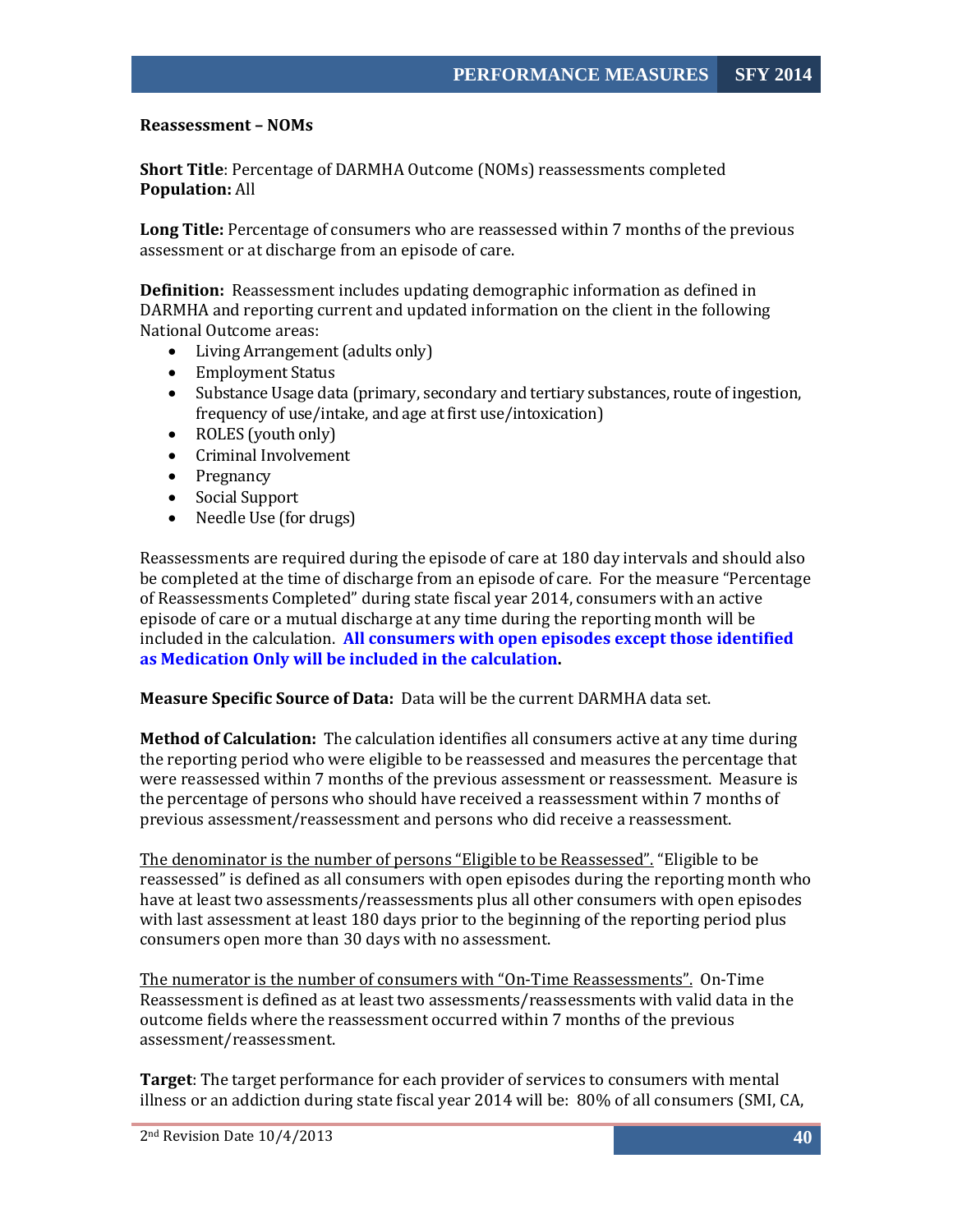or Youth) will have either a discharge reassessment or a 180 day reassessment within 7 months of last assessment.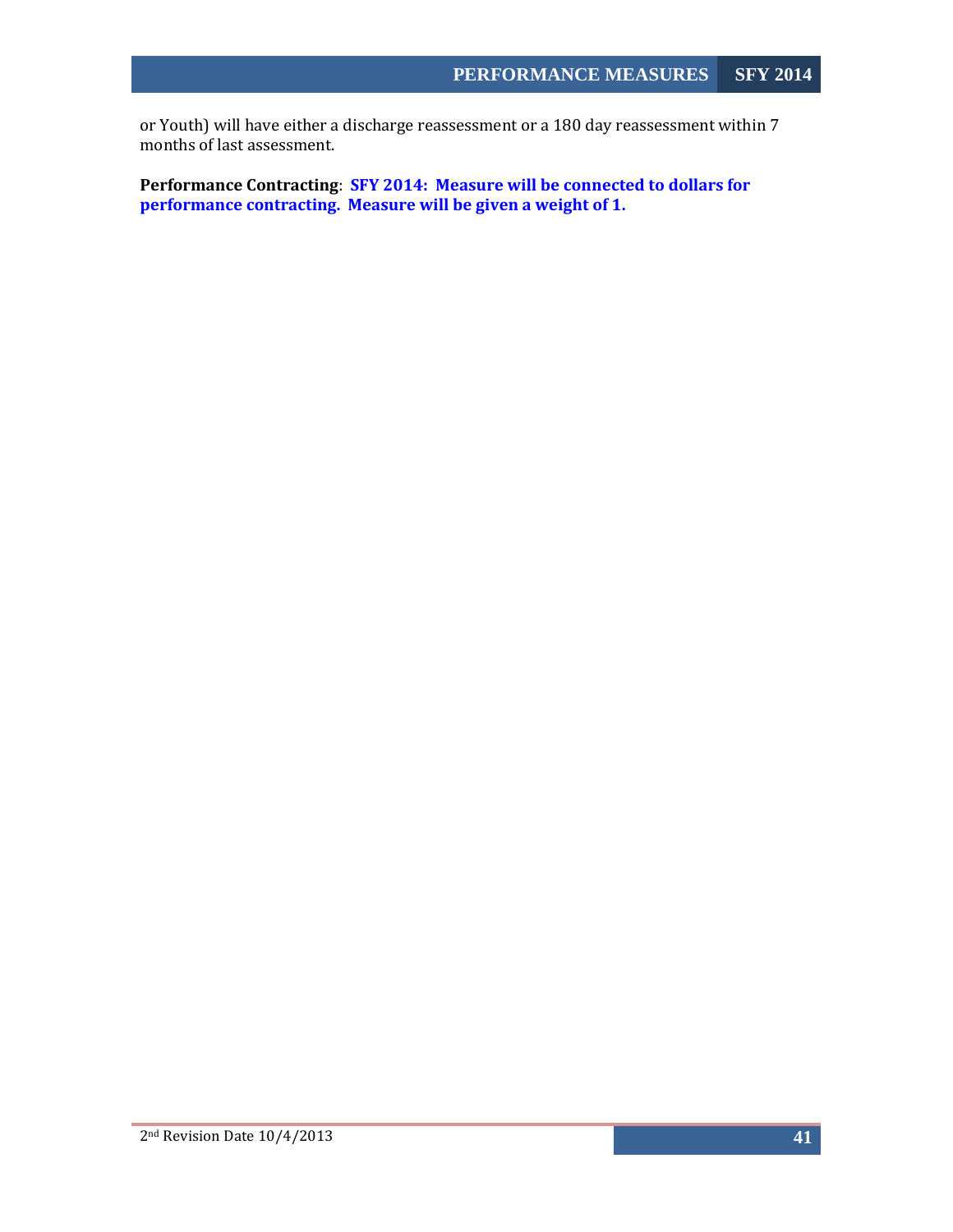<span id="page-42-0"></span>**Reassessment – CANS or ANSA**

**Short Title**: Percentage of CANS or ANSA reassessments completed **Population:** All

**Long Title:** Percentage of consumers who are reassessed with the CANS or ANSA within 7 months of the previous assessment or at discharge from an episode of care.

**Definition:** Reassessments are required during the episode of care at 180 day intervals and should also be completed at the time of discharge from an episode of care. For the measure "Percentage of CANS or ANSA Reassessments Completed" during state fiscal year 2014, consumers with an active episode of care or a mutual discharge at any time during the reporting period will be included in the calculation. **All consumers with open episodes except those identified as Medication Only will be included in the calculation.** 

**Measure Specific Source of Data:** Data will be the current DARMHA data set.

**Method of Calculation:** The calculation identifies all consumers active at any time during the reporting month who were eligible to be reassessed and measures the percentage that were reassessed within 7 months of the previous assessment or reassessment. Measure is the percentage of persons who should have received a reassessment within 7 months of previous assessment/reassessment and persons who did receive a reassessment.

The denominator is the number of persons "Eligible to be Reassessed". "Eligible to be reassessed" is defined as all consumers with open episodes during the reporting period who have at least two assessments/reassessments plus all consumers with open episodes with last assessment at least 180 days prior to the beginning of the reporting period plus consumers open more than 30 days with no assessment.

The numerator is the number of consumers with "On-Time Reassessments". On-Time Reassessment is defined as at least two assessments/reassessments with valid data in the outcome fields where the reassessment occurred within 7 months of the previous assessment/reassessment.

**Target**: The target performance for each provider of services to consumers with mental illness or an addiction during state fiscal year 2014 will be: 80% of all consumers (SMI, CA, or Youth) will have either a discharge reassessment or a 180 day reassessment within 7 months of last assessment.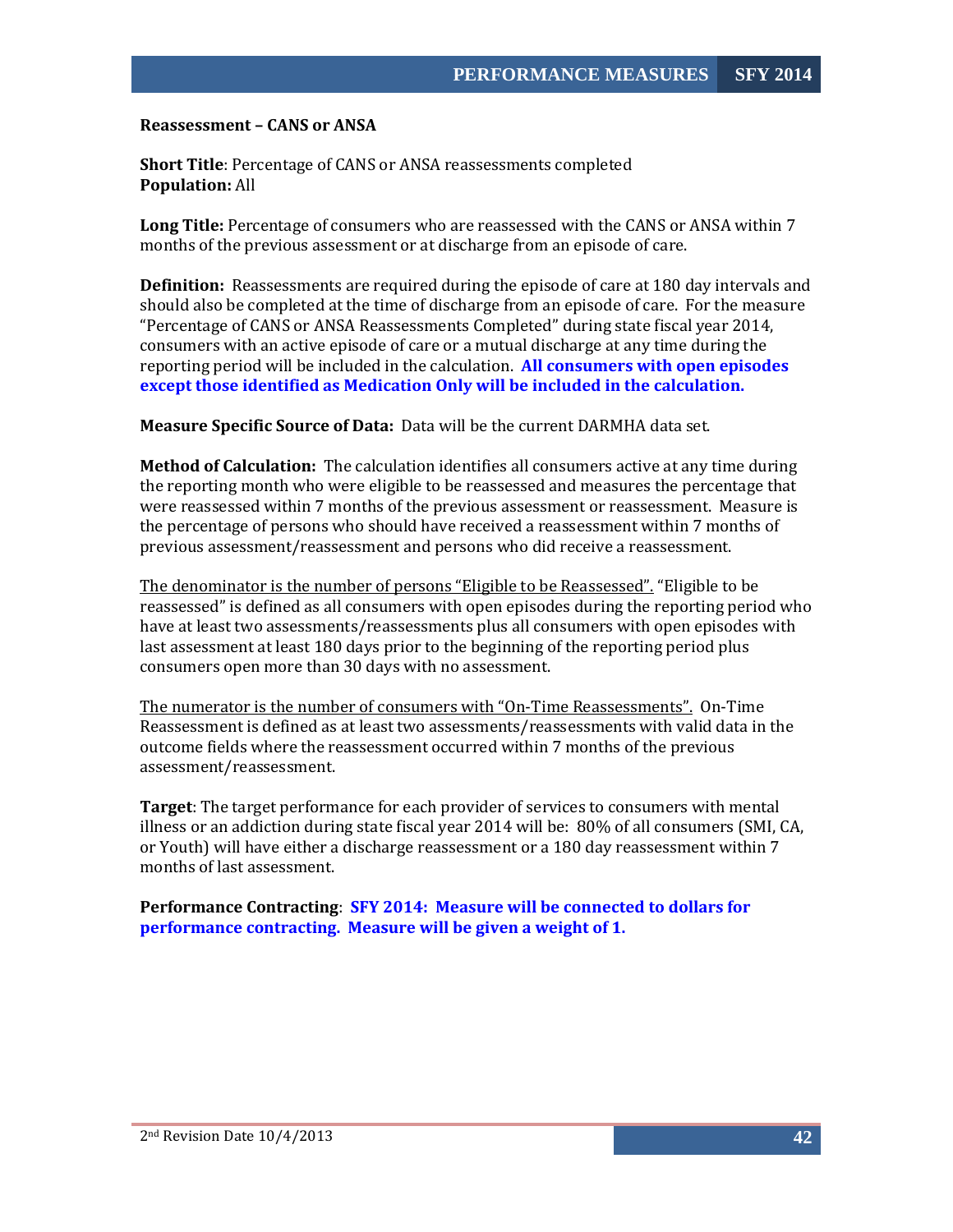# **Gatekeeper Measures for SFY 2014**

#### <span id="page-43-1"></span><span id="page-43-0"></span>**Administrative Code Gatekeeping Compliance**

**Short Title:** Gatekeeper Quarterly Compliance with Administrative Code

**Program**: Applies to all CMHC gatekeepers with enrolled client's in State Operated Facilities (SOF)

**Long Title:** Percentage of Face-to-Face Visits Completed within the Required Timeframe during a Reported Quarter

**Definition:** The Gatekeeper's role is defined in 440 IAC 5-1-3.5. Discharge planning for an individual client begins at admission to an SOF. After a client is admitted to a State Operated Facility the assigned gatekeeper shall conduct a face-to- face meeting with the client within 30 calendar days of admission and at least every 90 calendar days thereafter to evaluate treatment progress and discuss discharge planning.

**Purpose/Importance:** It is imperative that each client in the Mental Health Delivery system receive the least restrictive and most appropriate level of care based on their individual needs. Therefore, routine assessment of progress and discharge readiness by a gatekeeper for community placement is critical for the continuing recovery of each client while in an SOF.

**Measure Specific Source of Data:** During the state fiscal year the gatekeeper will complete a standard form of documentation entitled "Gatekeeper State Operated Facility Community Readiness Assessment and Recovery Summary" when conducting a face-to-face visit with the client. This documentation, which includes a measurable assessment, will be provided directly by the gatekeeper to the designated State Operated Facility within 2 business days following the face-to-face visit. Information from this document will be entered into the client's SOF electronic clinical record. Routine data will be generated from clinical record in a monthly report entitled "All SOF Gatekeeper Visit Detail Compliance Report" to monitor the frequency of face-to-face contact the gatekeeper has with the client.

The completion of a 30 day face-to-face visit and concurrent 90 day face-to-face visits (or authorized alternative) will be monitored in accordance to 440 IAC 5-1-3.5. Criteria identified to generate data verifying this measure will include admission date, date of last visit, number of days between visits, assessment type, participants in visit, and verification of patient participation by client signature (or SOF witness signature). Assessments must be complete to demonstrate compliance.

The calculation of a 30 day face-to-face visit after admission is measured within 30 calendar days of the client's admission date to an SOF. This visit is required to be a face-to-face "in person" visit between gatekeeper and patient. Alternative methods to conduct a face-toface visit are not allowed for this initial visit.

The minimum 90 day face-to- face visit is measured within 90 calendar days from the initial 30 day visit and every 90 days thereafter until discharge. It is preferred, the 90 day face-to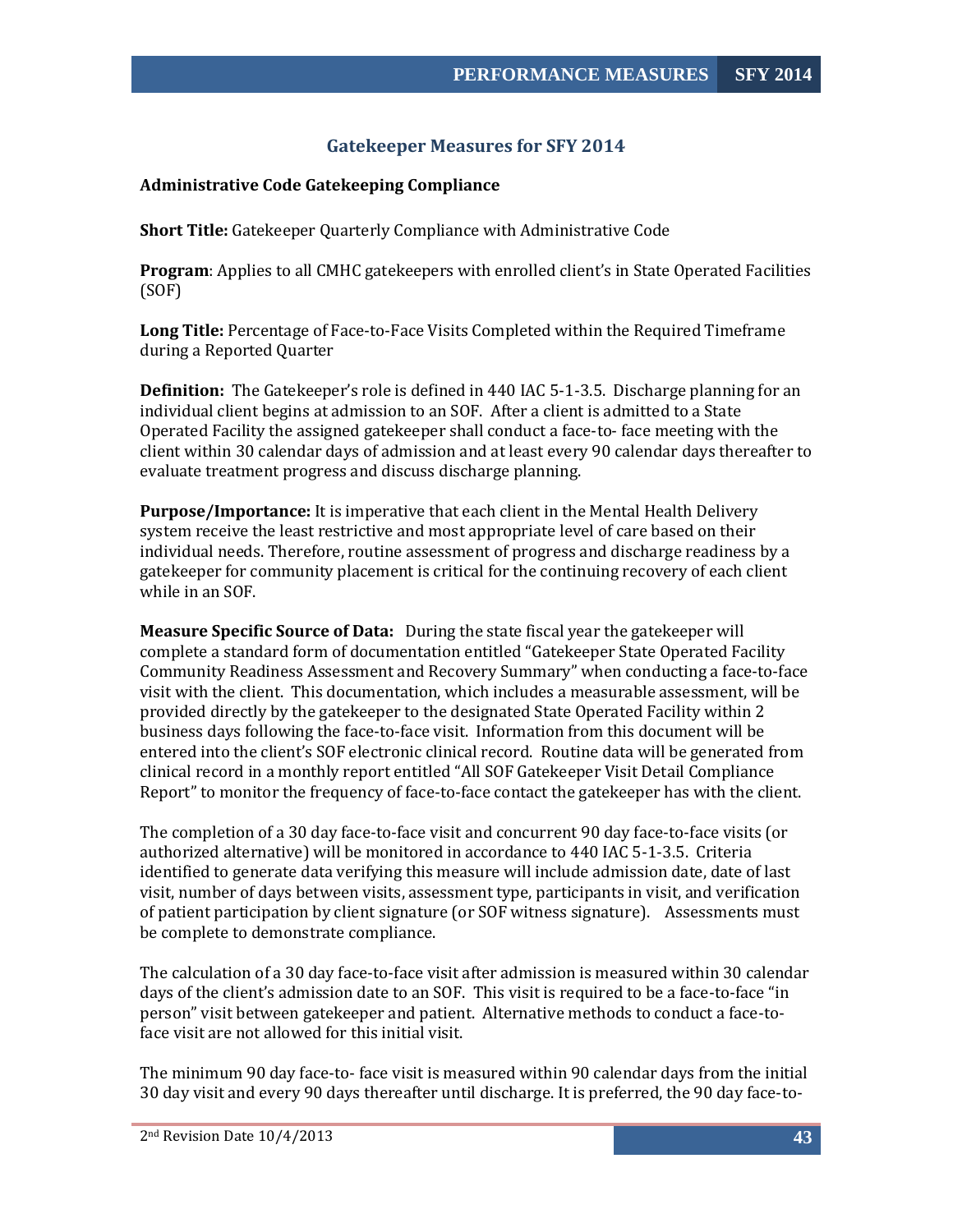face visit be an "in person" visit between assigned gatekeeper and client. However, the SOF may clinically authorize the use of videoconferencing as an alternative to a direct face-toface 90 day visit. This authorization must be clearly documented in the client's SOF clinical record. Videoconferencing must be acceptable to the client. If the client requests an in person face-to-face with the gatekeeper a visit is required. Only one videoconference may be conducted in a 6 month period of time. They may not be authorized for back-to-back visits. The "Gatekeeper State Operated Facility Community Readiness Assessment and Recovery Summary" is still required for videoconference meetings and must be sent to the SOF for signatures and entry in the clinical record.

**Method of Calculation:** Data for the calculation of compliance with face-to-face visits will be generated and compiled in a report entitled "All SOF Gatekeeper Visit Detail Compliance Report". This report will be generated on a quarterly basis and provides a list of SOF enrolled client's by gatekeeper. The report will identify the SOF and the specific unit the client currently resides. The report will count the calendar days between visits and specify with a "Yes or No" if the gatekeeper conducted a face-to-face or authorized alternative visit within 30 days of the admitting date and within every 90 calendar days thereafter.

The measure of the gatekeeper's average quarterly compliance with administrative code will be reflected on the "All SOF Gatekeeper Visit Detail Compliance Report". The total number of client's showing a "Yes" for gatekeeper compliance will be divided by the total number of client's the gatekeeper has enrolled in the SOF.

**Target**: The CMHC gatekeeper shall demonstrate a quarterly compliance rate of 90% for face-to-face visits with all enrolled client's in State Operated Facilities.

# **Performance Contracting**: **SFY 2014: Measure will be connected to dollars for gatekeeping.**

- Compliance rates of 90% or above associated with this measure will be paid at \$25,000 per quarter.
- Compliance rates of 75-89% with this measure will be paid a reduced rate of \$15,000 per quarter.
- Compliance rates of 0-74% will receive \$0 for the quarter.
- If the provider achieves an annual average compliance rate of 75%, 50% of their lost funds during the year will be restored.
- To qualify, the provider cannot show a noncompliant visit for the same individual in consecutive quarters.

**Data Limitations:** The DMHA has established standard timeframes for gatekeepers to submit documentation to SOFs and for SOF staff to conduct data entry of this information. It is imperative that gatekeepers set reminders to submit timely documentation. If there are concerns about documentation not being entered or filed in a timely manner, the gatekeeper must document their concerns in writing to the SOF clinical director and the DMHA Assistant Deputy Director of Provider and Community Relations. A monthly test report will be sent to the gatekeeper to help identify missing or incomplete documentation.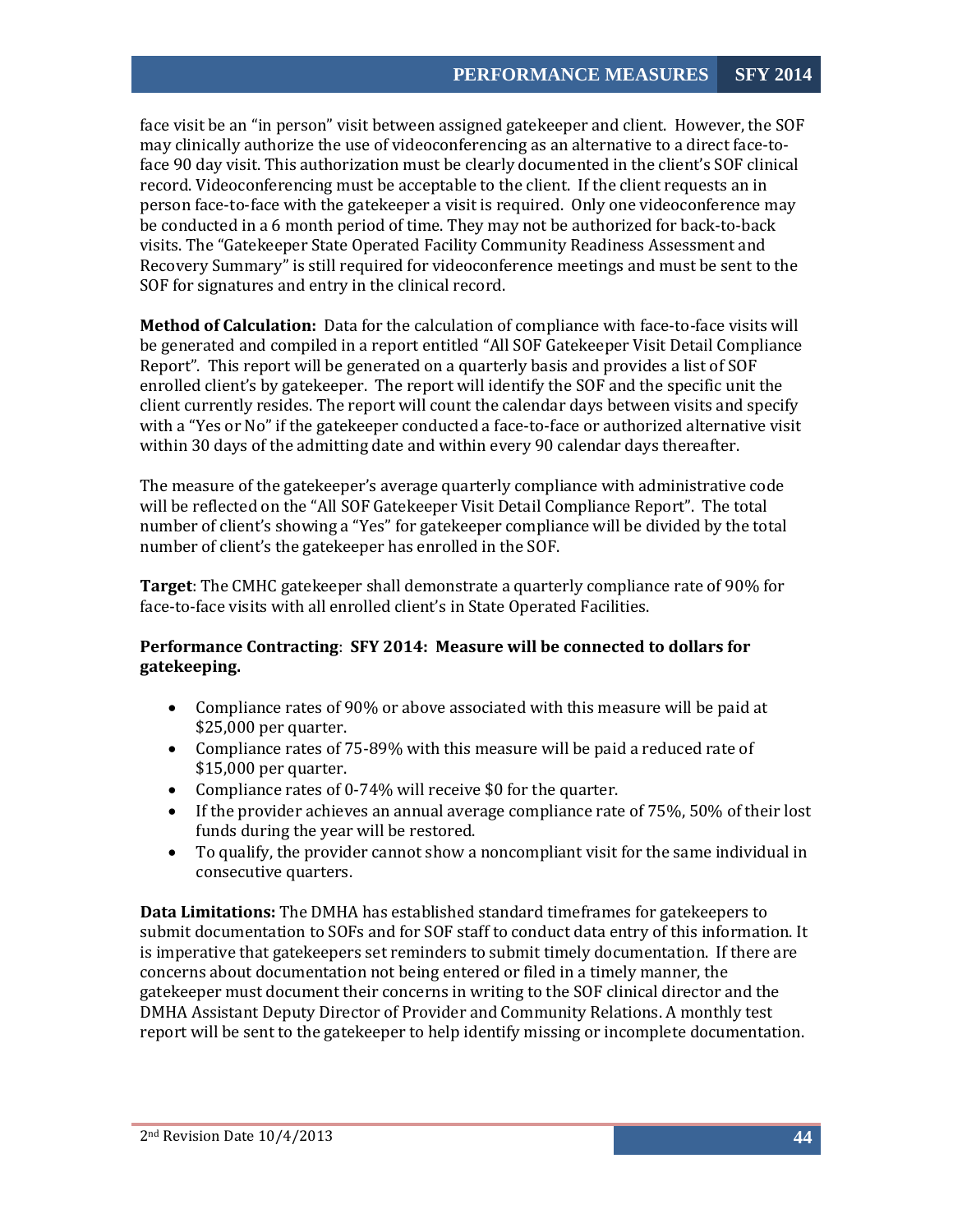#### <span id="page-45-0"></span>**Timely Discharge from State Operated Facilities (SOF) of All Populations**

**Short Title**: Timely Client Discharge from State Operated Facilities (SOF)

**Program**: All Units in State Operated Facilities, except forensic units

**Long Title:** Quarterly percentage of individuals identified as ready for discharge from a SOF that are discharged within 90 calendar days of identification.

**Definition:** Timely discharge is defined as the Gatekeepers community placement of a client from the SOF within 90 calendar days from the date the client is placed on the DMHA Pending Discharge List (PDL) by the SOF(s) and determined ready for discharge.

Ready for Discharge is defined as the determination by an SOF treatment team that stabilization of psychiatric and/or behavioral symptoms, minimal risk towards self or others, and maximum benefit from hospitalization has been reached.

**Purpose/Importance:** It is imperative that clients in the Mental Health Delivery system receive the least restrictive and most appropriate care based on their individual needs. Therefore, timely discharge is critical for the continuing recovery of each individual ready for community placement.

**Measure Specific Source of Data:** Individual client data will be provided directly by the SOFs to DMHA through the use of an electronic Pending Discharge List (PDL).

During the state fiscal year, the Pending Discharge List will be generated each month and mailed to providers for review. The report will include the consumers name, population type, admission date, date placed on list, length of time on list measured in calendar days for each consumer, and the average length of wait by population for the identified gatekeeper. From the post-marked date, providers will have 10 business days to review the list for accuracy and notify the SOF in writing that they wish to invoke the Community Care Rule to discuss concerns about the individual's community readiness.

In addition, the SOF can report the following on the pending discharge list: status of the transition, target placement, barriers to transition, if the community care rule has been invoked, and when the person is discharged.

**Method of Calculation:** This measure will be calculated quarterly by comparing the "Gatekeeper Discharge Ready Status Report" and the "Monthly SOF Discharge Report". The measure will be reported by gatekeeper for each client discharge ready in a state operated facility and a percentage of those ready in all state operated facilities combined.

CMHC's must submit monthly discharge plans for all individuals exceeding ninety days on the pending discharge list to DMHA. Plans must include clinical progress, community barriers, and transitional action steps for each consumer.

For providers with four or less individuals on the quarterly pending discharge list, DMHA will allow one individual over 90 days to count towards the measure target if the discharge plan submitted to DMHA demonstrates sufficient efforts by the gatekeeper to address all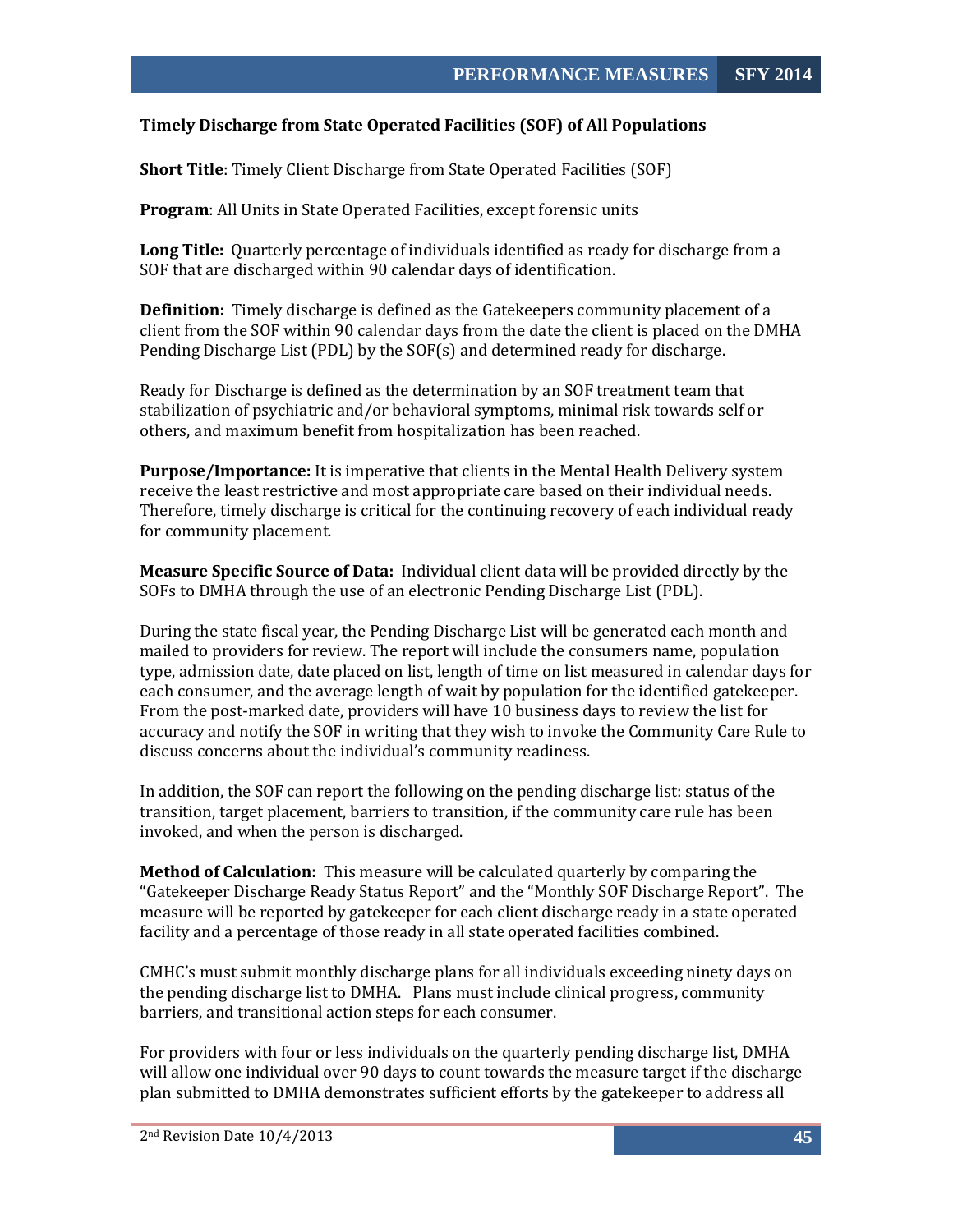barriers to transition. The one individual counted cannot be the same individual in consecutive quarters.

**Target**: The target performance for each provider is 80% of all individuals listed on the monthly pending discharge list will be discharged to the community within 90 calendar days.

## **Performance Contracting**: **SFY 2014: Measure will be connected to dollars for gatekeeping.**

**Data Limitations:** It has been reported that occasionally a gap in communication between SOFs and gatekeepers occur when determining the readiness of an individual for discharge. It will be critical that gatekeepers maintain ongoing contact and consistent communication with SOF treatment teams in order to actively participate in the discharge readiness process. If there are differing opinions regarding readiness for discharge between the SOF and Gatekeeper, it is important all involved work together to exam the concerns and resolve differences. If efforts fail, the Community Care Rule (440 IAC 5-1-4) may be invoked and an appeal made to the State Operated Facility.

When an appeal is made, the practice implemented by the DMHA consists of the following steps to facilitate discussion between gatekeeper and SOF prior to DMHA review:

- Documented discussion between gatekeeping liaison and treatment team
- Documented discussion between gatekeeping medical director and SOF medical director
- Documented discussion between gatekeeping CEO and SOF Superintendent

If a resolution cannot be reached, written documentation of discussions from each level and the remaining discrepancies may be submitted to the Division of Mental Health and Addiction for review and a final decision on readiness for discharge. Individuals actively being reviewed under the Community Care Rule will not be included in this measure for 15 business days after the date invoked to allow discussion of the individual's readiness between SOF and Gatekeeper.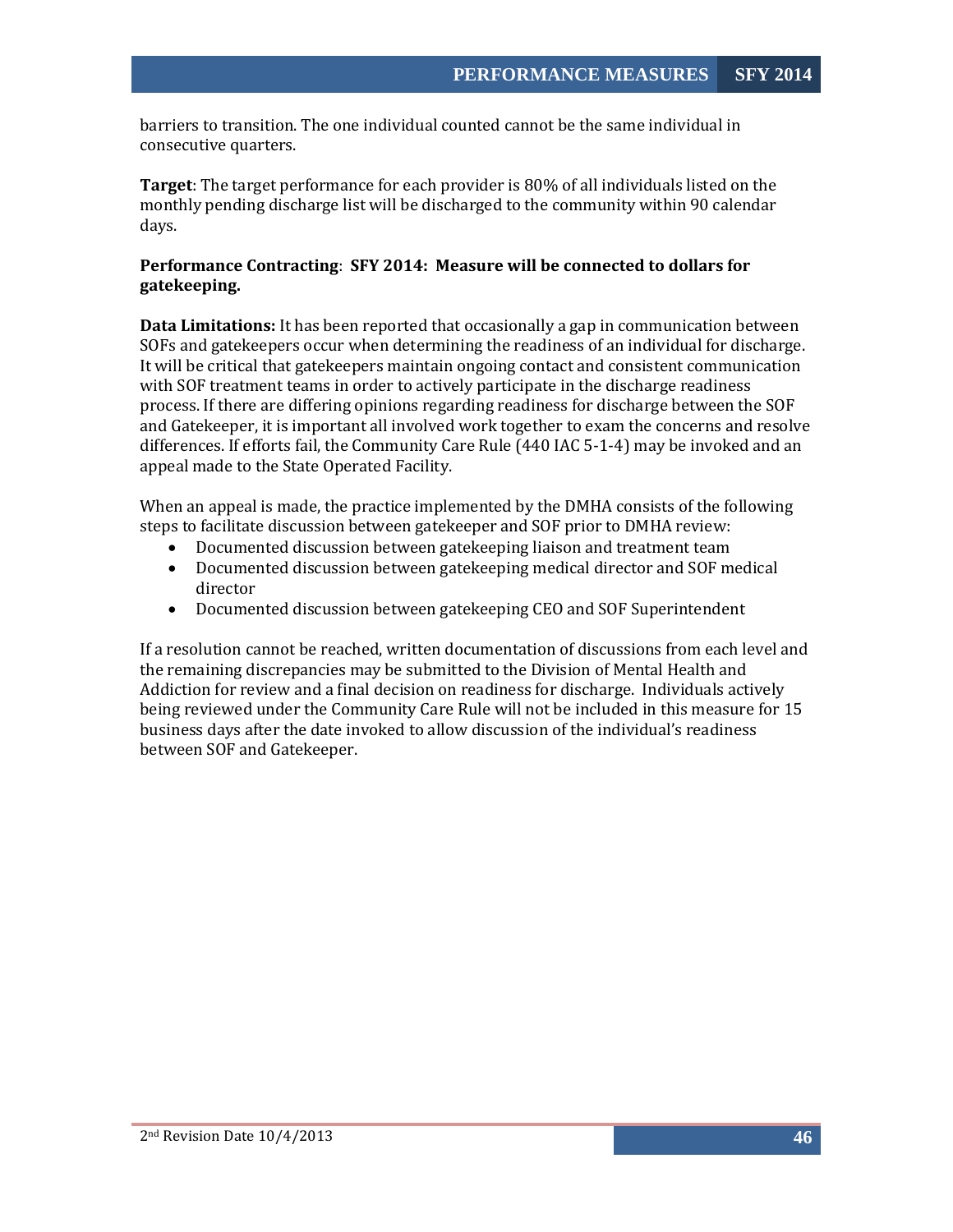## <span id="page-47-0"></span>**Reducing the Use of Allocated Beds in State Operated Facilities (SOF)**

**Short Title**: Monitoring the Average Number of Allocated Beds Utilized in State Operated Facilities (SOF)

**Program**: All Adult Units in State Operated Facilities (excludes SED, forensic, and research population types)

**Long Title:** Monitoring the average number of allocated State Operated Facility (SOF) beds utilized by each provider for a reduced or maintained reduction in annual use.

**Definition:** Utilization refers to the total number of clients enrolled in the provider's allocated beds in State Operated Facilities (SOF). Allocated beds are the maximum number of SOF beds assigned by DMHA to each provider annually. Quarterly average references a three consecutive month average of beds utilized. Annual average references the average utilization of four consecutive quarters. Reduction references fewer allocated beds used at the end of an annual cycle than those used at the beginning.

**Purpose/Importance:** It is imperative that individuals in the Mental Health Delivery system receive the least restrictive and most appropriate care based on their individual needs. Therefore, it is imperative providers strive to develop community infrastructures, with emphasis on natural supports, to help meet those recovery needs in a community setting and demonstrate less reliance on State Operated Facilities.

**Measure Specific Source of Data:** A report entitled "SOF Client Enrollment Report by Gatekeeper" will be utilized and contains specific information as client name, SOF location, admission date, population type, and how many individuals of each population type are in SOFs per gatekeeper. This report is specific to each gatekeeper and is generated from the SOF electronic clinical record that maintains client admission and discharge information. In order to ensure accuracy, the report will be mailed to each provider serving as gatekeeper on a monthly basis. From the post-marked date, providers will have 10 business days to review the list for accuracy and notify DMHA in writing of any discrepancies per instruction on the cover letter included with the mailing.

**Method of Calculation:** Individual provider data will be generated on the first business day of each month in individualized gatekeeper reports entitled "SOF Client Enrollment Report by Gatekeeper" and "All SOF Gatekeeper Detailed Allocation". Both reports are mailed to the provider reflecting the number of individuals at each SOF, population type, and how many of these individuals count towards an individual provider's allocation. For monitoring purposes, DMHA will use these reports to calculate the utilization averages of each provider.

Monthly:

• The total number of allocated beds utilized by the provider on the first business day of the month divided by the total number of allocated beds assigned annually by DMHA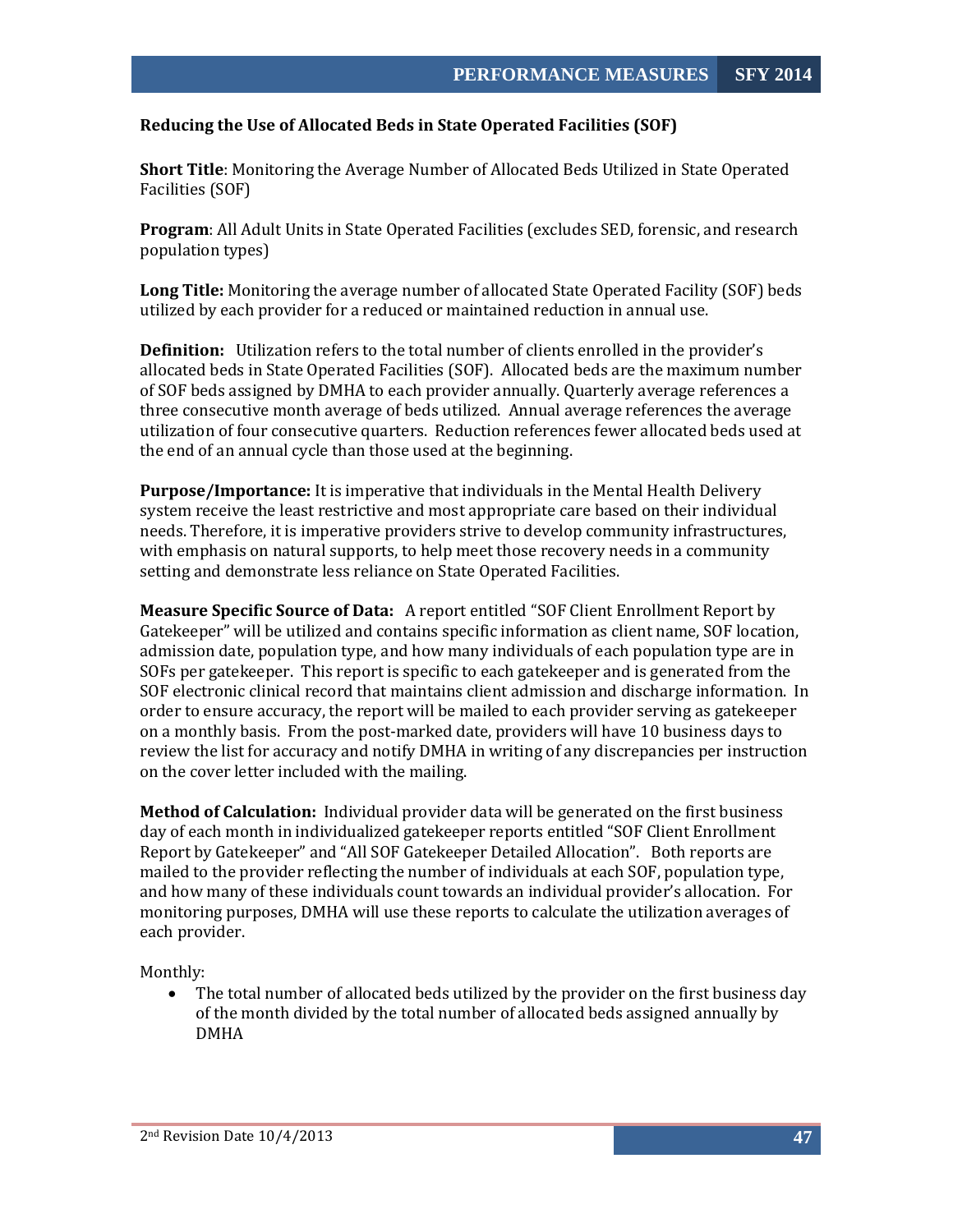Quarterly:

- Adding the total number of allocated beds utilized by the provider on the first business day of the three consecutive months for a combined total of the current quarter
- Dividing the combined total of the quarter by three for a quarterly average

Annual:

- Adding four consecutive quarterly averages for a combined annual total
- Dividing the combined annual total by four for an annual average of allocated beds utilized

Averages will be reflected as a specific number of beds utilized, as well as, the percent of a provider's total allocation being utilized. Providers will be notified of their biannual and annual utilization averages.

Although providers are allowed to "borrow" unused allocated beds from another provider, borrowed bed(s) will not be reflected when calculating this measure.

Reduced average (or maintained reduction) of allocated beds will be calculated by comparing a provider's starting average to their final annual average.

**Target**: The target performance for each provider is an average annual utilization percentage of 75% or less.

#### **Performance Contracting**: **SFY 2014: Measure will be connected to dollars for gatekeeping. The monitoring of performance related to this measure will be continued from SFY 2013.**

#### **Data Limitations:**

It has been reported that occasionally a client unknown to the provider is noted on the All SOF Client Enrollment Report by Gatekeeper. It will be critical that gatekeepers review this report on a monthly basis and immediately notify DMHA Assistant Deputy Director of Provider and Community Relations in writing of the possible error so research and adjustment can be made to the monthly utilization calculations.

It is also critical for providers to check the population type of each client on the All SOF Client Enrollment Report by Gatekeeper. Population type is used to calculate how many clients are counted towards the providers allocated beds.

#### **Future Consideration Recommendations:** None noted.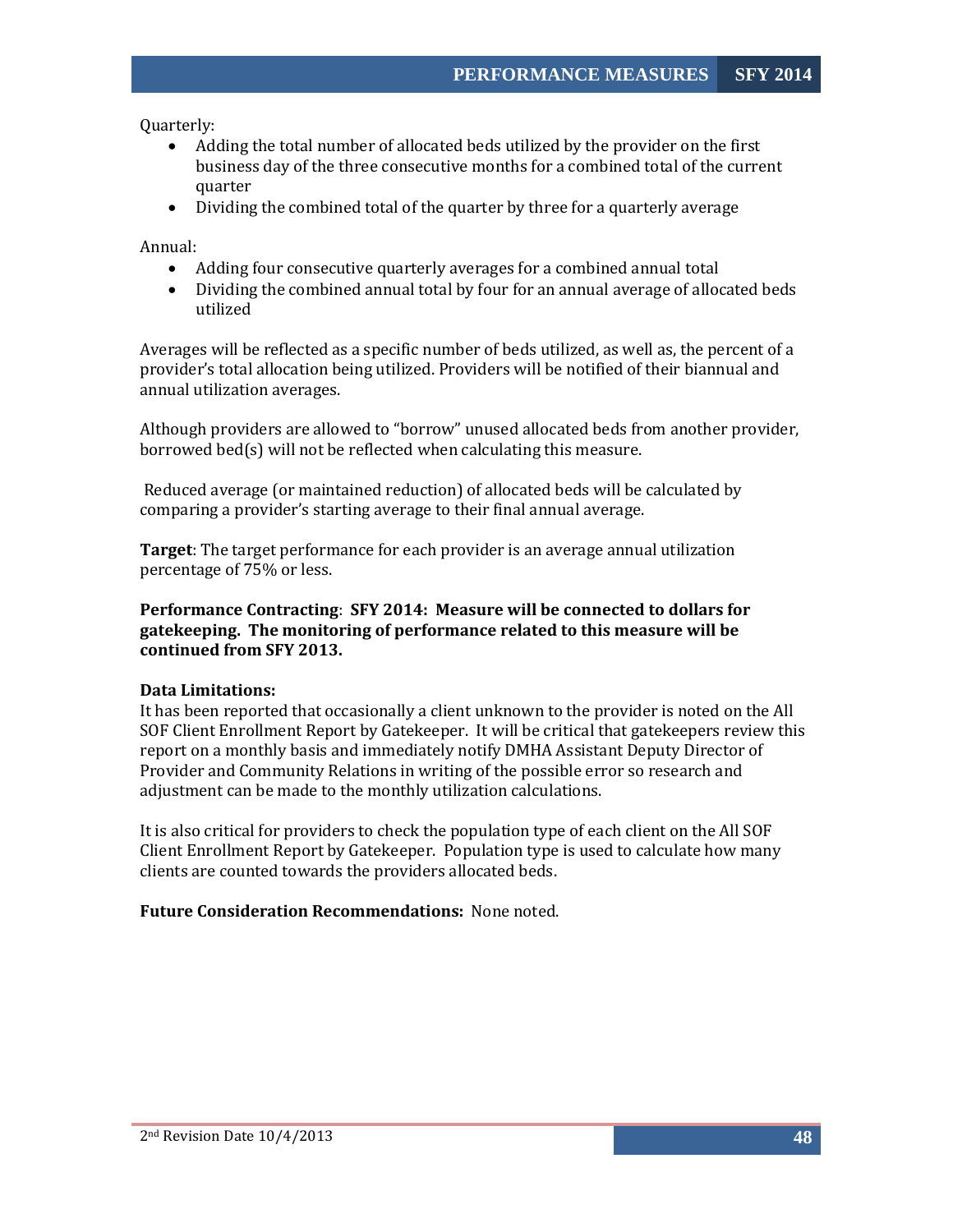<span id="page-49-0"></span>**Supplemental Reference Materials**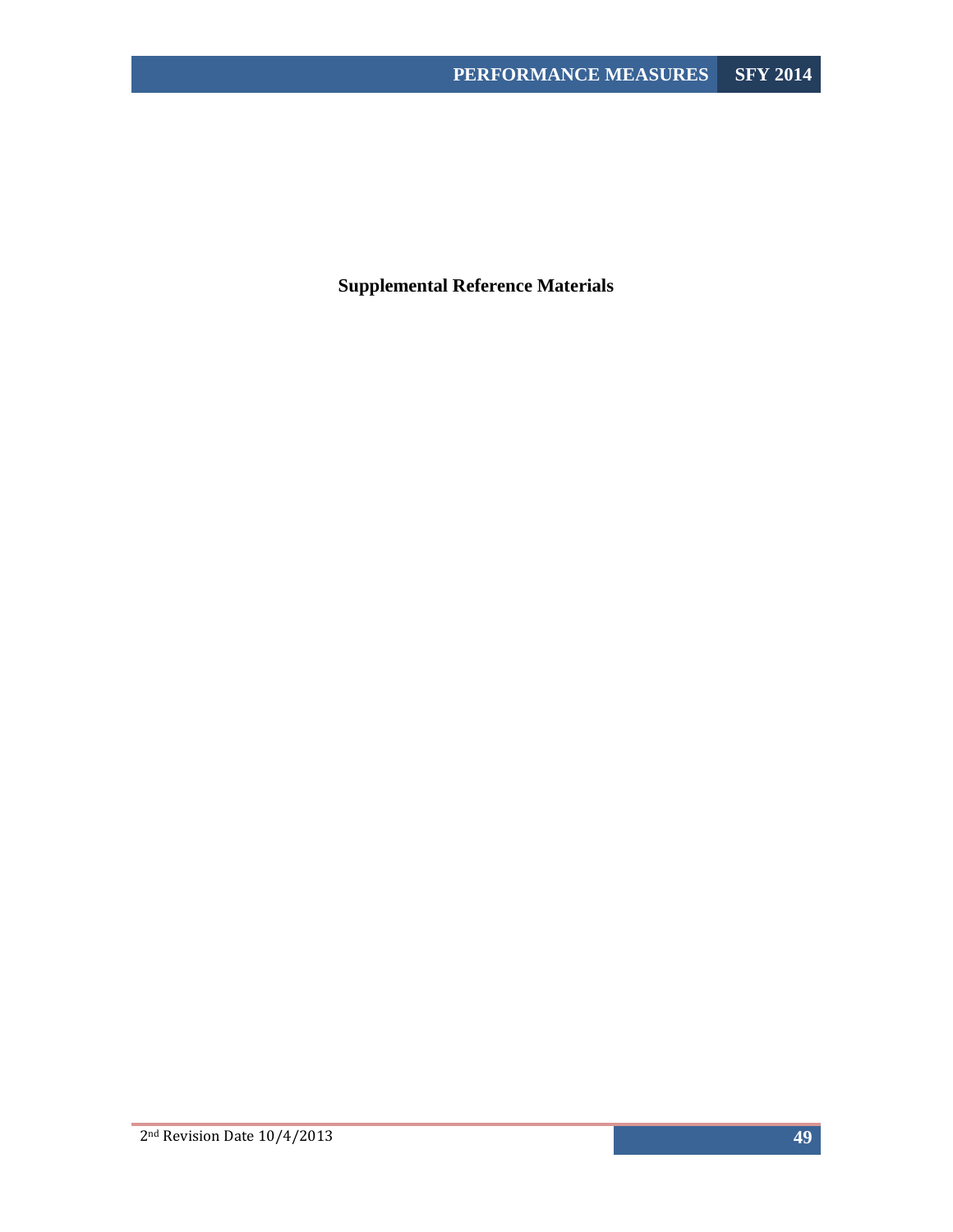## **Reliable Change Indices**

<span id="page-50-0"></span>John Lyons, PhD

## **Adult Needs and Strengths Assessment Reliable Change Indices**

The Reliable Change Index (RCI) is a concept used in monitoring outcomes. When scale scores are used, the interpretation of values across those scales can become somewhat arbitrary. For this reason, knowing when a change is 'sufficient' is an important criterion for creating meaning from changes in scores across time. RCI is one method that can be used to define when a change in a scale score is sufficient to be categorized as a real change. Put another way, RCI are the size of a change that would be difficult to explain as measurement error alone. The RCI works by asking how large of a change would need to be observed on a scale to be replicable given the reliability of the measure. The size of the RCI, therefore depends both on the variability of the measure (i.e. standard deviation) and the reliability of that measure. A standard error of measurement of 1.28 is used as the standard of sufficient change.

 $RCI = 1.28 * (standard deviation) X SORT(1-reliability).$ 

For the purposes of our analyses we used an estimated reliability of 0.78 which is the average reliability of ANSA trainees who are certified on the Indiana ANSA Training website. Domain scores are calculated by averaging items within the domain (only those that can change over time as a result of intervention) and then multiplying these item averages by 10 to create uniform 30 point domain scores whereby a '0' indicates all '0' ratings on every item in the domain and a '30' indicates all '3' ratings on every item in the domain.

| Domain                    | n      | mean | sd   | <b>RCI</b> |
|---------------------------|--------|------|------|------------|
| Life Domain Functioning   | 20,708 | 8.7  | 4.56 | 2.68       |
| <b>Risk Behaviors</b>     | 20,677 | 2.3  | 2.95 | 1.74       |
| <b>Behavioral Health</b>  | 20,707 | 7.0  | 4.12 | 2.43       |
| Strengths                 | 20,709 | 14.1 | 6.08 | 3.58       |
|                           |        |      |      |            |
| Employment                | 7.429* | 15.1 | 8.86 | 5.31       |
| Legal Involvement         | 2,149* | 9.9  | 6.36 | 3.82       |
| Substance Use Involvement | 6,782* | 17.8 | 6.54 | 3.93       |

\*These values were calculated only for individuals for whom the module was completed. A majority of the total population of individuals served would score all '0's on these items. Therefore these RCI would only apply to individuals with identified target needs that trigger the indicated modules.

Given an RCI for Life Domain Functioning of 2.68, this would mean that an individual would have to evince a change in the domain score of more than this value to achieve an improvement that could be seen as sufficient to be larger than to have occurred by chance.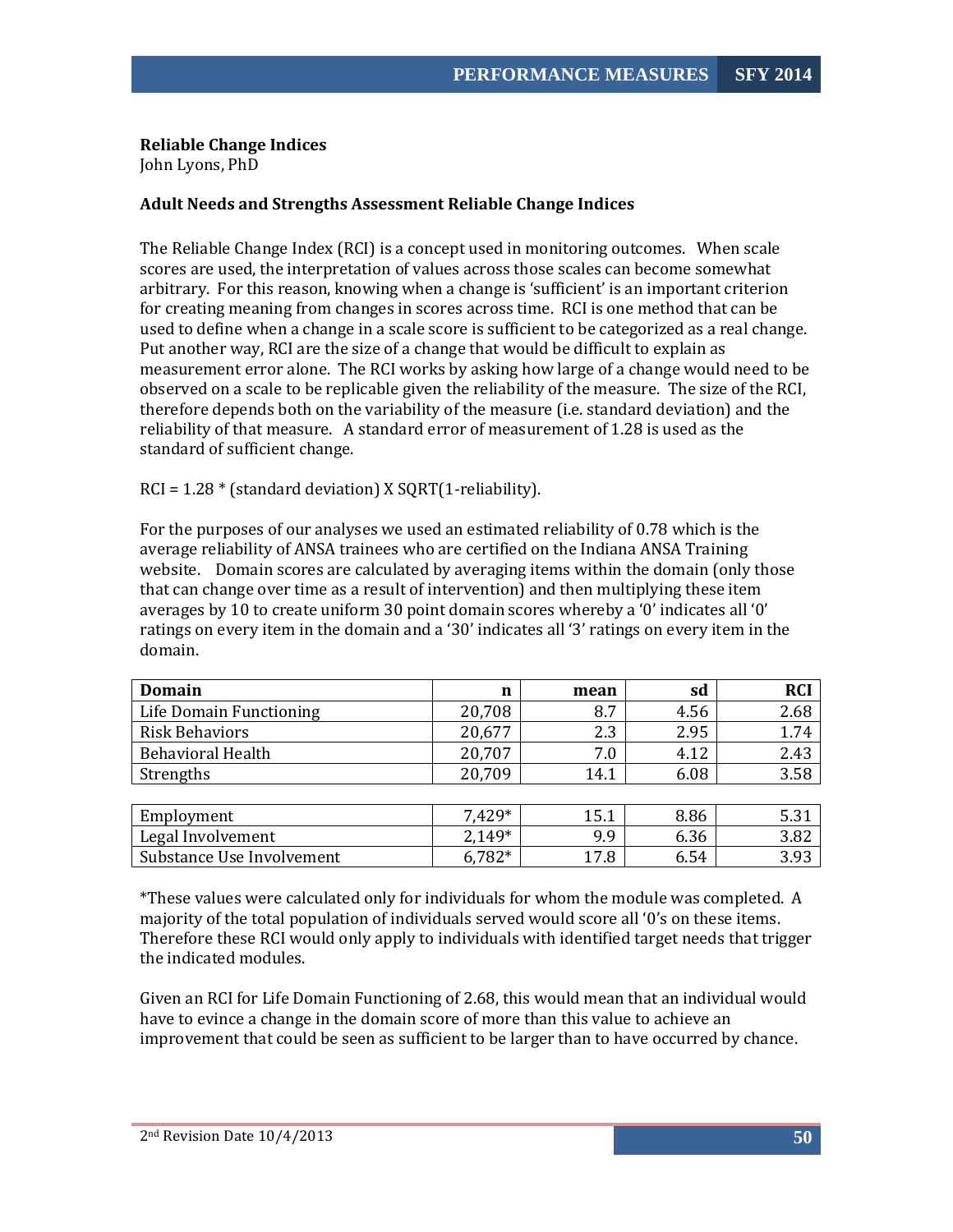# <span id="page-51-0"></span>**ANSA RCIs Updated for SFY 2014**

| Domain                   | <b>RCI</b> |
|--------------------------|------------|
| Life Functioning         | 2.52       |
| <b>Risk Behaviors</b>    | 1.66       |
| <b>Behavioral Health</b> | 2.38       |
| Strengths                | 3.57       |
|                          |            |
|                          |            |

| Criminal Justice Involvement | 3.57 |
|------------------------------|------|
| Substance Use Involvement    | 3.93 |
| Community Integration        | 3.17 |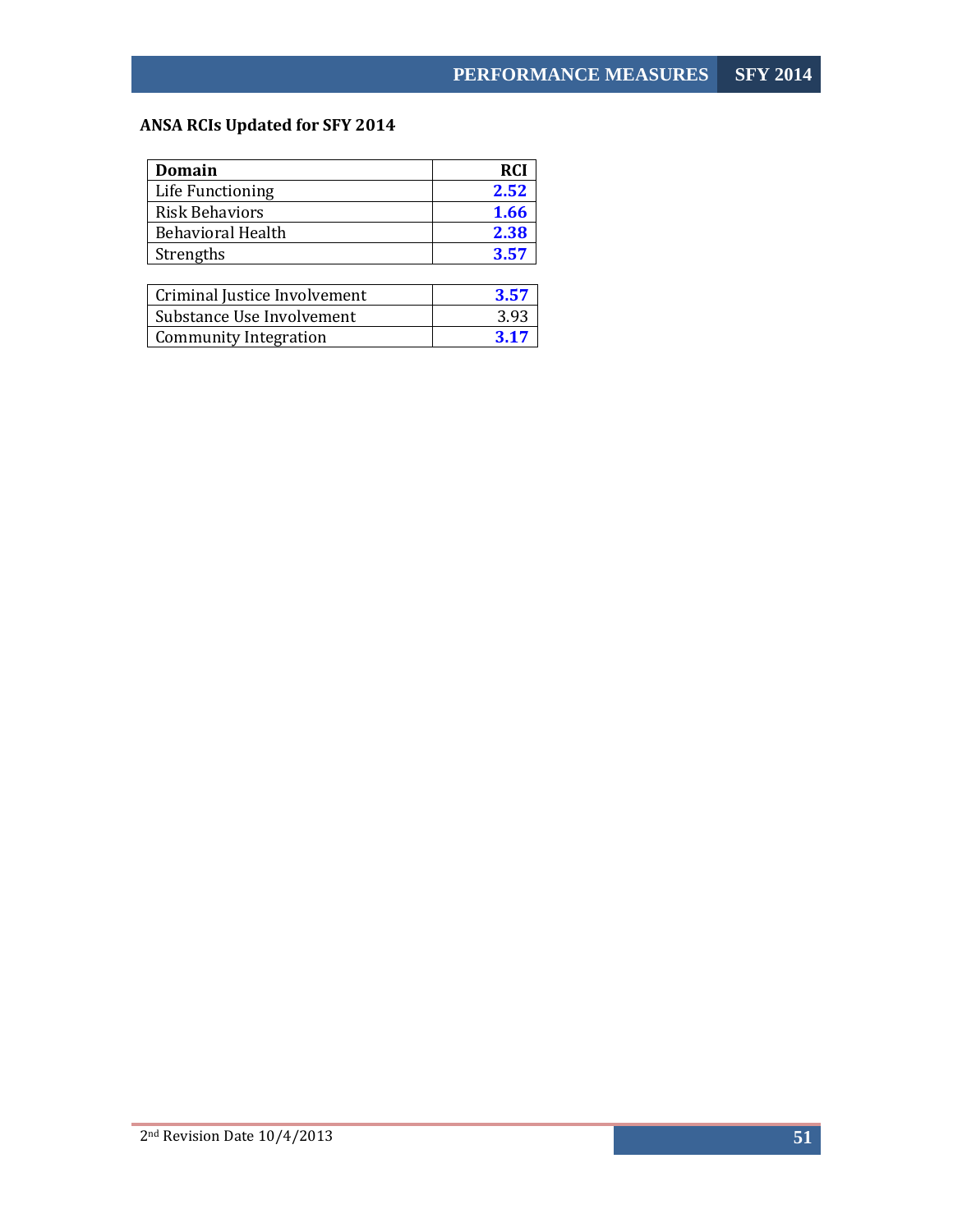**Reliable Change Indices** Betty Walton, PhD May 9, 2011

## <span id="page-52-0"></span>**Child and Adolescent Needs and Strengths Birth to Five Tool Reliable Change Indices**

To measure change over time using the CANS tools, changes between one rating score and another are clinically meaningful for an individual child. However, when rating scores are aggregated for a group of youth, statistically methods are used to help determine how much change is enough to be considered sufficient, not related to chance. The Reliable Change Index (RCI) is one method that can be used to determine when the change is large enough to be categorized as real change. The RCI is the size of a change that would be difficult to explain due to measurement error. Given the reliability of the measure, how large of a change would need to be observed on a scale to be replicable? The size of the RCI depends on the variability of the measure (standard deviation) and the reliability of the measure. A standard error of measurement of 1.289 is used as the standard of sufficient change.

#### RCI = 1.28 \* (standard deviation) \* Square Root (1- reliability)

For the purposes of this analysis, data from the Comprehensive CANS Birth to Five CANS which was pulled in 5/2009 is included. At that time the estimated reliability of Indiana clinicians certified to use the CANS online was 0.79. Domain scores were calculated by averaging items within the domain; each domain is then multiplied times "10" to create a 30 point scale. In the 30 point scale, '0' indicates all '0' ratings and '30' indicates all '3' ratings. Note that only items which can change over time are included. Therefore, for young children, risk factors are not included. A limitation of using this dataset is that Aggression was not included as a Risk Behavior in the Indiana Birth to 5 CANS until July 1, 2010.

| <b>Domain</b>               | $\underline{\mathbf{n}}$ | mean | <u>SD</u> | <b>RCI</b> |
|-----------------------------|--------------------------|------|-----------|------------|
| Acculturation               | 1090                     | 0.48 | 1.99      | 1.17       |
| Caregiver Strengths & Needs | 1647                     | 5.94 | 5.09      | 2.98       |
| <b>Behavioral Health</b>    | 1647                     | 4.70 | 4.07      | 2.39       |
| <b>Risk Behaviors</b>       | 1647                     | 4.30 | 5.62      | 3.29       |
| Strengths                   | 1647                     | 8.15 | 6.33      | 3.71       |
| Functioning                 | 1647                     | 6.07 | 4.30      | 2.52       |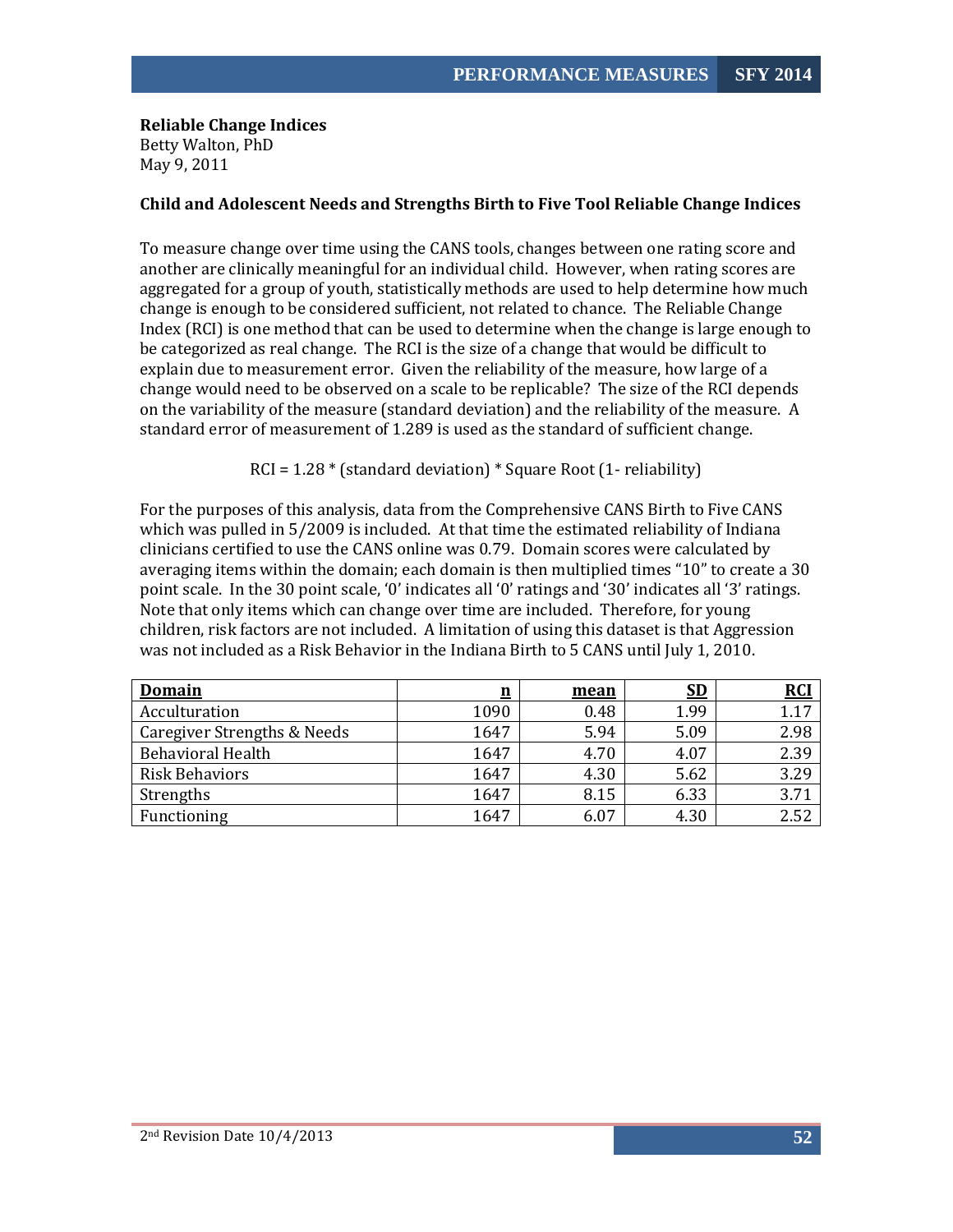## <span id="page-53-0"></span>**Child and Adolescent Needs and Strengths 5-17 Tool Reliable Change Indices**

The following table presents reliable changes indices (RCI) for each of the dimensions of the items of the Indiana Child and Adolescent Needs and Strengths (CANS) for the items completed for all children and youth (modules not included in the present analyses). *Reliable change* refers to score deviations that would be difficult to explain by measurement error, as determined by reliability statistics. An overall reliability statistics of 0.79 from the average of certification reliabilities from the CANS training experience which is consistent with Anderson, et. al., (2003) was applied to sample statistics from scales to all Indiana CANS initial assessments from a little more than the first year of assessments. To obtain RCI (Reliable Change Index) estimates. In the present case, RCI is defined as  $1.28$  $1.28$  standard errors of measurement.<sup>1</sup>

| <b>Dimension</b>            | n      | Mean  | sd   | <b>RCI</b> |
|-----------------------------|--------|-------|------|------------|
| Life Domain Functioning     | 31,493 | 7.03  | 3.88 | 2.27       |
| <b>Child Strengths</b>      | 31,493 | 13.52 | 5.73 | 3.36       |
| Acculturation               | 30,176 | 0.56  | 2.11 | 1.27       |
| Caregiver Needs & Strengths | 31,121 | 5.33  | 4.23 | 2.78       |
| Emotional/Behavioral        | 31,493 | 6.92  | 3.75 | 2.20       |
| <b>Risk Behaviors</b>       | 31,493 | 2.20  | 2.70 | 1.58       |

Scoring for each dimension was accomplished by average available items and multiplying by 10 resulting in uniform 30 point scales (0 to 30) for each dimension. Thus a 10 would be an average of '1' for all items on a dimension.

The RCI for Life Domain Functioning was 2.27 which is the size of average difference from time 1 to time 2 on the dimension score that you would need to see to ensure that the change was not a function of unreliability.

It should be noted that over time it is possible to apply reliability estimates generated separately for each domain to improve the estimation of the RCI.

#### **Substance Use and School Functioning RCIs**

For Youth Performance Measures, Substance Use Needs and School Functioning include the items that are reported in the Comprehensive and Reassessment CANS 5 to 17:

- Substance Use (Severity, Peer Influences, Parental Influences & Stage of Recovery)
- School Functioning (School Behavior, School Achievement & School Attendance)

RCIs were calculated from a population of 22,940 youth whose needs and strengths had been rated with the Comprehensive or Reassessment CANS, 5 to 17 as of September 2008. The following formula was used.

<span id="page-53-1"></span><sup>&</sup>lt;sup>1</sup> If one were to sample scores under an assumption that the extreme scores are a consequence entirely of rater unreliability and thus represent "no real improvement," the RCI value would cut off the most extreme 10% of cases. Obtaining such extreme scores calls the assumption of "no real improvement" into question, thus suggesting reliable improvement.

<sup>2</sup>nd Revision Date 10/4/2013 **53**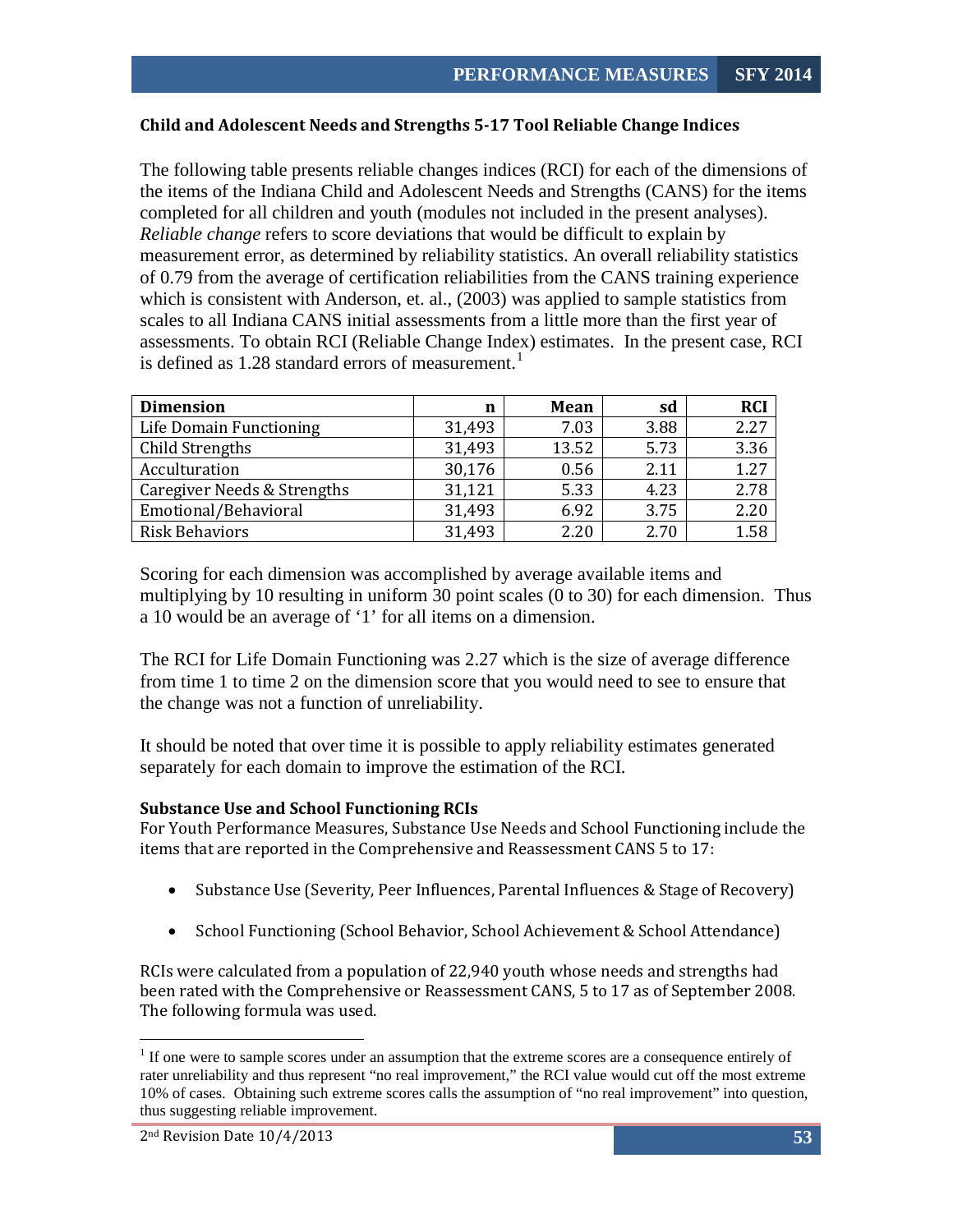RCI = 1.28\*(SD) x SQRT (1-reliability)

For each Performance Measure, only the sample of youth with identified needs (> 0 ratings) were considered in calculating the RCI. Indiana's average reliability for the CANS on certification tests is .79. Raw scores are multiplied times 10 to create a 30 point aggregate scale. The RCI indicates how much difference between time 2 and time 1 is needed to indicate statistically significant change.

| Domain                    | n      | means | <b>SD</b> | <b>RCI</b> |
|---------------------------|--------|-------|-----------|------------|
| Substance Use             | 5,586  | 7.50  | 5.62      | 3.30       |
| <b>School Functioning</b> | 17,794 | 10.30 | 6.28      | 3.68       |

## <span id="page-54-0"></span>**CANS 5 – 17 RCIs Updated for SFY 2014**

| Domain                          | <b>RCI</b> |
|---------------------------------|------------|
| Youth Behavioral Health         | 2.20       |
| <b>Youth Risk</b>               | 1.58       |
| <b>Youth Functioning</b>        | 2.25       |
| <b>Youth Strengths</b>          | 3.08       |
| Youth Caregiver                 | 2.78       |
| <b>Youth Substance Use</b>      | 4.51       |
| <b>Youth School Performance</b> | 3.90       |
| Juvenile Justice                | 3.52       |

#### <span id="page-54-1"></span>**CANS 0 – 5 RCIs Updated for SFY 2014**

| Domain                   | <b>RCI</b> |
|--------------------------|------------|
| Youth Behavioral Health  | 2.39       |
| <b>Youth Risk</b>        | 4.03       |
| <b>Youth Functioning</b> | 2.40       |
| <b>Youth Strengths</b>   | 3.29       |
| <b>Youth Caregiver</b>   | 2 98       |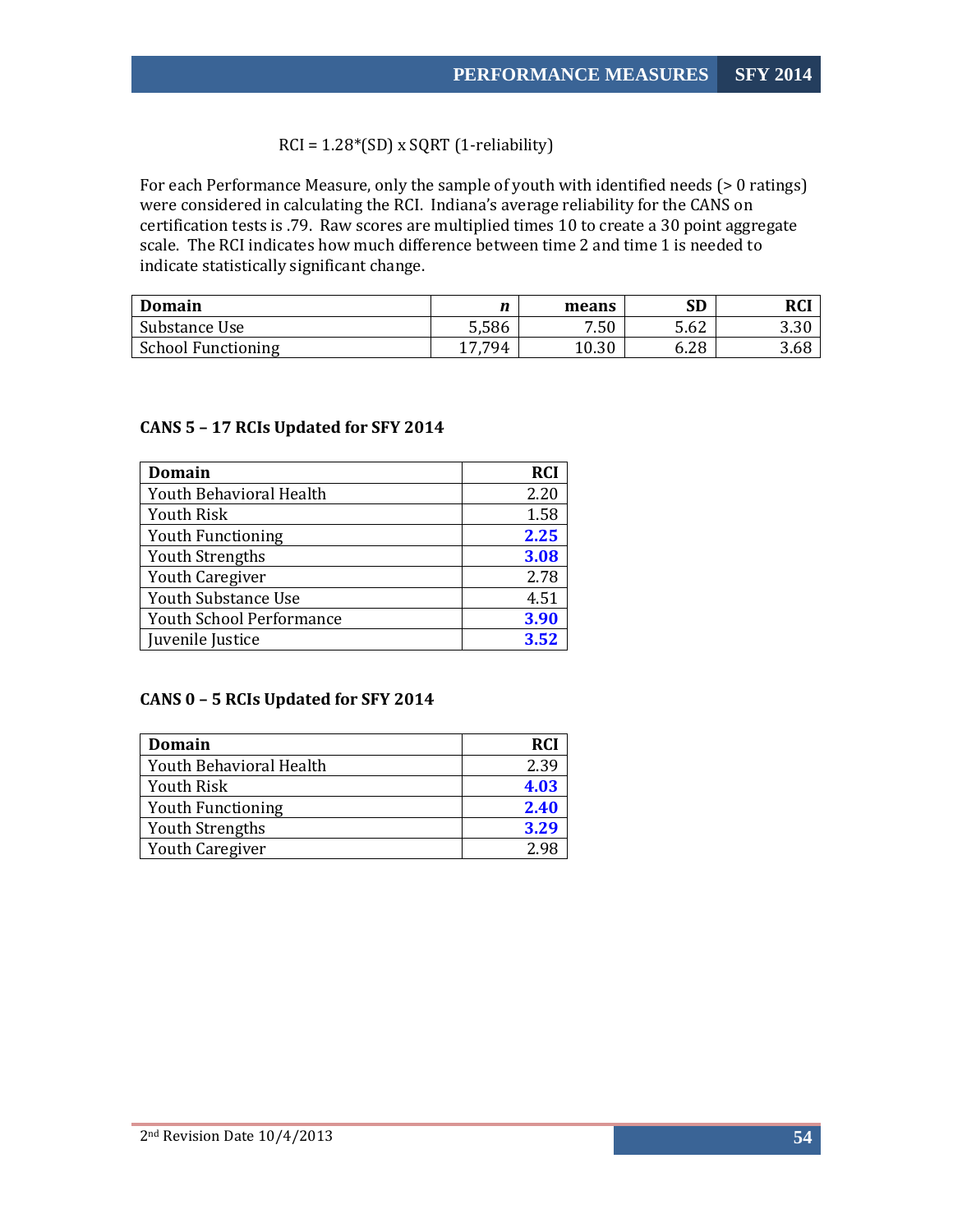# **Improvement in Needs / Strengths Calculation Methodology**

<span id="page-55-0"></span>Providers may replicate performance measure calculations from their local databases if the CANS and ANSA assessments are stored locally. Some providers have established internal performance monitoring based on location of services or based on specific programs. For consistency between the state-level calculations and local calculations, several business rules need to be applied.

- a. The specific performance measure definition provides the list of items included in each measure. For Improvement in Needs/Strengths, all items in each domain are included in the calculation. For those measures using an extension module, all items in the module are included in the calculation. For other measures (Community Integration for example), the items are listed in the definition.
- b. For each measure, only items that are included in the definition and have a rating that is 0, 1, 2, or 3 are included. (Any item with a not applicable response is excluded from the calculation.)
- c. Time 1 and Time 2 are based on the two most recent assessments regardless of time between the assessments.
- d. Only the comprehensive CANS tools are to be used in calculations. If either the Time 1 or Time 2 CANS assessment is based on the older reassessment tool, those consumers should be excluded from the calculations due to absence of the extension modules and some differences in the domain items.
- e. Calculations for any measure based on one or more domains or on an extension module utilize the mean (average) statistic. Mean (average) is recommended for the calculation formula since the 'n' sometimes changes. For example, on the ANSA, if Parental/Caregiver Role functioning is not rated (N/A) it should be omitted. Several items on the CANS 0 to 5 are similar due to developmental considerations. Many Caregiver items may be missing for specific youth on both CANS tools. The Mean function is more precise and would accommodate whatever data is there. Be sure to omit N/A by not using the -1 coding which is in DARMHA.
- f. For SFY 2014, all RCIs have been reviewed based on current data. Most have been revised and those that are new are shown with bold blue text.

# <span id="page-55-1"></span>**CANS Domain Items and Calculation Methodology for Improvement Updated for SFY 2014**

# *Comprehensive CANS 0 to 5 Domain Averages:*

- Mean (Attachment +Regulatory + Failure to Thrive + Depression + Anxiety + Atypical Behaviors + Impulsivity/Hyperactivity + Oppositional + Adjustment to Trauma) \* 10 = **Behavioral Health Domain** *Child Behavioral/Emotional Needs*
- *Child Risk Behaviors* Mean (Self Harm, Aggressive Behavior, and Intentional Misbehavior) \* 10 = **Child Risk Domain**
- *Child Life Functioning Domain*  Mean (Family Functioning+ Living Situation + Pre-School/Day Care + Social Functioning + Recreation/Play + Developmental + Motor + Communication + Medical + Physical + Sleep + Relationship Permanence) \* 10 = **Functioning Domain**
- *Child Strengths*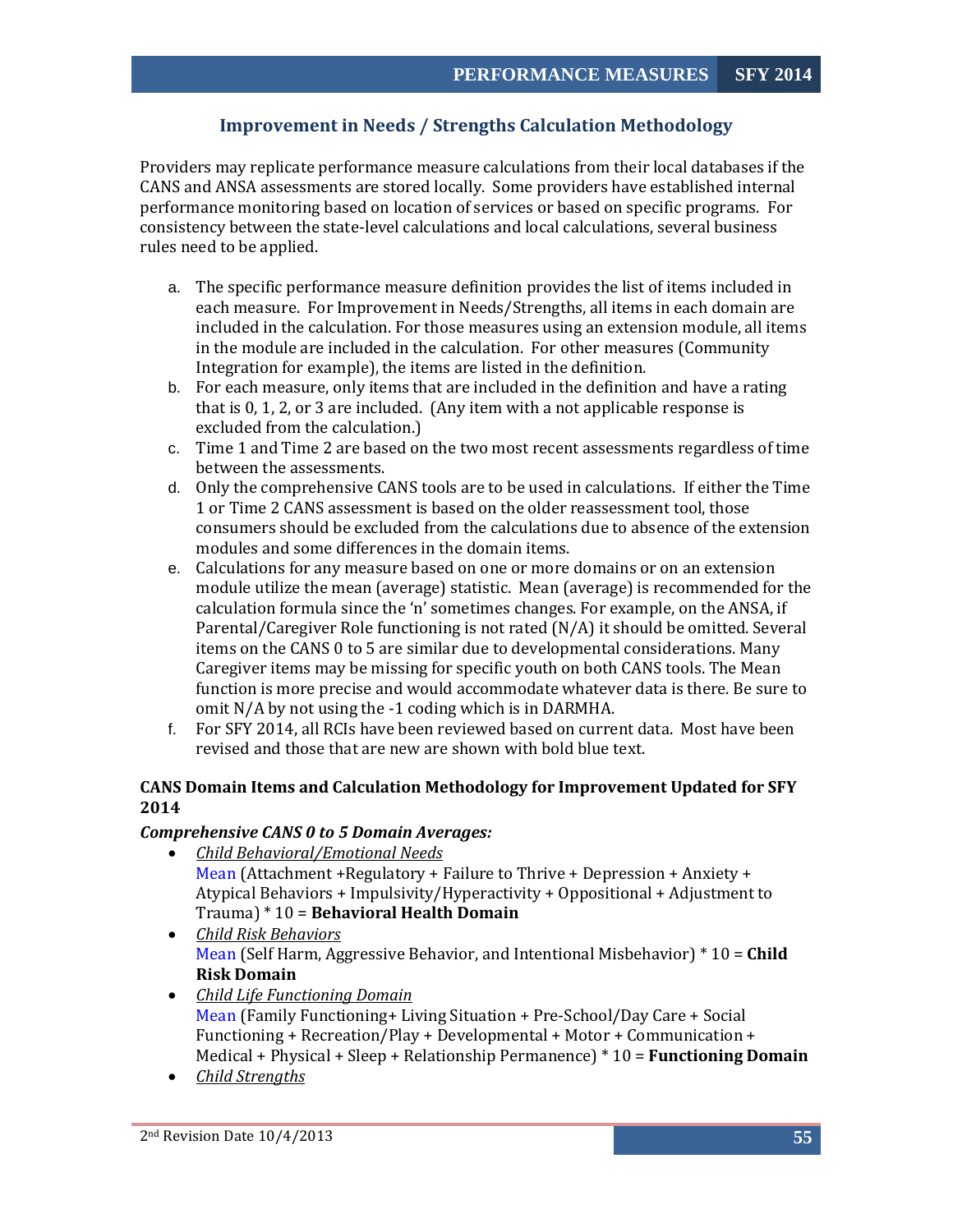Mean (Family Strengths + Extended Family Relationships + Interpersonal + Adaptability + Persistence + Curiosity) \* 10 = **Strengths Domain**

• *Caregiver Strengths & Needs* 

Mean (Supervision + Involvement with Care + Knowledge + Empathy for Child + Organization + Social Resources + Residential Stability + Physical + Mental Health + Substance Use + Developmental + Accessibility to Child Care + Military Transitions + Family Stress + Safety + Marital/Partner Violence in the Home + Abuse/Neglect) \* 10 = **Caregiver Domain**

- 1. If Behavioral Health Domain T1 Behavioral Health Domain T2 =>2.39, improvement.
- 2. If Child Risk Domain T1 Child Risk Domain T2 => **3.34**, improvement.
- 3. If Functioning Domain T1 Functioning Domain T2 => **2.40**, improvement.
- 4. If Strengths Domain T1 Strengths Domain T2 => **3.29**, improvement.
- 5. If Caregiver Domain T1 Caregiver Domain T2 => 2.98, improvement.

#### *Comprehensive CANS 5 to 17 Domain Averages:*

- Mean (Psychosis + Impulsivity/Hyperactivity + Depression + Anxiety + Oppositional + Conduct + Adjustment to Trauma + Anger Control+ Eating Disturbance + Substance Use) \* 10 = **Behavioral Health Domain** *Child Behavioral/Emotional Needs*
- *Child Risk Behaviors* Mean (Suicide Risk + Self Mutilation + Other Self Harm + Danger to Others + Sexual Aggression + Runaway + Delinquency + Fire Setting + Intentional Misbehavior + Bullying) \* 10 = **Risk Domain**
- *Child Life Functioning Domain*

Mean (Family Functioning+ Living Situation + School + Social Functioning + Recreation + Developmental + Communication + Judgment + Job Functioning + Legal + Medical + Physical + Sexual Development + Sleep + Independent Living Skills) \* 10 = **Functioning Domain**

• *Child Strengths*

Mean (Family Strengths+ Interpersonal + Optimism + Educational + Vocational + Talents/Interests + Spiritual/Religious + Community Life + Relationship Permanence + Youth Involvement with Care + Natural Supports) \* 10 = **Strengths Domain**

• *Caregiver Strengths & Needs* 

Mean (Supervision + Involvement with Care + Knowledge + Organization + Social Resources + Residential Stability + Physical + Mental Health + Substance Use + Developmental + Accessibility to Child Care + Military Transitions + Family Stress + Safety + Marital/Partner Violence in the Home + Abuse/Neglect) \* 10 = **Caregiver Domain**

- 1. If Behavioral Health Domain T1 Behavioral Health Domain T2 =>2.20, improvement.
- 2. If Risk Domain T1 Risk Domain T2 => 1.58, improvement.
- 3. If Functioning Domain T1 Functioning Domain T2 => **2.25**, improvement.
- 4. If Strengths Domain T1 Strengths Domain T2 => **3.08**, improvement.
- 5. If Caregiver Domain T1 Caregiver Domain T2 => 2.78, improvement.